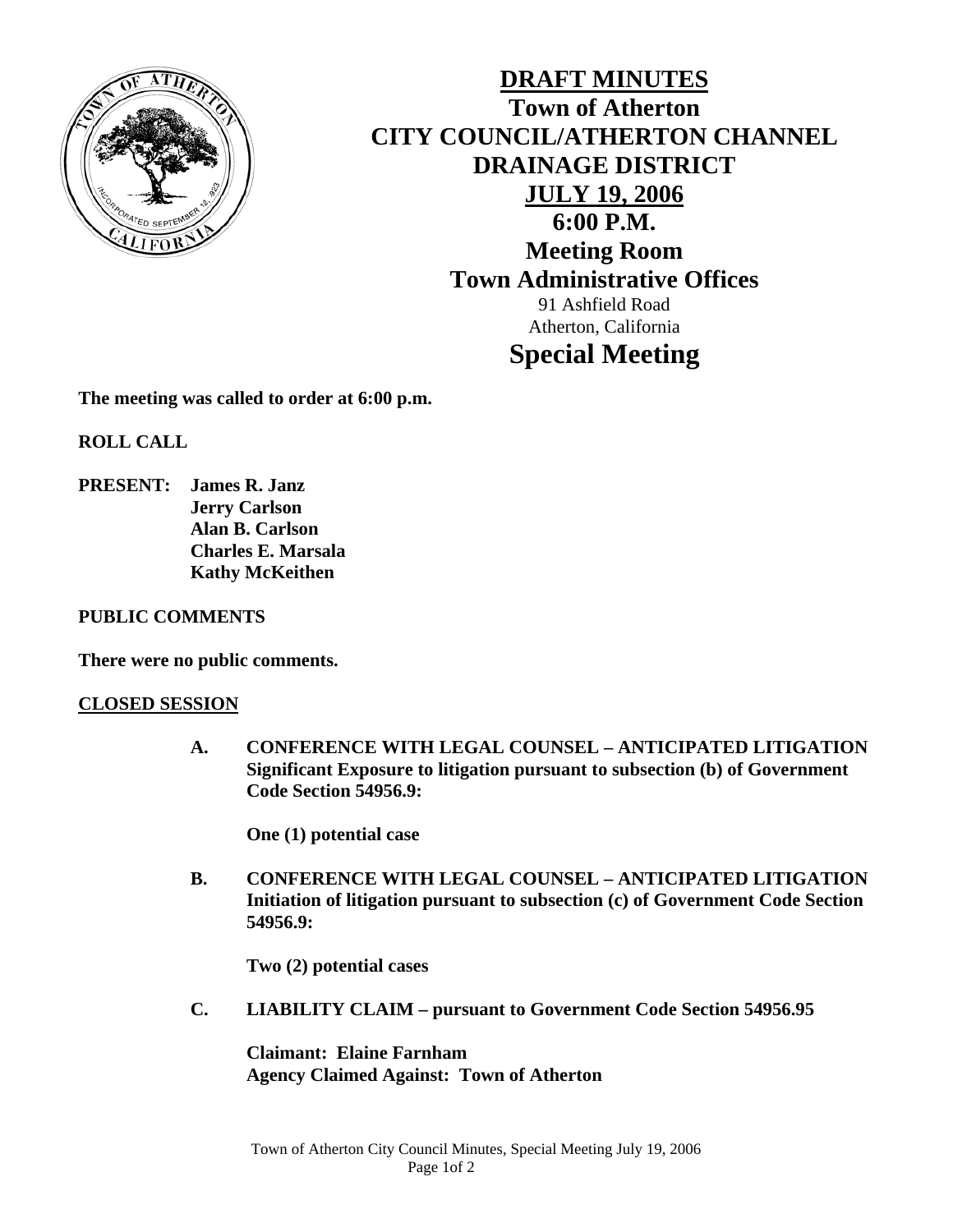#### **RECONVENE TO OPEN SESSION**

 **Report of action taken.** 

 **City Attorney Marc Hynes reported during open session that no reportable action was taken by Council regarding Item A. Items B & C were continued to the end of the Regular City Council Meeting at which time the Closed Session was reconvened at 10:25 p.m. There was no reportable action taken on Item B. With regard to Item C, Liability Claims, by unanimous vote of the Council, the claim brought by Elaine Farnham was denied.** 

#### **ADJOURN**

**The Special Meeting adjourned at 10:45 p.m.** 

**Respectfully submitted,** 

**\_\_\_\_\_\_\_\_\_\_\_\_\_\_\_\_\_\_\_\_** 

**Charles E. Marsala Mayor** 

**Minutes Prepared by:** 

**Kathi Hamilton**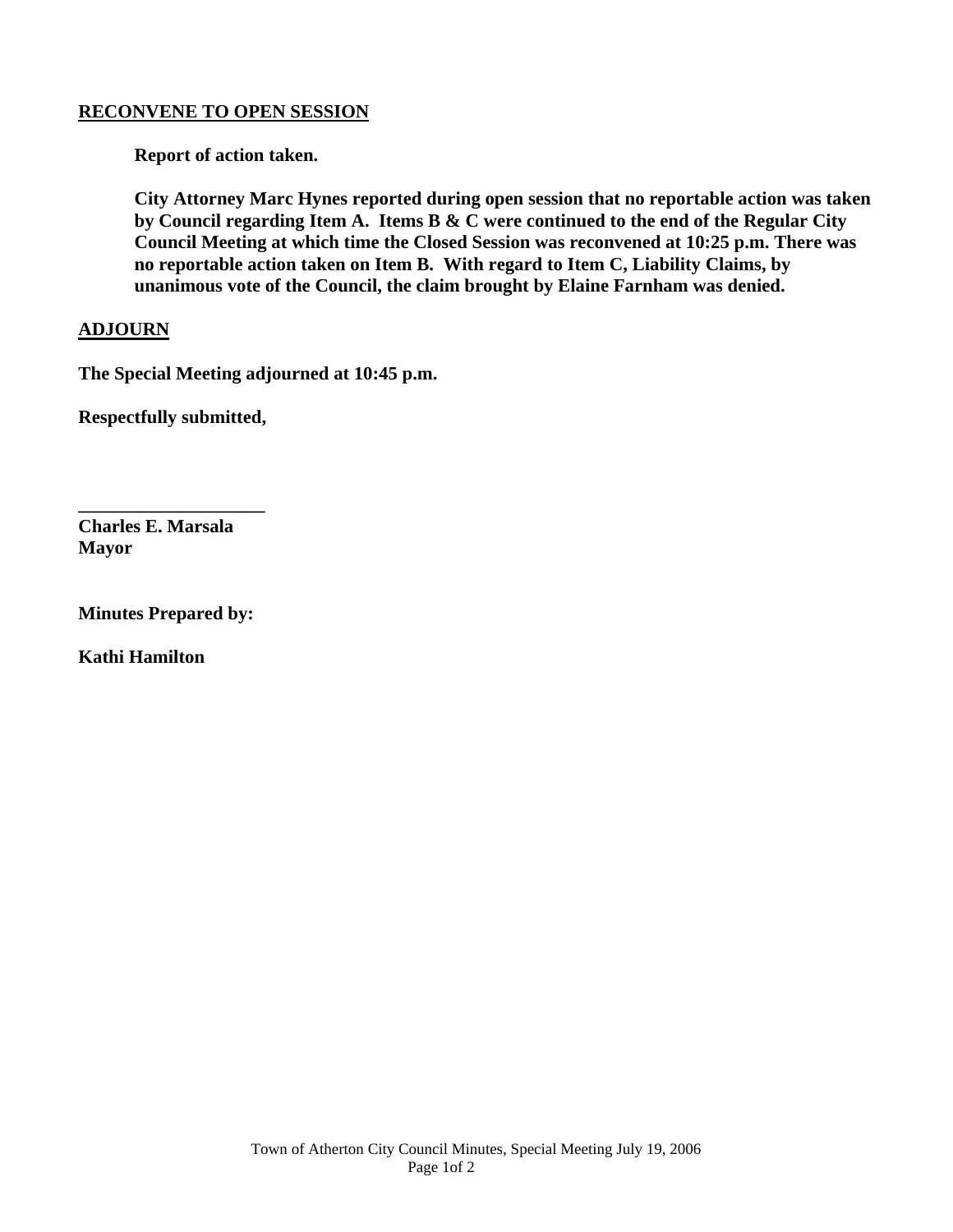

**DRAFT MINUTES Town of Atherton CITY COUNCIL/ATHERTON CHANNEL DRAINAGE DISTRICT July 19, 2006 7:00 p.m. TOWN COUNCIL CHAMBERS** 94 Ashfield Road

Atherton, California

## **REGULAR MEETING**

**Mayor Marsala called the meeting to order at 7:07 p.m.** 

- **1. PLEDGE OF ALLEGIANCE**
- **2. ROLL CALL** 
	- **PRESENT: James R. Janz Jerry Carlson Alan B. Carlson Charles E. Marsala Kathy McKeithen**

**City Manager Jim Robinson and City Attorney Marc Hynes were also present.** 

**3. PRESENTATION**

 **NONE** 

## **4. COUNCIL REPORTS**

- **Vice Mayor Alan Carlson said he and Council Member McKeithen attended the Atherton Civic Interest League's (ACIL) Emergency Preparedness Committee meeting on Saturday, July 15th. The Town was divided into 14 divisions with captains for those areas. The committee was off to a good start.**
- **Council Member Jerry Carlson noted the Selby Lane School principal resigned to take a position with Partners in School Innovations. Carolyn Williams was named overall principal. The YES Reading Program would include reading comprehension next year. He would be meeting with the new Superintendent of the Redwood City School District and Atherton residents to talk about continuing to make Selby a good school. A meeting of the Finance Committee was held in June that included the Phase I report regarding the Building Department audit. Financial irregularities were found in the way revenues**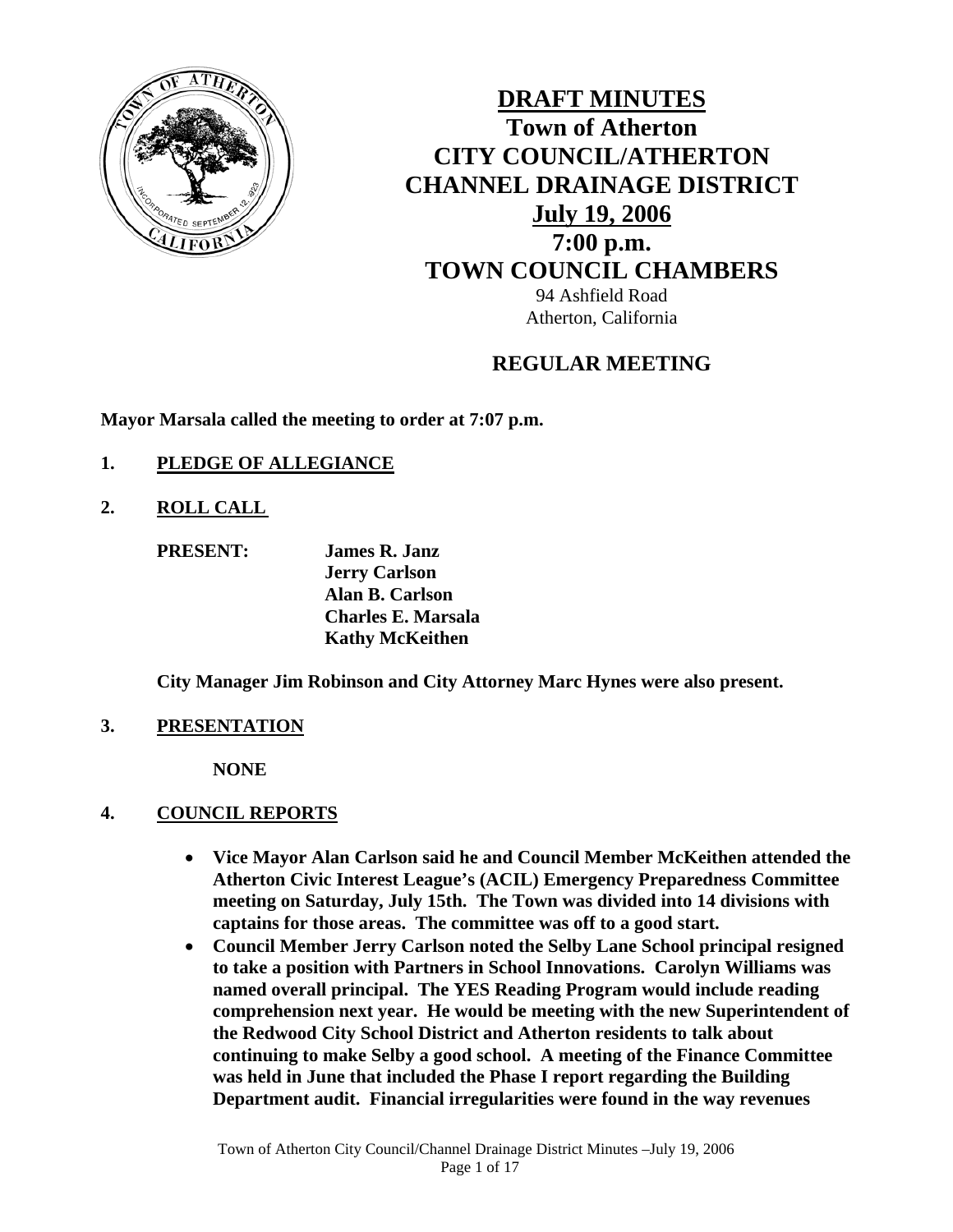**were being collected. A Phase II report would provide more information. Approximately \$100,000 in additional fees might be invoiced in the near future. On June 14, 2006, the special investigator hired by the Town submitted a confidential personnel report to the City Manager. The City Council was denied access to any information from the report. The Town's Fraud Policy called for immediate notification of the Council if fraud occurred such as irregularities in collection of revenues. Council was informed that the Fraud Policy was enacted after any irregularities had occurred, thus did not apply. The Council had responsibility for sharing whatever and to what extent irregularities occurred with Town residents. He requested concurrence in directing staff to have a qualified third party conduct an audit of all Building Department files with the findings being presented to the Audit Committee and the City Council. The audit should go back at least three years, to be completed and presented to Council at its October 18th City Council Meeting. He requested that the Finance Committee be authorized to work out the scope of the audit with the auditor and that the auditor have full access to all Building Department records and files, as well as to personnel within the department. The City Manager should have no direct involvement in the audit other than to help facilitate in any way he was asked. Anything short of the requests would not restore credibility to the Town. The matter needed to be addressed at once and constituted an emergency situation.** 

- **Mayor Marsala asked the City Attorney for clarification on what constituted an emergency for the purpose of adding an item to the evening's agenda**
- **City Attorney Marc Hynes explained a 4/5 majority vote of the Council was needed to add an emergency item to the evening's agenda. Ordinarily, a dramatic circumstance to justify the emergency, e.g., a labor dispute or natural disaster, was needed. The other manner by which an item could be added to an agenda was if the issue arose after the an agenda had been posted 72-hours before the meeting, also requiring a 4/5 majority. He had not heard anything to suggest the issue arose after the agenda was prepared. Absent an emergency finding, he suggested placing the item on a subsequent agenda.**
- **Council Member McKeithen believed there was no question that the matter constituted an emergency.**

**MOTION – to add an emergency item to the evening's agenda to discuss acquiring the use of an independent auditor to perform a comprehensive review of the Building Department** 

 **M/S McKeithen/A.Carlson Ayes: 5 Noes: 0 Absent: 0 Abstain:** 

• **Council Member Jim Janz said the Atherton Rail Committee continued to look at available options regarding Caltrain. The best course of action was to cooperate with other cities concerned with service. A July 6th press release announced that the Coalition to Expand Train Service (CETS) was formed, comprised of 14 past/present council members from San Mateo County. A meeting of CETS was scheduled for Thursday, July 27th.**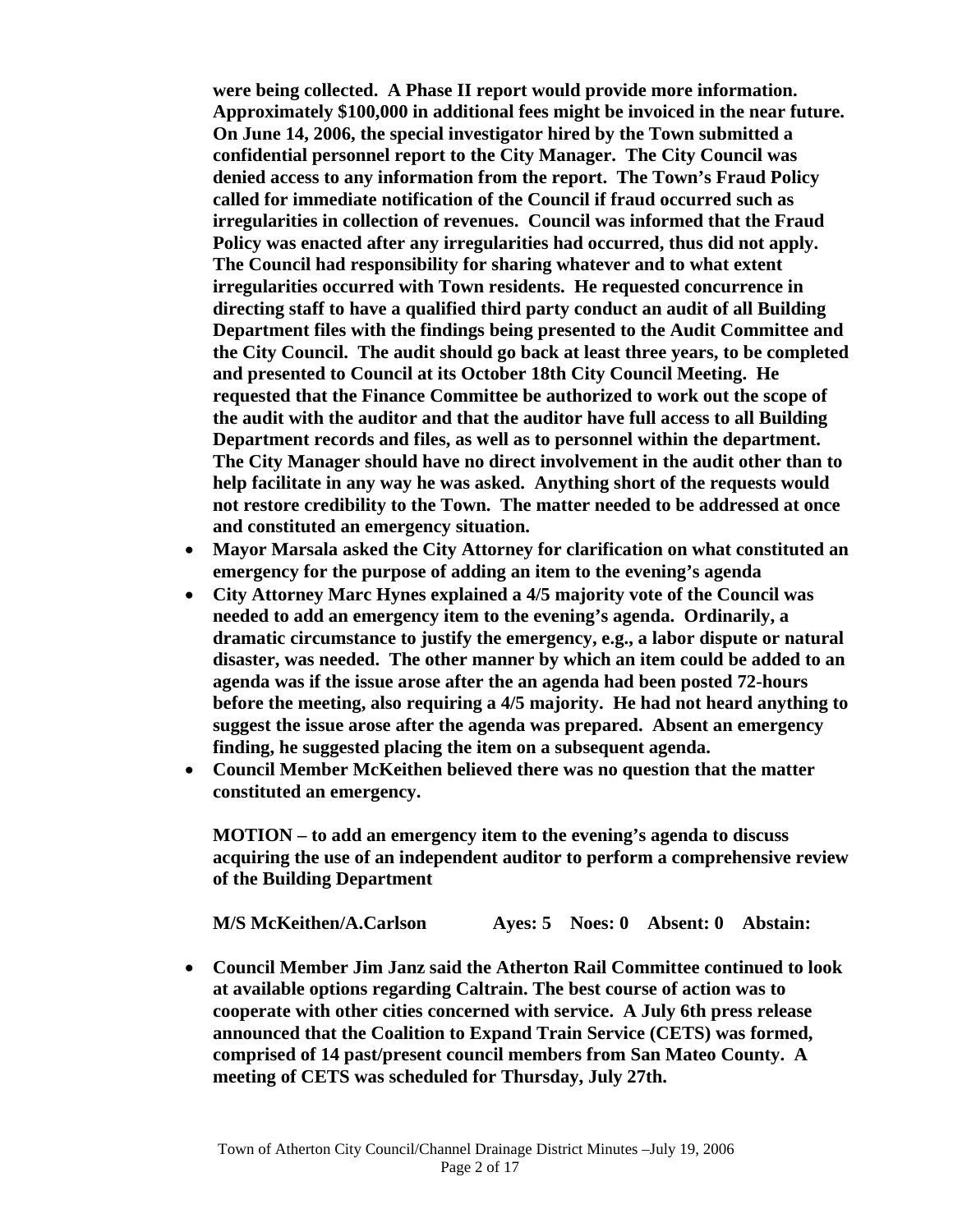• **Council Member McKeithen said the Transportation Committee met on July 11th. After discussion, a request for a pedestrian crosswalk at Hoover and Valparaiso Avenue resulted in a possible better solution: once the work on Valparaiso was completed and a berm-type curbing was installed, a pedestrian pathway could be created from Victoria Manor to El Camino Real creating a smooth walking surface. Additionally, the Police Department would monitor speed in the area. A request for installation of a "No Entry During Rush Hour" sign at the entry way at 17th Ave and Holbrook Lane was deferred. Calming devices would be tried first, along with monitoring traffic, in order to make a better judgment. Council Member McKeithen said the big issue that evening concerned the Finance Committee and Audit Committee. Six years ago when multiple problems existed in the Town, a forensic audit was performed which led to the formation of the Audit Committee and ultimately to the first unqualified audit that the Town had ever received in its history. Last November, she began hearing concerns from residents and employees regarding possible improprieties in the Building Department. Allegations encompassed fee collection irregularities including Road Impact Fees, incomplete files, valuation issues, enforcement lapses, favoritism, gifts, variance and permit questions, parcel tax concerns, and more. She was informed by the Town's attorney that she could not look into the issues on her own. Lance Bayer was hired to do the factual, investigatory work, and she was to be his contact person and ultimately receive a copy of his report with any names deleted. Subsequently, Mr. Bayer was directed to reveal no investigatory results. In early June, she and Council Member Jerry Carlson, both members of the Finance Committee, asked to see a copy of the report, but were refused. The Town attorney said they would not be permitted to even question the attorneys involved as to the basis for their opinions in a Closed Session because it did not involve potential litigation. She filed a public records request on June 13, 2006, which was ultimately denied. The arguments for keeping the report secret were merely rote: 1) a personnel matter, 2) the information in the report was protected as attorney/client privilege, and 3) the right to privacy outweighed the right to know. Building was Atherton's number one business, a \$100 million industry. Without oversight, internal controls, and accountability, the process was unfair to everyone involved: to the residents who might live next to an illegal structure, to those who paid full payment of applicable fees and might be subsidizing those who managed to avoid paying their fair share, and to the contractors and developers whose activities were subject to speculation regarding improper behavior and, therefore, lived under suspicion. She met last week with the City Manager to try to find a solution to the Building Department dilemma. As one of the two members of the Town's Finance Committee, as well as a member of the Audit Committee, she needed to know what aspects, if any, of the Building Department's operations might have affected past and future finances. She needed to know what structural guidelines needed to be put into place to protect against abuses. She needed to understand how Atherton's Municipal Code provisions should be amended to strengthen professionalism, fairness, understanding, and respect for the laws. She needed to be able to respond to the many complaints she received and**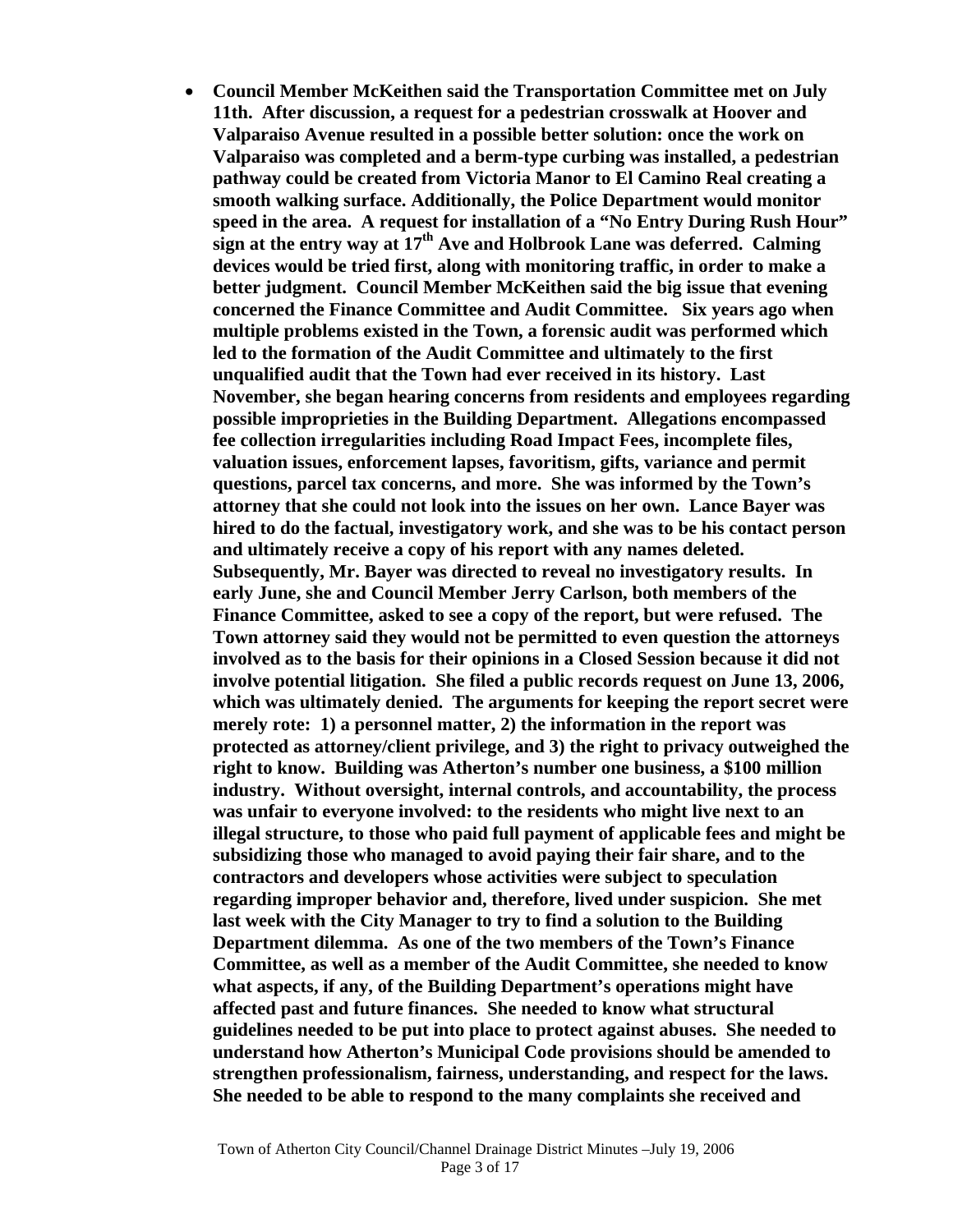**exercise with authority the job for which she was twice elected, including overseeing needed changes. If alleged problems were found to be as inconsequential as the Town's response indicated, the report should be made public. If the investigation failed to investigate Building Department activity, but looked only at Building Department personnel, a new investigation should be conducted as recommended by Council Member Carlson. Any problems should be looked at openly without fear to correct what might be wrong. The process would enhance the Town's efficiency, credibility, and image.** 

• **Mayor Marsala announced the annual Town barbecue sponsored by the Atherton Dames was scheduled for October 1st. Music@Menlo would begin on**  Monday, July 24<sup>th</sup>, and continue for two weeks. He hosted a barbecue for the **Peninsula Division of the League of California Cities. The reconstruction of Selby Lane was in progress. He informed the General Plan Committee that some residents contacted him regarding basements under accessory structures. He believed as the underground basement issue was evaluated, accessory structures needed to be included. Mayor Marsala met privately with the Finance Director, City Manager, and City Attorney regarding the Building Department. He did not want to diminish the efforts of the Audit Committee or any residents who worked to improve the Town; however, he was always concerned about protecting the morale of staff who worked incredibly hard for the Town.** 

**MOTION – to place the emergency item on the Regular Agenda to be heard before Item No. 17** 

 **M/S A.Carlson/McKeithen Ayes: 5 Noes: 0 Absent: 0 Abstain:** 

## **5. PUBLIC COMMENTS**

 **Steve Dostart, Atherton, recently purchased his home on Stockbridge Drive. The main house was built in 1950, which he did not want to demolish. He wanted to add an accessory structure with an underground playroom. His interpretation of sections of the Municipal Code indicated that the buildable area applied to accessory structures.** 

 **Vice Mayor Alan Carlson said the intent of the Council at the time the ordinance was enacted was to prohibit basements outside of the main building footprint and within the setbacks in which the main building could be built, 50 to 60 feet. Knowing the legislative history, he disagreed with Mr. Dostart's interpretation and suggested he review the tapes of the meetings.** 

 **John Sisson, Atherton, spoke regarding truth in government. As a citizen, he wanted to know what went on in the Town in order to know a good job was being done by Town staff.** 

 **John Ruggeiro, Atherton, commended Council Members Jerry Carlson and Kathy McKeithen for their statements and Vice Mayor Carlson for placing the item early on the agenda. He spoke regarding the upcoming election.**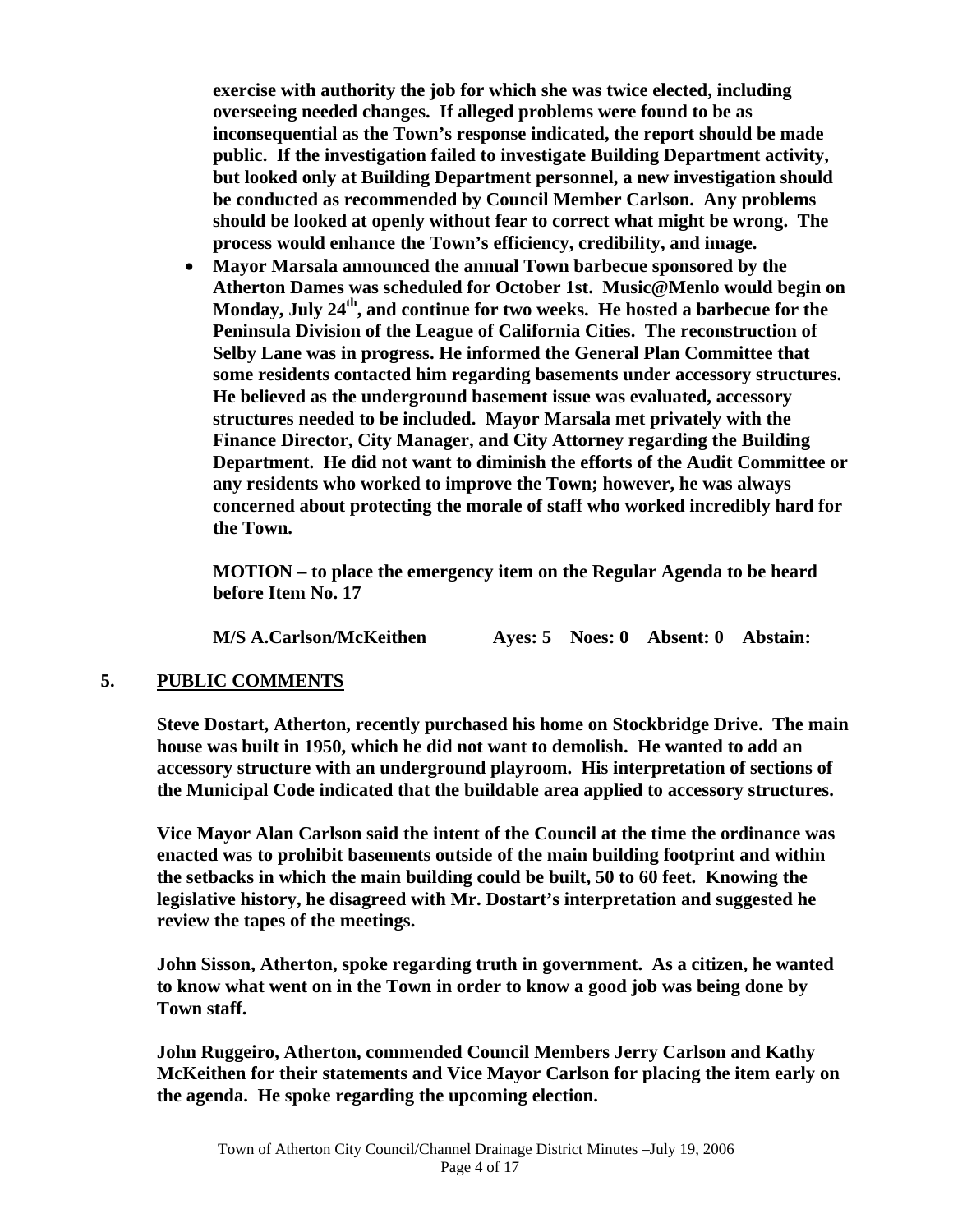#### **6. STAFF REPORTS**

- **City Manager Jim Robinson welcomed back Police Chief Bob Brennan from vacation and commended Lieutenant Glenn Nielson for filling in for the Chief. He noted bids were opened the previous day for Item No. 14 on the Consent Calendar, the Valparaiso Avenue Reconstruction project, and suggested the item be removed for discussion. City Manager Robinson welcomed Gary Binger to the Town as the new Interim Planning/Building Administrator. Mr. Binger previously worked as the Community Development Director for the City of Walnut Creek and as the Deputy Executive Director of ABAG. City Manager Robinson noted 600 Police Department surveys had been received. Those who had not responded to the survey would receive a phone call. Interim Planning/Building Administrator Binger and he would be meeting with Gordon Siebert to implement the evaluation of code enforcement issues. Council's list of priorities would be completed by the end of July beginning of August.**
- **Finance Director John Johns said the Phase II report regarding the Building Department's permitting process review was completed and would be submitted to the Audit Committee on July 27th. During Phase I, permit files were reviewed to determine whether Road Impact Fees or any other fees should have been collected at the time of application. A number of exceptions were identified where property owners were allowed to circumvent the excavation surcharge. A number of process weaknesses were identified in the assessment of collection of fees. Based on the Phase I report, another review was conducted regarding damage assessment, i.e., to identify/quantify the amount of fees that should have been assessed and to verify that fees assessed and collected during the last 18 months had been done properly. The Phase II report contained a recommendation to develop procedures that would improve the level of integrity of the process. Revised procedures would be submitted to the Audit Committee, as well as a claim summary that identified the number of times in which fees were determined to be improperly assessed. Eight files had been identified where fees were not assessed properly, totaling approximately \$100,000. Instances were identified in which departmental personnel appeared to have acted improperly in not assessing fees specifically related to the excavation surcharge that became effective in May 2005. Property owners should have been assessed permit fees based upon a standard calculation; however, in some cases, the property owner was allowed to declare a value based on his/her word. The next step was to present a claim, along with a notice to the applicant, for the amounts due and payable and the circumstances surrounding the claims. All the documentation would be filed with the City Attorney in order to assess the collectibility of the claims and the sufficiency of the documentation. He believed during the course of the review, facts and circumstances were identified that might be useful to the ongoing personnel investigation.**
- **Vice Mayor Carlson said a copy of the Phase I and Phase II reports should be delivered to each City Council Member not on the Audit Committee on July**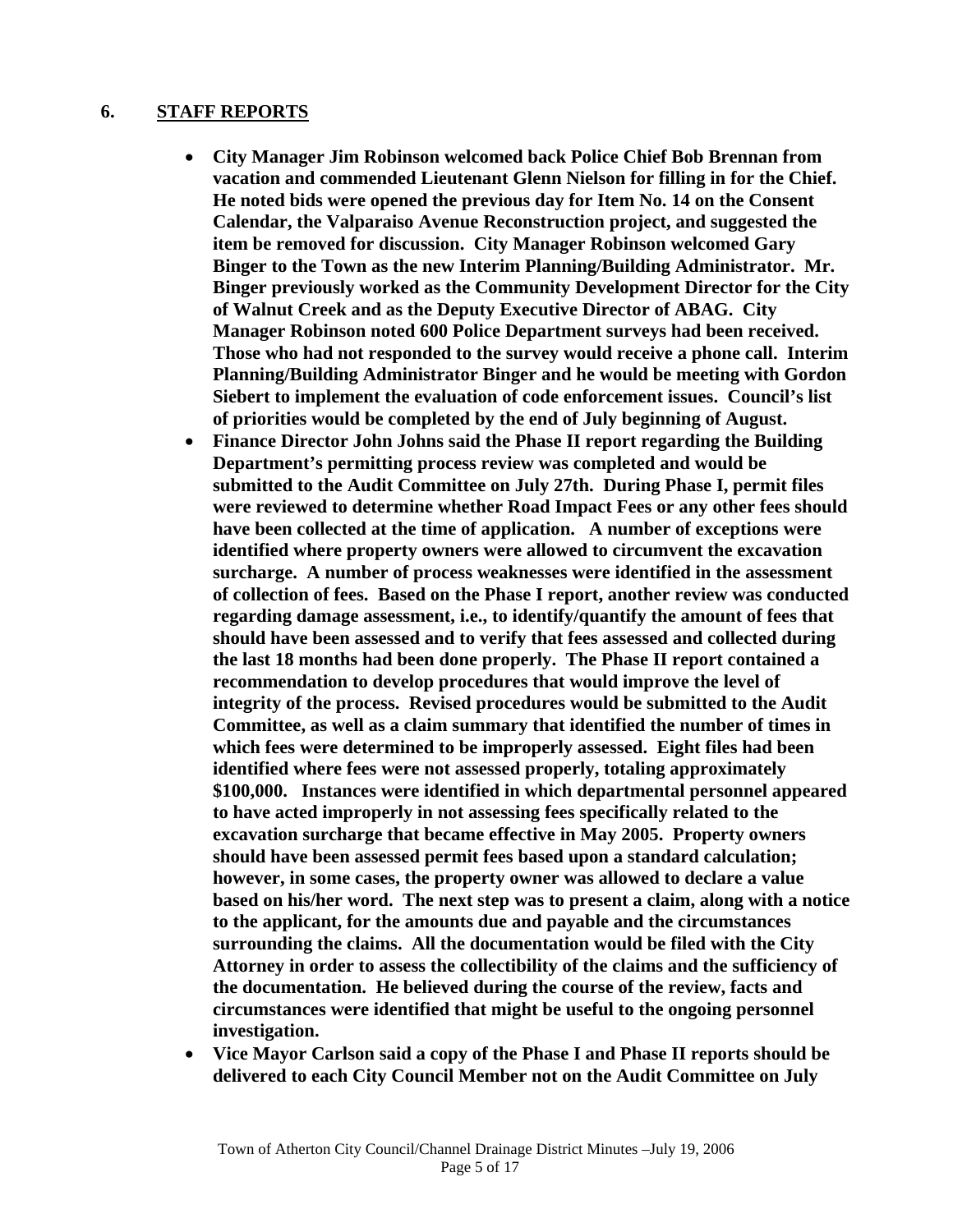**27th. He suggested that the Council reinstate its meeting in August to discuss the reports.** 

- **Finance Director Johns said the Phase I audit was conducted to verify that excavation surcharges and other fees had been properly assessed and collected in accordance with the fee resolutions in place as recommended by the external auditors. As a result of Phase I, exceptions were identified which suggested a pattern of inappropriate conduct. He alerted management and recommended that the scope of the personnel investigation be extended, expanded, or reopened to address the concerns. Those in the Finance Department were unaware of the scope, nature, and objectives of the personnel investigation. During the course of the audit, he believed evidence was found that would be useful to support an investigation. The information could not be disclosed as it was considered privileged.**
- **Police Chief Bob Brennan said due to recent donations, the Police Activities League was able to present a check for \$5,000 to the Menlo-Atherton High School football team for new equipment.**
- **Public Works Director Duncan Jones reported the Selby Lane project was moving forward despite that a water main broke the previous evening. The main was repaired and paving would begin the next week. Regarding the claim presented to P.G.&E., no response had been received to date. Council Member McKeithen asked that within the next week, Public Works Director Jones set up a meeting to discuss the landscaping near the train depot. She had requested a report regarding a trench along Mandarin where illegal work occurred in the encroachment and what action would be taken. Public Works Director Jones said there was, in fact, no encroachment permit. He was looking at alternatives for the drain.**
- **City Attorney Marc Hynes reported out of Closed Session as follows:** 
	- **A. CONFERENCE WITH LEGAL COUNSEL ANTICIPATED LITIGATION Significant Exposure to litigation pursuant to subsection (b) of Government Code Section 54956.9:**

 **One (1) potential case** 

 **No reportable action.** 

 **B. CONFERENCE WITH LEGAL COUNSEL – ANTICIPATED LITIGATION Initiation of litigation pursuant to subsection (c) of Government Code Section 54956.9:** 

 **Two (2) potential cases** 

## **Item continued to the end of the Regular City Council agenda.**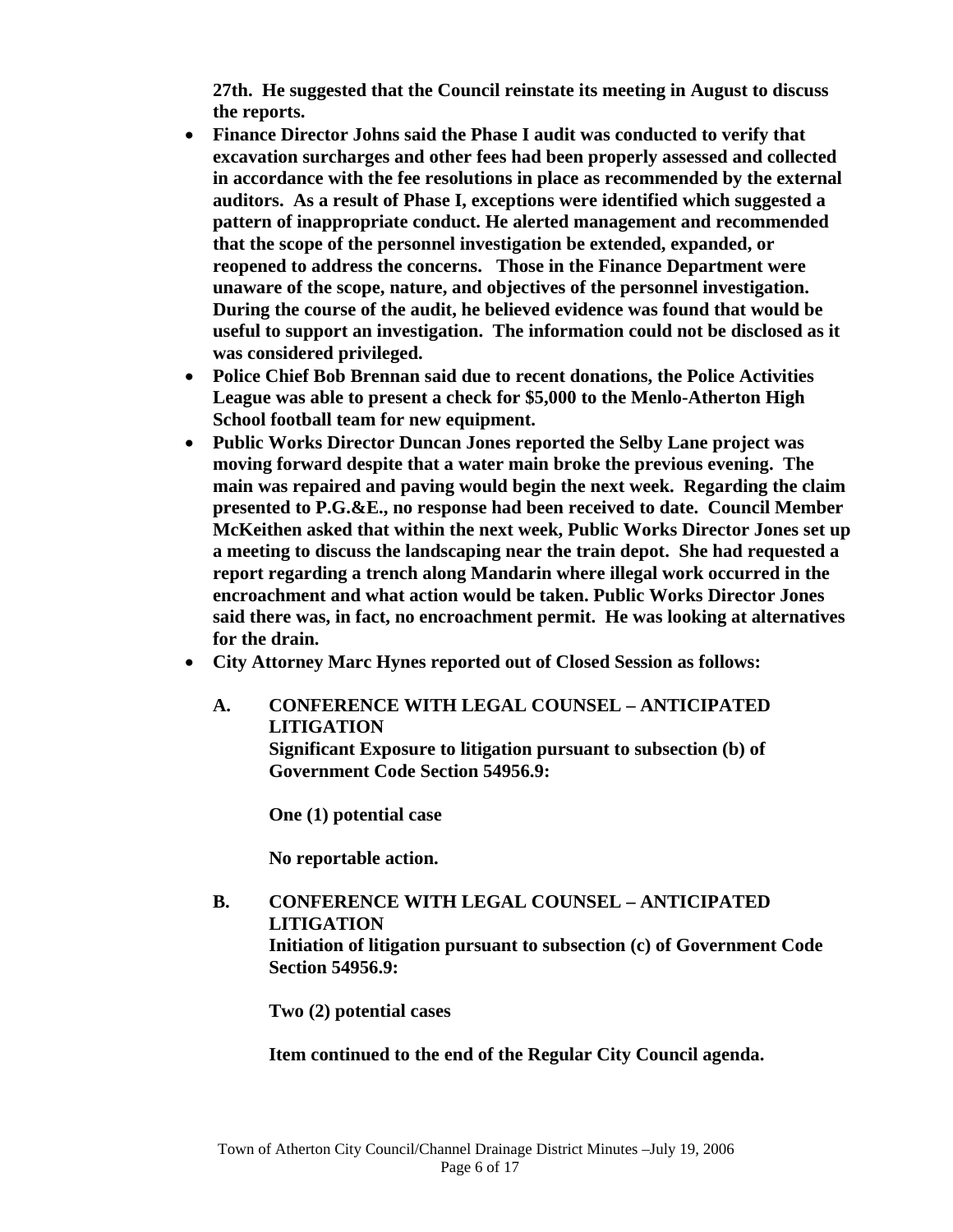## **C. LIABILITY CLAIM – pursuant to Government Code Section 54956.95**

 **Claimant: Elaine Farnham Agency Claimed Against: Town of Atherton** 

 **Item continued to the end of the Regular City Council agenda.** 

## **7. COMMUNITY ORGANIZATION ROUNDTABLE REPORT**

 **NONE** 

**CONSENT CALENDAR (Items 8 - 16)** 

 **Item No. 14 was removed from the Consent Calendar and placed at the end of the Regular Agenda for discussion.** 

 **Regarding Item No. 10, Finance Director John Johns clarified the report was for the Fiscal Year ended June 30, 2006, with the exception of some adjusting entries and accruals. The final numbers for 2005/2006 would be presented as part of the Mid-Year Budget report. Council Member Jerry Carlson requested the information be provided earlier. Regarding Item No. 15, Public Works Director Duncan Jones explained the range in bids resulted from some contractors who wanted the work and others who bid high hoping they were the only bid. He was satisfied with the quality of work.** 

 **MOTION – to approve the Consent Calendar as presented with the exception of Item No. 14, which was removed and placed at the end of the Regular Agenda for discussion** 

| <b>M/S J.Carlson/McKeithen</b> |  | Ayes: 5 Noes: 0 Absent: 0 Abstain: 0 |
|--------------------------------|--|--------------------------------------|
|                                |  |                                      |

- **8. APPROVED MINUTES OF THE SPECIAL MEETING OF JUNE 14, 2006, AND THE REGULAR MEETING OF JUNE 21, 2006**
- **9. APPROVED BILLS AND CLAIMS FOR MAY 2006 IN THE AMOUNT OF \$758,976**
- **10. ACCEPTED MONTHLY FINANCIAL REPORT FOR JUNE 2006**
- **11. ACCEPTED THE ANNUAL INVESTMENT POLICY FOR FISCAL YEAR 2006/2007**
- **12. APPROVED A RESOLUTION AUTHORIZING THE FINANCE DIRECTOR AND CITY MANAGER TO INITIATE TRANSACTIONS WITH THE STATE OF CALIFORNIA LOCAL AGENCY INVESTMENT FUND**

 **Adopted Resolution No. 06-12 regarding investment transactions with the State of California Local Agency Investment Fund.**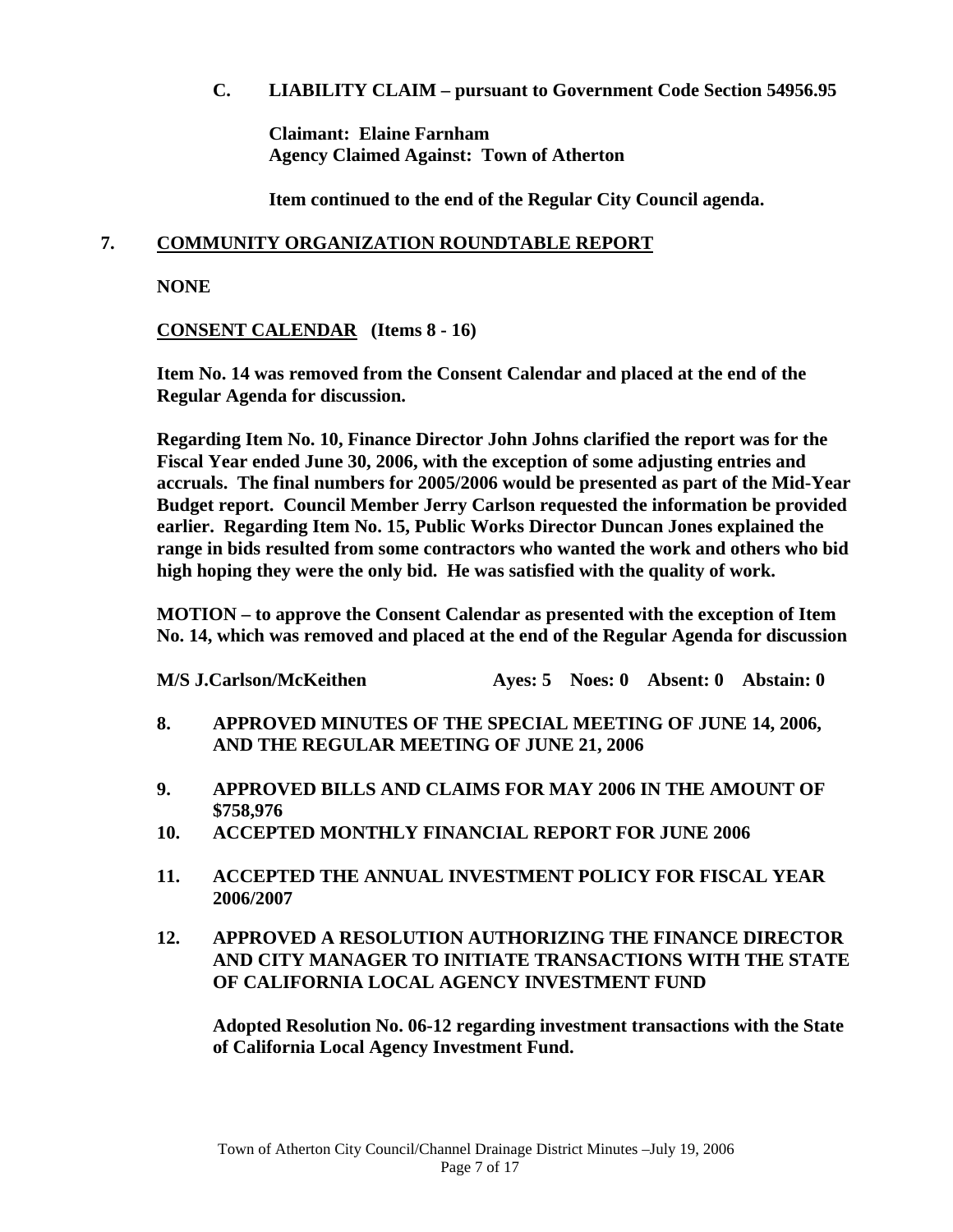#### **13. AWARD OF CONTRACT FOR THE 2006 PAVEMENT PATCHING PROJECT, PROJECT NO. 05-006**

 **Awarded the contract for the 2006 Pavement Patching Project, Project No. 05- 006, to G. Bortolotto & Co., Inc., the lowest responsible bidder on the July 13, 2006 bids, for \$58,012.50, and to authorize the Mayor to sign the contract on behalf of the Town.** 

**14. AWARD OF CONTRACT VALPARAISO AVENUE RECONSTRUCTION PROJECT, PROJECT NO. 05-003 (Removed from the Consent Calendar and placed at the end of the Regular Agenda for Discussion.)** 

 **Recommendation: Award the contract for the Valparaiso Avenue reconstruction Project, Project No. 05-003, to the low bidder on the July 18, 2006 bids, and to authorize the Mayor to sign the contract on behalf of the Town. (Removed from the Consent Calendar and placed at the end of the Regular Agenda for discussion.)**

 **15. AWARD OF CONTRACT FOR STREET RECONSTRUCTION PHASE III, PROJECT NO. 05-005** 

 **Awarded the contract for Street Reconstruction Phase 3, Project No. 05-005, to O'Grady Paving Inc., the low bidder on the June 29, 2006 bids, for \$883,930, with a 10% construction contingency of \$88,393, for a total authorization of \$972,323 and to authorize the Mayor to sign the contract on behalf of the Town.** 

 **16. APPROVED AMENDMENT NO. 3 TO THE AGREEMENT BETWEEN THE TOWN OF ATHERTON AND THE CITY OF REDWOOD CITY FOR VEHICLE MAINTENANCE SERVICES AND FUEL PURCHASING** 

 **Approved the amended agreement between the Town of Atherton and the City of Redwood City for vehicle maintenance services and fuel purchasing.** 

#### **PUBLIC HEARINGS NONE**

#### **REGULAR AGENDA (Items 17 - 22)**

 **17 A. DISCUSS ION AND POSSIBLE DIRECTION TO STAFF REGARDING THE USE OF AN INDEPENDENT AUDITOR TO PERFORM A COMPREHENSIVE REVIEW OF THE BUILDING DEPARTMENT'S POLICIES AND PROCEDURES (Added to the agenda by a 4/5 vote of the Council)** 

 **Council Member Jerry Carlson recommended conducting an audit of the Building Department's files, records, and transactions to be performed by a qualified outside auditor going back three years and possibly more. The Finance Committee should be involved with the auditor to discuss the scope,**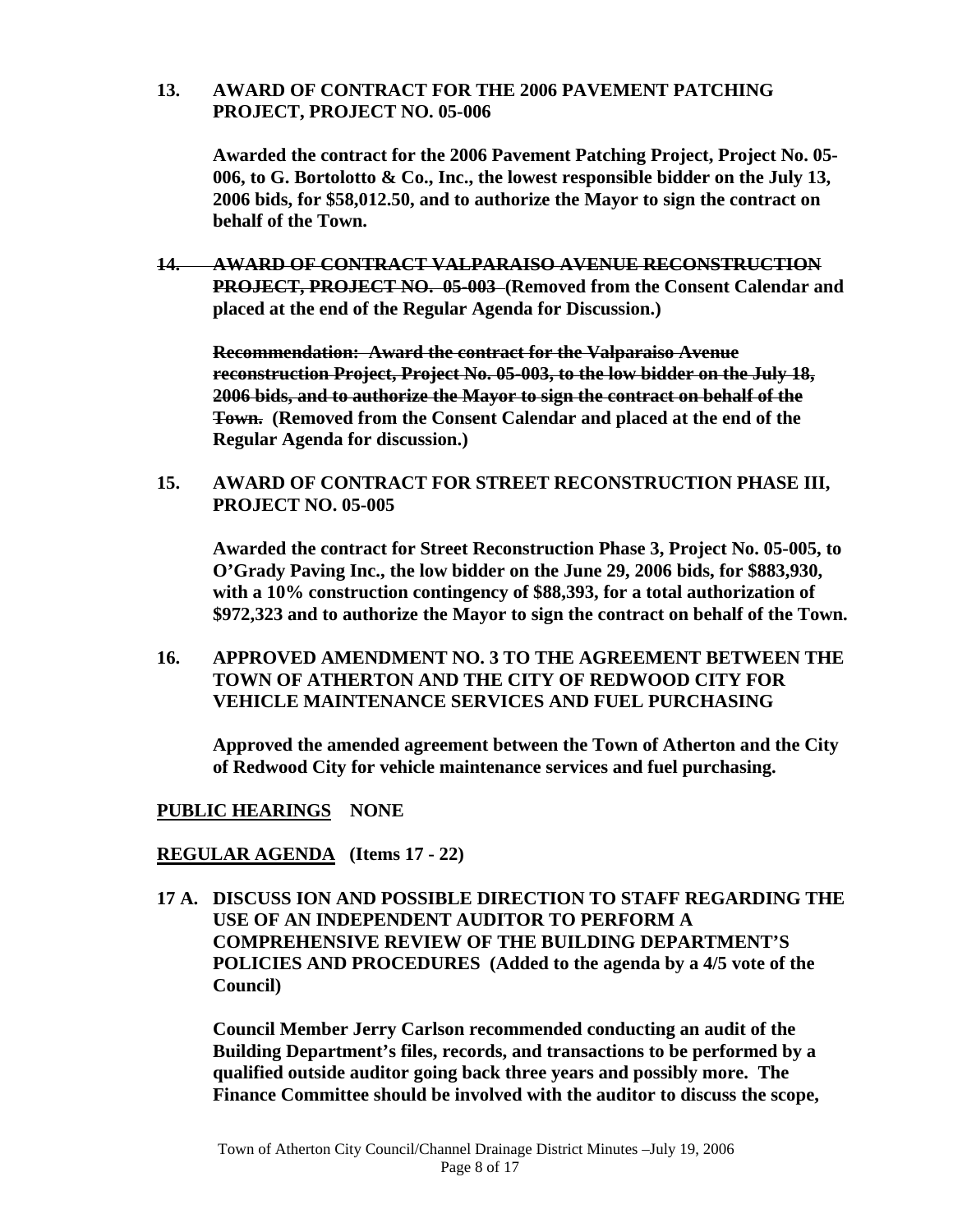**and the scope should be authorized by the full Council to ensure the scope of the audit encompassed concerns regarding processes/internal controls. The auditor should have complete access to the Building Department's records/files and personnel to determine whether or not problems existed. The auditor should report to the Council, and any findings would be a matter of public record. He was concerned with credibility. The Building Department needed to be reengineered. The Town was made up of professionals who expected a government organization that performed in a professional manner.** 

 **Council Member McKeithen added that the Finance Director should have sole oversight of the project on a day-to-day basis as he reported to the Audit Committee, the Finance Committee, and ultimately the Council.** 

 **Mayor Marsala asked whether there were restrictions on access to the Building Department's records.** 

 **City Manager Jim Robinson said the process would be the same as performed by the Town's outside auditor every year, which resulted in an unqualified Town audit for the past five years. The auditor would obtain information and file a report. The Building Department needed to perform its day-to-day work; however, he saw no impediments.** 

 **Mayor Marsala supported Council Member Carlson's proposal and said if a problem existed, the Council would address it.** 

 **Council Member Janz asked for clarification that an outside independent auditor would be hired by the Town.** 

 **Council Member Carlson believed the Town already had an outside qualified auditor handling the Phase I and Phase II studies who could also perform the new audit.** 

 **Finance Director John Johns said the Town had the resources to accomplish Council's request, which could become Phase III. A professional engineer might be needed to assist with technical issues. An independent auditor was onsite, working under his supervision, and was very well qualified.** 

 **Council Member McKeithen said whoever was performing the audit needed to understand Building Department rules; Atherton rules/regulations; and state rules regarding building, design processes, and management.** 

 **Finance Director Johns clarified an outside auditor was already onsite who could perform a quality assurance review and develop a simple list of objective criteria by which an assessment could be made whether Building Department files where processed properly. Every file that had been finalized and issued an occupancy permit should contain three documents: 1) a certification of height; 2) a certification of setback requirements performed by a licensed professional**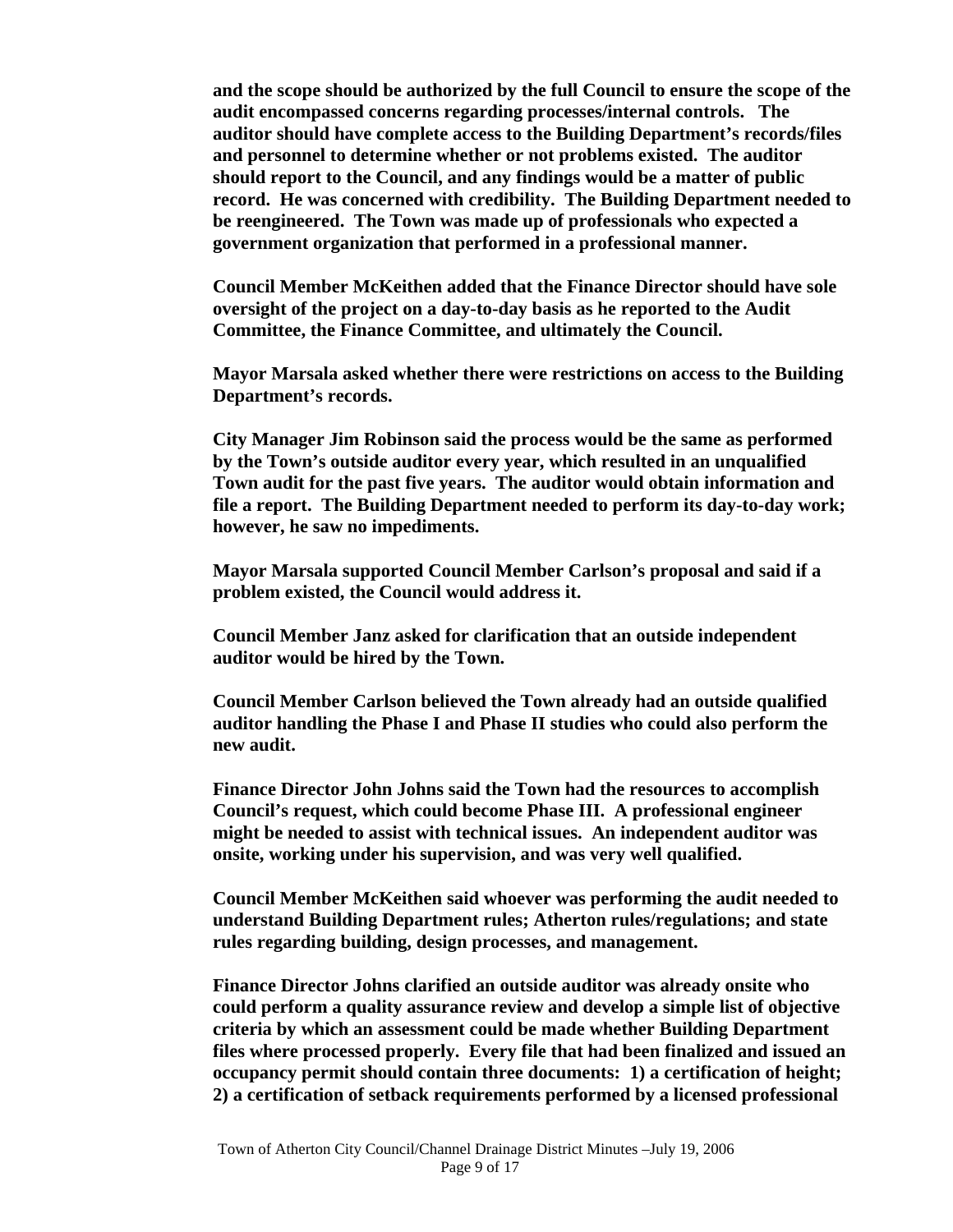**engineer; and 3) a calculation of required floor area ratio based upon data contained within the plans. Some criteria might need the judgment of an engineer. The Phase III audit would take 8 to 12 weeks to complete.** 

**Council Member Janz suggested that the Council could receive the Phase II report at the August City Council Meeting and the Phase III report could be returned to the Council Meeting of October 18th.** 

**Finance Director Johns said a statement of work for Phase III would be developed immediately and could be submitted to the Finance Committee, the Audit Committee, and then to the full Council.** 

 **Vice Mayor Alan Carlson had several issues, the most important of which was that the residents needed to have confidence in their Town government. Therefore, the Town needed to be as expeditious as possible in ascertaining the information, which should flow directly to the City Council. The first step was for Council to agree on the scope of the audit. He suggested the Council meet in a Special Meeting during the week of July 31st to discuss the scope of the audit. He queried that the previous study reviewed the last 18-months and was a verification of all fees.** 

 **Finance Director Johns said the focus of Phase I was on applications that were received shortly before the effective date of the excavation surcharge and resulted in identifying 6 files out of 30 with problems, representing \$70,000 worth of fees. The second task was to look at all files that had any evidence of remodeling activity where the Building Department had used the owner's declaration of value instead of the standard \$250 per square foot valuation. He identified about 4 files representing \$12,000 in fees. From the audit procedures he used, looking at 140 files, he was able to come within an acceptable degree of error that 115 files had been processed correctly; however, there were exceptions within that population that gave pause. The new audit would be an entirely separate review and entailed establishing a checklist and establishing a process of verifying consistency with the criteria.** 

 **Vice Mayor Carlson asked whether the review of the Building Department indicated that proper policies and procedures were in place but not followed, or whether appropriate policies and procedures did not exist.** 

 **Finance Director Johns had believed certain controls were in place based upon the representation of management. However, after reviewing the files, he found that either controls were not in place or staff was not adhering to them. Other procedures should be implemented immediately and had been documented.** 

 **Vice Mayor Carlson asked for documentation in the report to be presented next week on the policies and procedures that were in place but were enforced in a lax manner or not implemented, and to identify those additional policies and procedures which were recommended to be implemented.**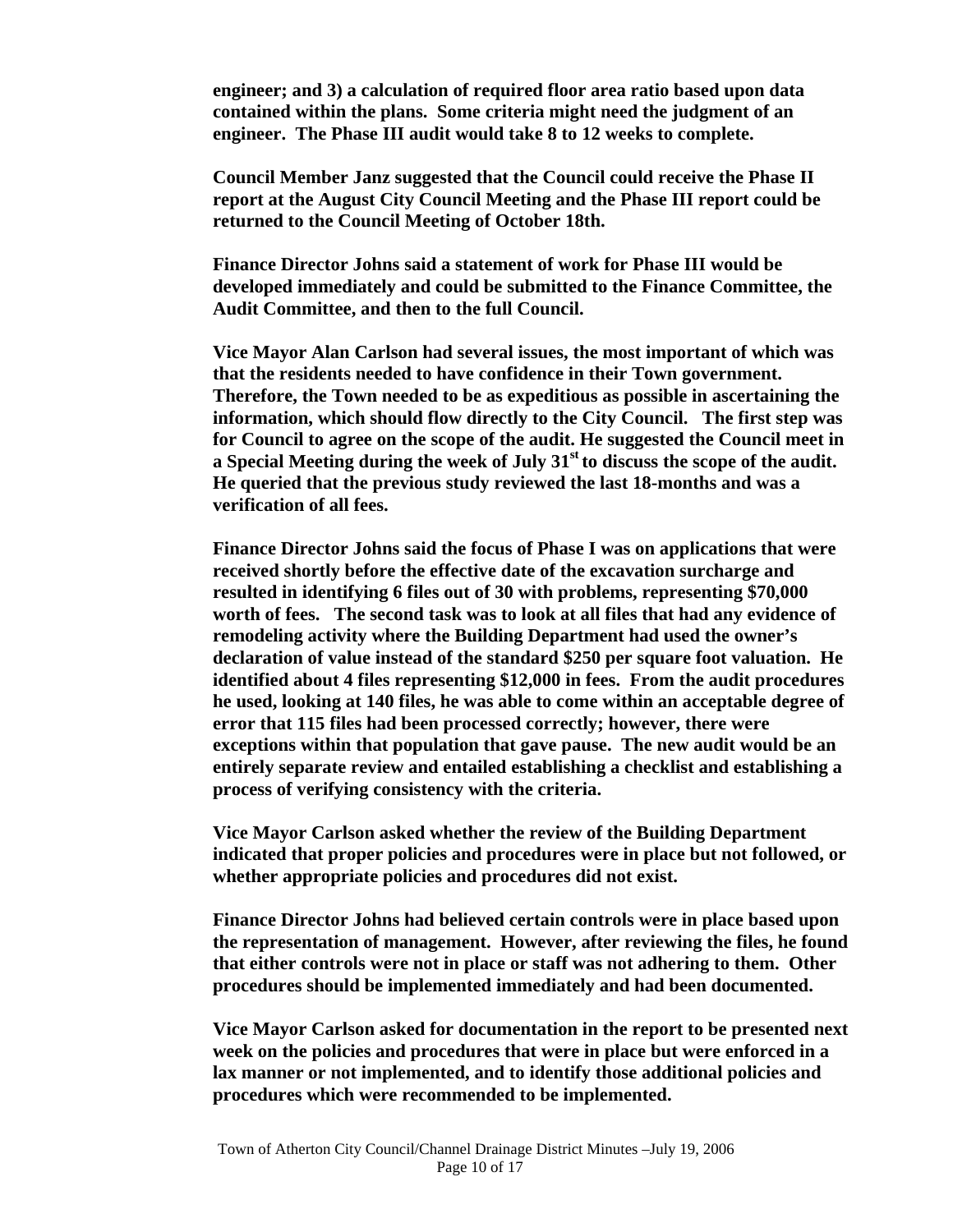**Finance Director Johns said the Phase I report identified those policies and procedures that were not in place or were not adhered to. The Phase II report indicated how it should be done in the future. Additionally, he would be better able to ascertain how long Phase III would take after the scope was developed.** 

 **Vice Mayor Carlson was interested in fixing whatever problems were identified as quickly as possible, which would be the first step in restoring confidence in the Building Department. He recognized that personnel matters were in the purview of the City Attorney and the City Manager, he recognized the legal significance of personnel matters as a labor and employment attorney, and he realized that public employees had greater protections than private sector employees. The City Council could be put in the position of ultimately deciding whether a personnel action should be upheld.** 

**Council Member McKeithen asked how building heights, setbacks, size of the structure, etc., would be verified. A surveyor had verified the height of a structure using the term "finished" grade. She had yet been able to define the term.** 

**Finance Director Johns said with respect to height verification and setback requirements, every file should have a certification from a licensed engineer. If any language in the certification was questioned, the surveyor should be required to clarify the original language.** 

**Mayor Marsala asked what percentage of permits represented over \$100 thousand or under \$50 thousand and whether lower amounts should be reviewed as well. He questioned whether current fee collection practices and current staffing levels were adequate.** 

**Finance Director Johns said the Phase I report contained a tabulation of permits issued by permitted value. He thought the current distributed cash receipting process was in the best interest of customer service and that adequate staff was available in both the Finance and Building Departments to facilitate the processes.** 

**Council Member Carlson encouraged staff to review files with a value lower than \$100 thousand dollars because irregularities often happened in the case of lower value transactions. He was concerned adequate information systems were not in place to provide the proper controls.** 

**Finance Director Johns said staff reviewed files with a low dollar value based upon their description to ascertain whether they should have a higher dollar value. Instances had been identified where the owner's declaration was \$40 thousand, but the actual permitted value should have been \$120 thousand.**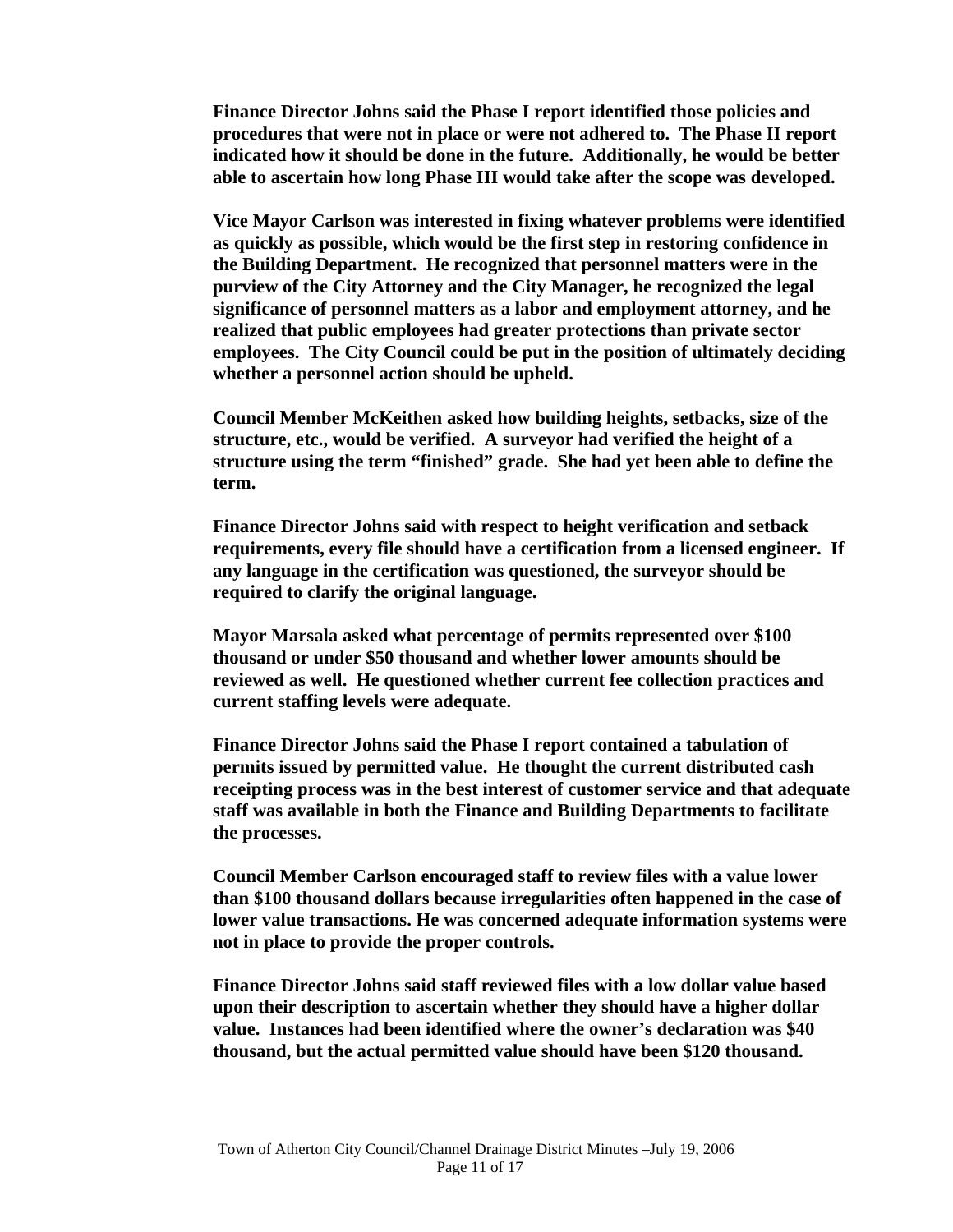**Vice Mayor Carlson asked staff to prepare a flow chart showing the processes currently in place and a flow chart showing any changes that were implemented.** 

**John Sisson, Atherton, requested that the report be made available to the public when it was completed.** 

**John Ruggeiro, Atherton, spoke regarding the investigation done by Lance Bayer.** 

**Jim Dobbie, Atherton, stated that the big business in Atherton was real estate. Rumors around the Town regarding favoritism toward developers pointed to a conflict of interest.** 

 **MOTION – to initiate a Phase III audit under the supervision of the Finance Director, using outside qualified resources to audit the files/records of the Building Department, going back a sufficient amount of time to ascertain any weaknesses in internal controls/processes; to develop a scope of work to be presented to the City Council at a Special Meeting during the week of July 31, 2006, with a final report to be presented to the full Council at its Regular Meeting in October. Further, direction was given to the City Manager to pole the Council for availability for a Special Meeting during the week of July 31, 2006.** 

 **M/S J.Carlson/McKeithen Ayes: 5 Noes: 0 Absent: 0 Abstain: 0** 

 **17.B. ADOPTION OF A RESOLUTION ENDORSING THE PARKS FOR THE FUTURE CONCEPT AND RECOMMENDING THAT THE SAN MATEO COUNTY BOARD OF SUPERVISORS PLACE THE MEASURE ON THE NOVEMBER BALLOT** 

**City Manager Jim Robinson presented the staff report. Parks for the Future was an effort to secure dedicated tax-based revenues to support the parks- and recreation-related activities of San Mateo County. Voter approval of a measure to increase sales tax by1/8th of a cent for a period of 25 years was needed. The San Mateo County Board of Supervisors was expected to take final action at its August 1, 2006, meeting to place the item on the November 2006 ballot.** 

 **Vice Mayor Alan Carlson noted the Town would be required to maintain its current General Fund contribution to the Park & Recreation budget. He queried how the amount was determined and what the benchmark would be at the present time** 

 **City Manager Jim Robinson said if the 1/8-cent tax was approved, the revenue would be used to support ongoing or existing programs at the current level. The Town's ongoing programs were fairly minimal.**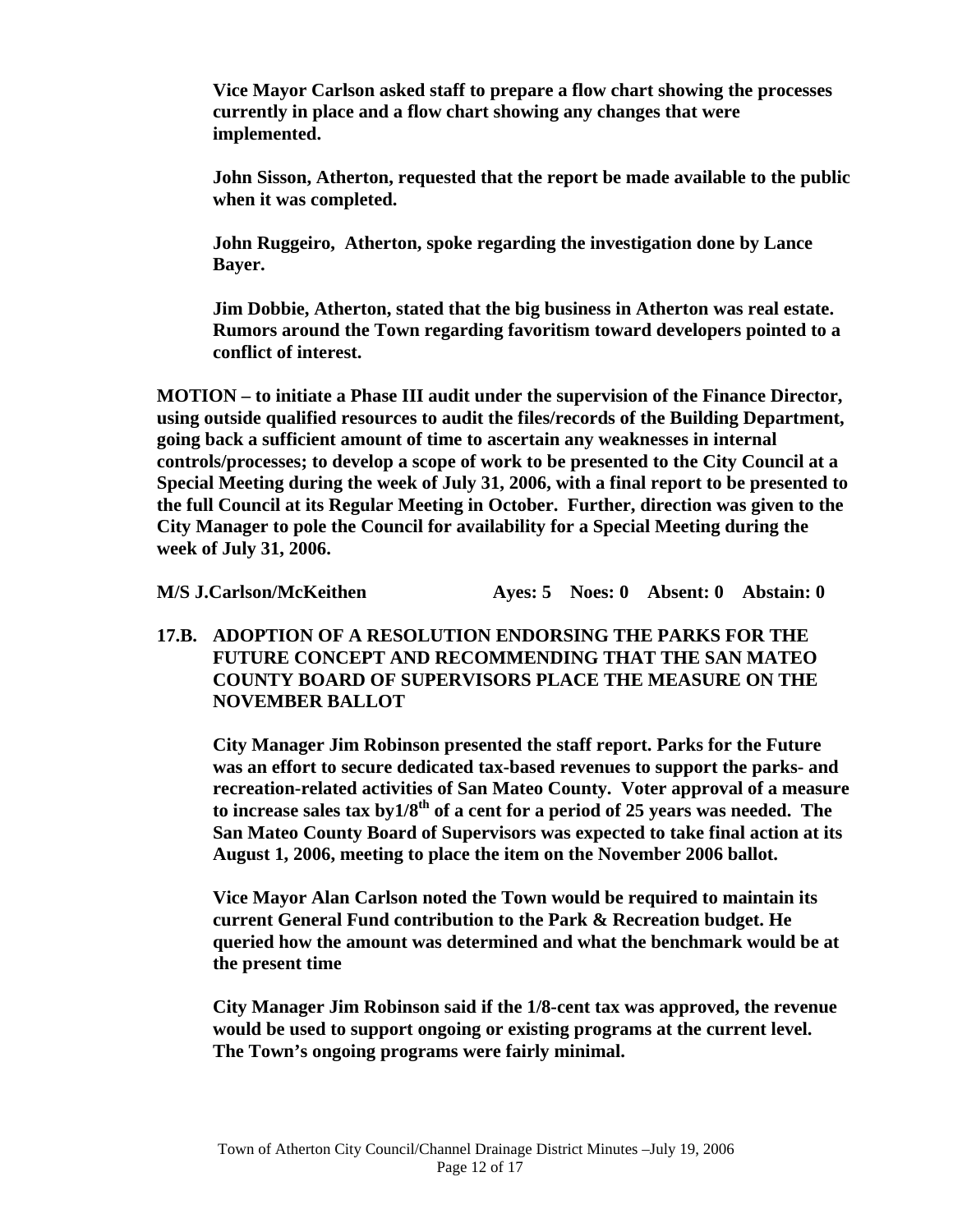**Cecily Harris, San Carlos, Chair, Parks & Recreation Commission, said the City of San Carlos discussed the maintenance of effort issue and decided during a time of budget cutting, no more could be cut from the Parks & Recreation budget than any other department. Her understanding of the maintenance of effort was that it was based on the last several years' figures.** 

 **Finance Director Johns said the information he had on how the calculation for the maintenance of effort was determined provided three scenarios, and he was comfortable with all three. The amount of revenue coming from the tax measure was perhaps twice as much as the Town was currently providing.** 

 **Ms. Harris said seven of the nine Bay Area counties had some type of dedicated funding. San Mateo County did not. The revenue from the tax could be used for maintenance and operations, not just capital improvements. The Town determined how the money would be used. The Board of Supervisors unanimously endorsed the ballot measure on the first reading and would be meeting on August 1, 2006, for a final vote.** 

 **Linda Liebes, Atherton, said the Town had been among the leaders in supporting the effort from the beginning. Mayor Marsala and Council Member Janz attended the first meeting. The Park & Recreation Commission was involved, as well as the City Manager. She asked for continued support and encouragement to other jurisdictions to support the measure.** 

 **MOTION – to adopt Resolution No. 06-13 endorsing the Parks for the Future concept and recommending that the San Mateo County Board of Supervisors place the measure on the November ballot.** 

 **M/S McKeithen/J.Carlson Ayes: 5 Noes: 0 Absent: 0 Abstain: 0** 

 **Mayor Marsala called for a recess at 9:40 p.m. The meeting was reconvened at 9:49 p.m.** 

#### **18. PARK LANE COMMUNITY POLICING REPORT – UPDATE**

 **Police Chief Bob Brennan presented the staff report. During the months of May and June, seven calls were received regarding Park Lane. Some were procedural, and a few had merit where action was taken. The situation was better, projects were finishing up, and most vehicles could be parked onsite. An audit was performed for one week, four times a day, checking for before 8 a.m. and after 5 p.m. violations, parking violations, and trash accumulation, which resulted in one violation.** 

 **Council Member McKeithen believed the report was more favorable than the actuality. She received several complaints on July 5, 6, and 7 from residents. Standards had fallen off which was indicative of the problem that the remedy**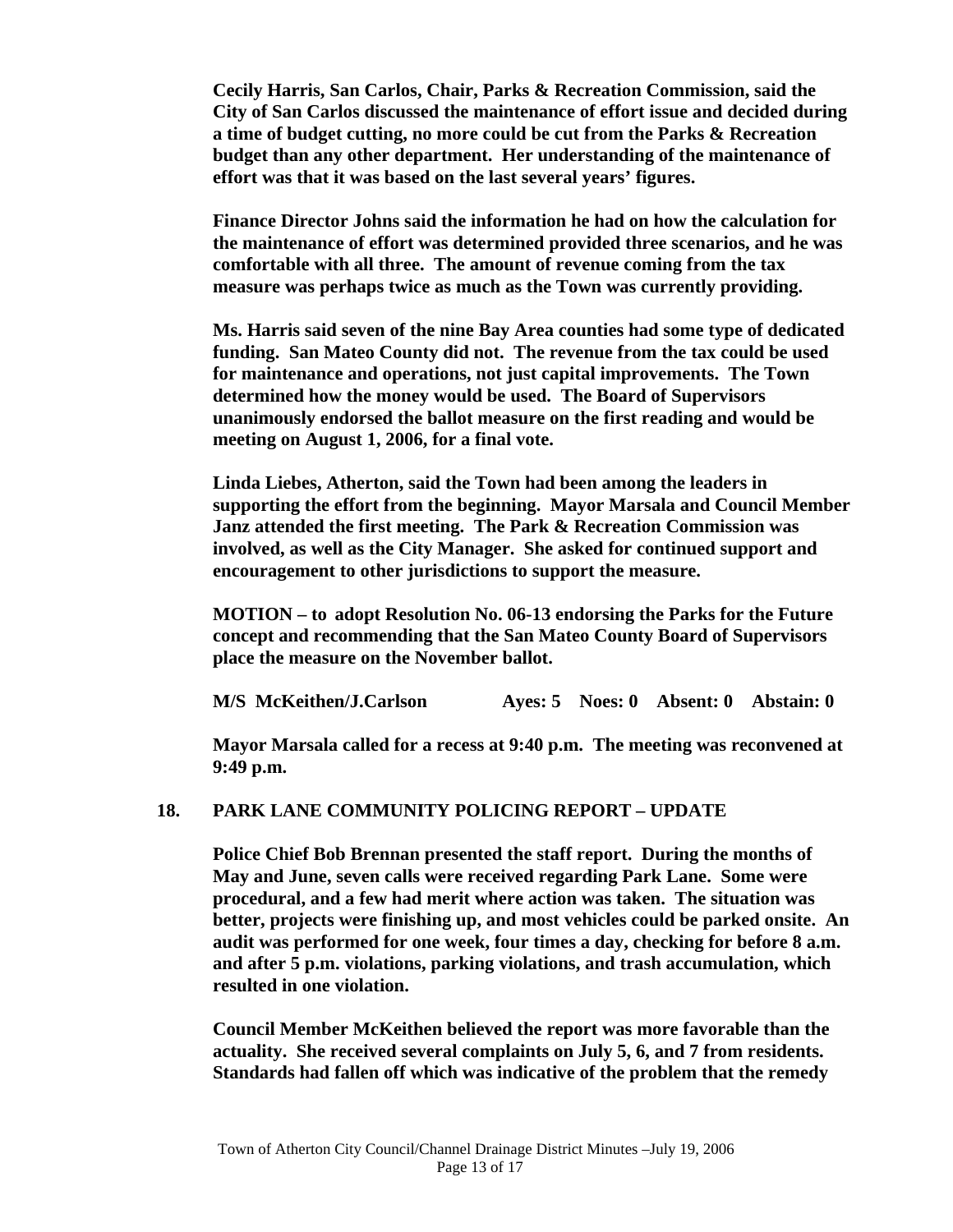**often did not last. A regular code enforcement system would eliminate the need for citizens to report neighbors.** 

 **A discussion ensued regarding a recent burglary and subsequent arrests. Arrests were also made at construction sites in the past few months. Many of these crimes were related to narcotics rather than gangs.** 

 **Direction was given to staff to present a follow-up report to the City Council in three months.** 

#### **19. REPORT ON TOWN PARTICIPATION IN REGIONAL AGENCIES**

 **At the Regular City Council Meeting of June 21, 2006, the City Council directed staff to provide a list of regional organizations of which the Town is a member as well as to provide a tabulation of membership fees paid to such entities in FY 2005-06** 

 **Finance Director John Johns said the report showed the fees paid to regional associations, the majority of which came out of the City Council's budget, based upon tabulation of data in the accounts payable database.** 

 **Council Member Janz queried whether information was received on the benefits of participating in the Abandon Vehicle Program.** 

 **City Manager Jim Robinson spoke to three people involved in the program from C/CAG and received three different answers. Those cities that had a large abandoned vehicle problem received a great benefit from participation in the program. His understanding was even if there was no activity in a quarter, the Town would receive approximately \$400; however, that fact had not been confirmed. Staff was continuing to look into the issue.** 

## **20. REVIEW AND APPROVE A RESOLUTION AUTHORIZING THE TOWN OF ATHERTON TO BECOME A MEMBER OF A COUNTYWIDE SUB-REGION, AN ENTITY THAT WOULD LOCALLY ADMINISTER ABAG'S REGIONAL HOUSING NEEDS ALLOCATION PROCESS (RHNA)**

 **Council Member Janz said that state legislation existed that allowed communities within the state that were contiguous to work together on the housing allocation process. If the Town participated in the sub-region process, the sub-region could be assigned less of a housing quota than the same subregion would have been assigned for its member entities. Additionally, by participating in the sub-region group, the information collected for the Housing Element, could be used by the participants regardless of whether they continued to participate.** 

 **Deputy Town Planner Lisa Costa Sanders clarified if all the communities in the County joined, the housing allocation would be distributed among all the**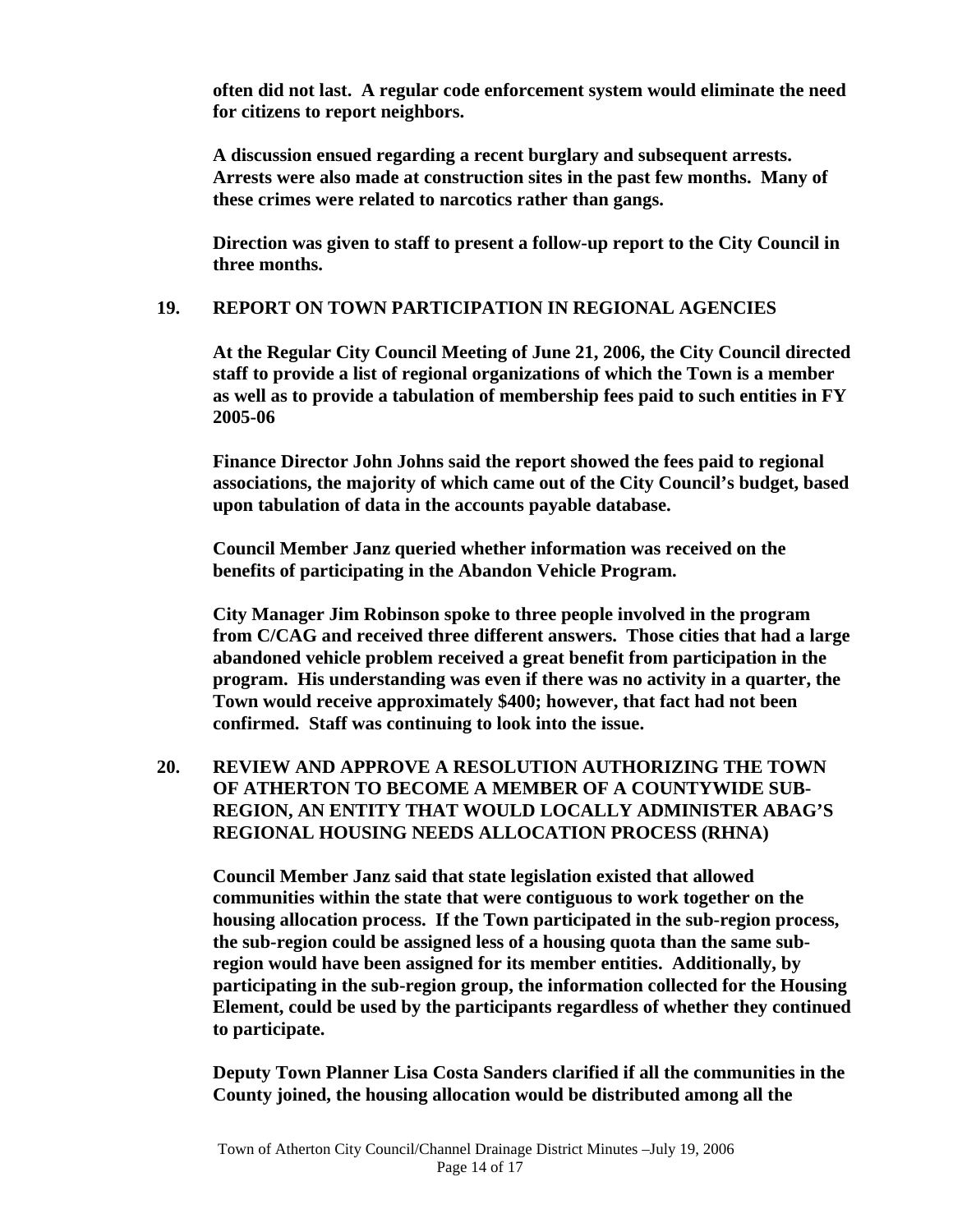**communities. For example, if Atherton chose to meet the requirement by making an in-lieu payment, the money could be distributed to any community within the County.** 

 **Vice Mayor Alan Carlson encouraged participation in the process on every level.** 

 **MOTION – to adopt Resolution No. 06-14 authorizing the Town of Atherton to become a member of a Countywide Sub-Region, an entity that could locally administer ABAG's Regional Housing Needs Allocation Process (RHNA).** 

 **M/S Janz/McKeithen Ayes: 5 Noes: 0 Absent: 0 Abstain: 0** 

## **21. CONSIDER CREATING A TWO-MEMBER SUBCOMMITTEE OF THE COUNCIL ON EMERGENCY PREPAREDNESS**

 **City Manager Jim Robinson said Council, at its last meeting, suggested a subcommittee be created on emergency preparedness. Council Member McKeithen volunteered to chair the committee. The item was placed on the evening's agenda to create the committee and develop the scope.** 

 **Council Member McKeithen clarified that she and Vice Mayor Alan Carlson would discuss the scope of the subcommittee after its creation.** 

 **Mayor Marsala suggested rotating in the other members of the Council in subsequent years in order to gain expertise in emergency preparedness.** 

 **MOTION – to create a two-member subcommittee for emergency preparedness composed of Council Member McKeithen and Vice Mayor. Further, Council Member McKeithen and Vice Mayor Carlson will meet to develop the scope of the subcommittee.** 

 **M/S McKeithen/A.Carlson Ayes: 5 Noes: 0 Absent: 0 Abstain: 0** 

## **22. CONSIDERATION OF DESIGNATING A VOTING DELEGATE AND ALTERNATE FOR THE 2006 LEAGUE OF CALIFORNIA CITIES ANNUAL CONFERENCE**

 **City Manager Jim Robinson said if Council intended to participate in the League of California Cities Annual Conference and participate as a voting delegate, Council needed to authorize one of its members to represent the Town at the Annual Business Meeting.** 

 **Council Member Jerry Carlson expressed interest in attending the League meeting.**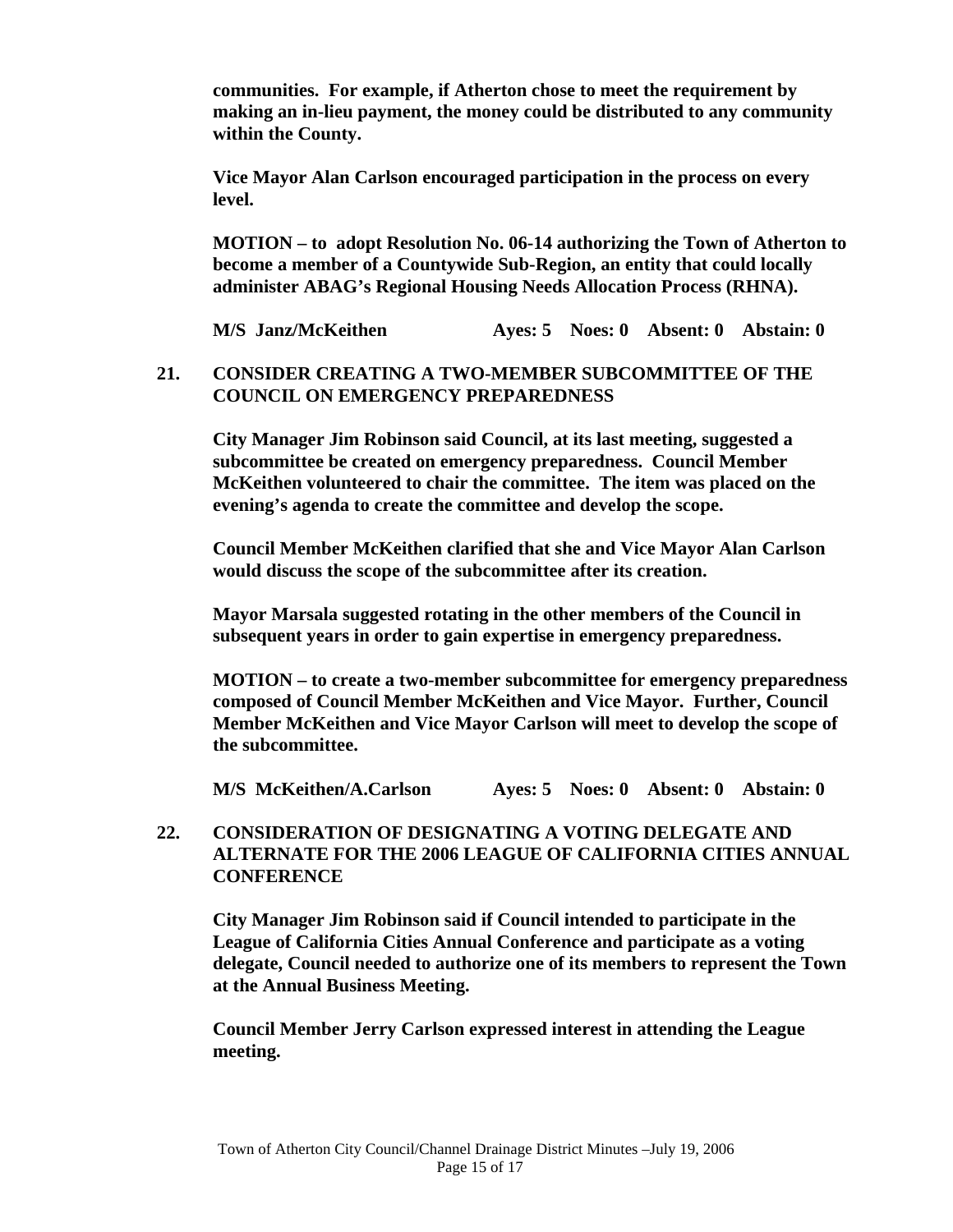**MOTION – to appoint Council Member Jerry Carlson as a voting delegate to the League of California Cities Annual Conference and the Annual Business Meeting to be held in San Diego from September 6 through September 9, 2006..** 

 **M/S Janz/McKeithen Ayes: 5 Noes: 0 Absent: 0 Abstain: 0** 

### **14. AWARD OF CONTRACT VALPARAISO AVENUE RECONSTRUCTION PROJECT, PROJECT NO. 05-003**

 **Public Works Director Duncan Jones presented the staff report. Bids were received the previous day and were considerably higher than the engineer's estimate. The difference between the low bidder and the engineer's estimate was almost exclusively due to asphalt prices. He interviewed the low bidder as to whether it would be beneficial to re-bid the project when more competition might exist and was told labor costs historically increased and there was no guarantee asphalt prices would go down. Public Works Director Jones recommended proceeding with the project so as to not risk price increases.** 

**A discussion ensued regarding the merits of re-bidding the project, investigating alternatives to asphalt, constructing the project, moving funds from the current year's budget to complete the project and delay other projects into the next year.** 

**MOTION – to award the contract to the low bidder on the July 18, 2006 bids, Interstate Paving and Grading, Inc., not to exceed \$1,840,766.95, and to authorize the Mayor to sign the contract on behalf of the Town** 

**M/S McKeithen/Janz Ayes: 5 Noes: 0 Absent: 0 Abstain: 0** 

 **23. PUBLIC COMMENTS** 

 **There were no public comments.** 

#### **24. ADJOURNMENT**

 **Mayor Marsala adjourned the meeting at 10:22 p.m. to a** *Continued* **Closed Session** 

 **B. CONFERENCE WITH LEGAL COUNSEL – ANTICIPATED LITIGATION Initiation of litigation pursuant to subsection (c) of Government Code Section 54956.9:** 

 **Two (2) potential cases**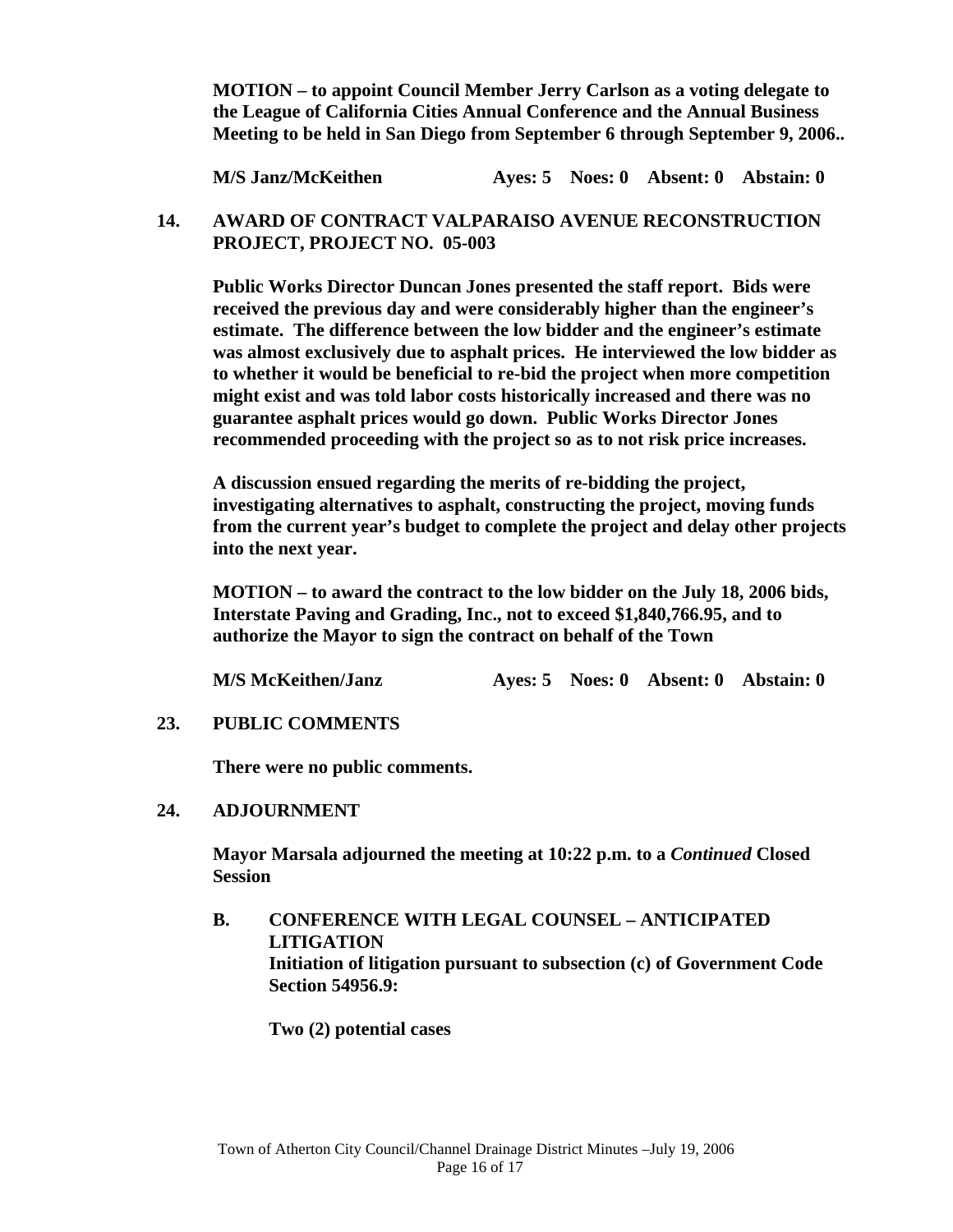## **C. LIABILITY CLAIM – pursuant to Government Code Section 54956.95**

 **Claimant: Elaine Farnham Agency Claimed Against: Town of Atherton** 

 **There was no reportable action taken on Item B. With regard to Item C, by a unanimous vote of the Council, the claim was denied.** 

**Respectfully submitted,** 

**\_\_\_\_\_\_\_\_\_\_\_\_\_\_\_\_\_\_\_\_** 

**Kathi Hamilton Acting City Clerk**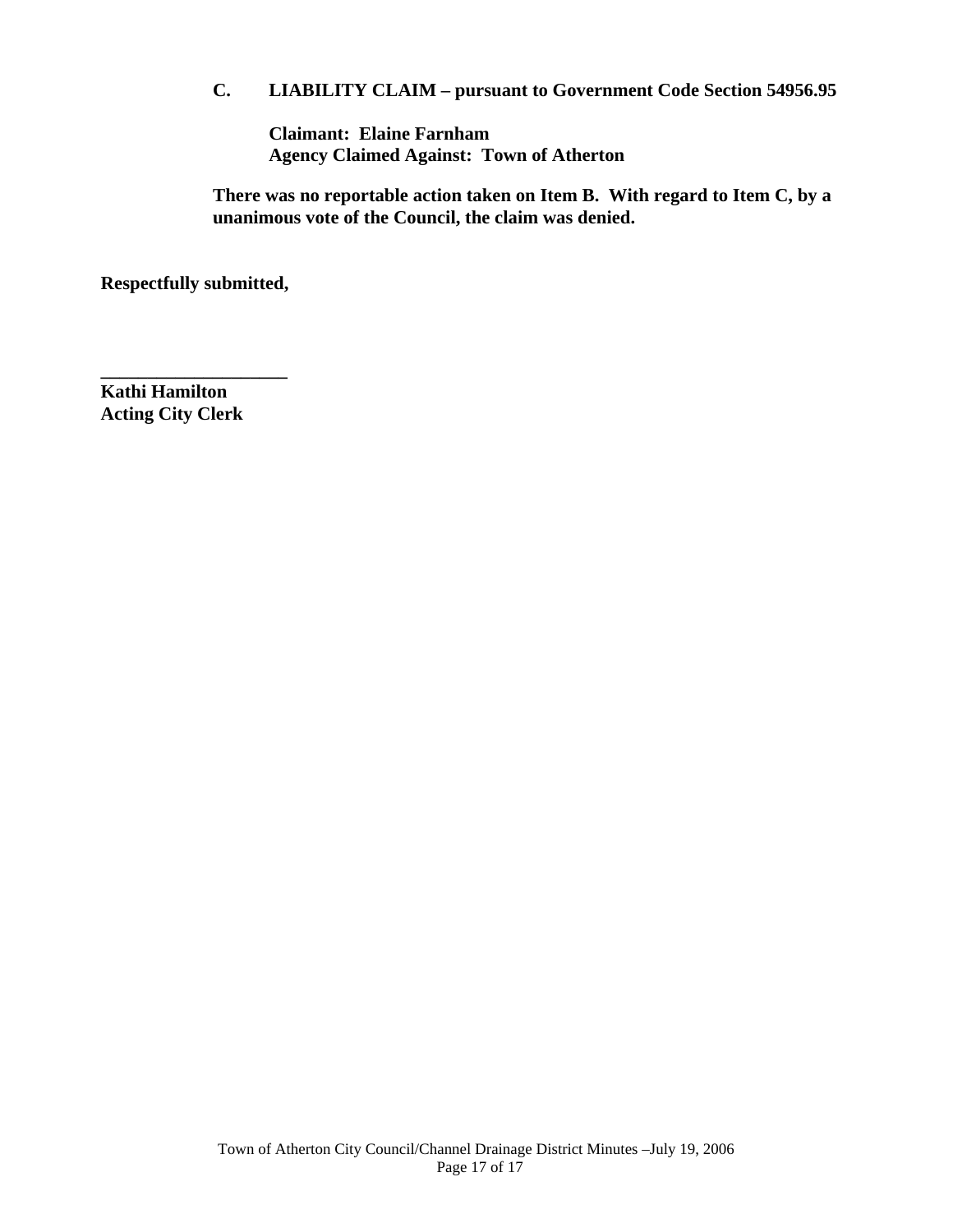**Item No. 11**



# **Town of Atherton**

## **CITY COUNCIL STAFF REPORT**

## **TO: HONORABLE MAYOR AND CITY COUNCIL JAMES H. ROBINSON, CITY MANAGER**

## **FROM: POLICE CHIEF ROBERT J. BRENNAN**

## **DATE: FOR THE MEETING OF AUGUST 16, 2006**

## **SUBJECT: RESPONSE TO THE CIVIL GRAND JURY REGARDING INTERNET CRIMES**

## **RECOMMENDATION:**

This is an informational staff report that does not require action by the City Council.

## **INTRODUCTION:**

On July 29, 2006, City Manager Jim Robinson received a letter from the San Mateo County Civil Grand Jury requesting a response to an inquiry regarding the Town of Atherton's participation and experience with internet crimes over the last two years. The Grand Jury requested that the Town of Atherton respond to the inquiry in writing by August 11, 2006. Under the direction of the City Manager, the Police Chief has responded to the request and has mailed the response by the due date of August 11, 2006.

## **ANALYSIS:**

See the letter of response to the Grand Jury request.

## **FISCAL IMPACT:**

At this time, the Grand Jury is gathering information that will be analyzed and then recommendations will be made. There is no fiscal impact at this time, but standards and requirements may change that could affect Atherton fiscally.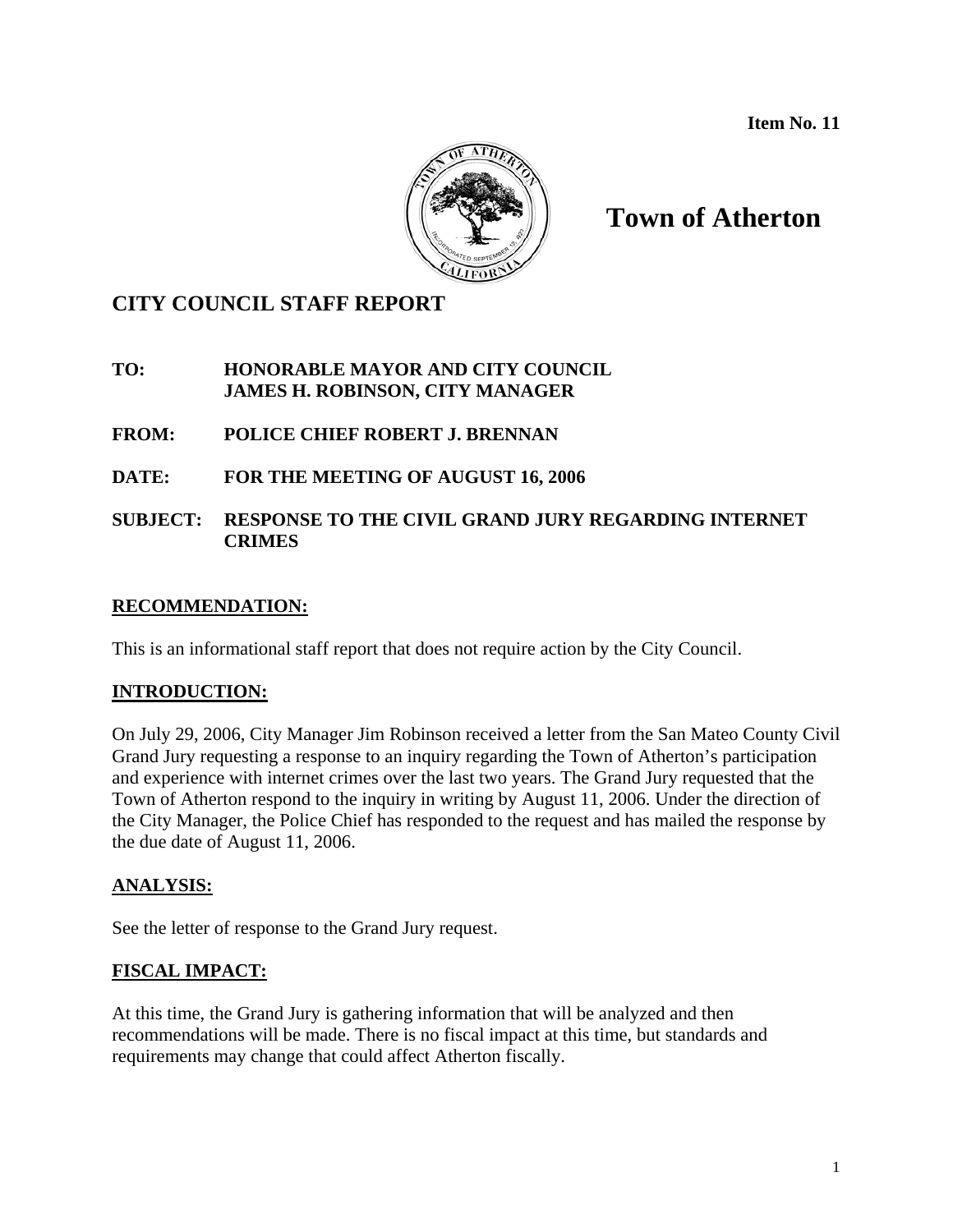Prepared by: Approved by:

Robert J. Brennan James H. Robinson<br>Chief of Police City Manager City Manager

**Attachments** 

\* Letter of request from the San Mateo County Grand Jury

\_\_\_\_\_\_\_\_\_\_\_\_\_\_\_\_\_\_\_\_\_\_\_\_ \_\_\_\_\_\_\_\_\_\_\_\_\_\_\_\_\_\_\_\_\_\_\_\_\_\_\_

\* Letter responding to the request by the Grand Jury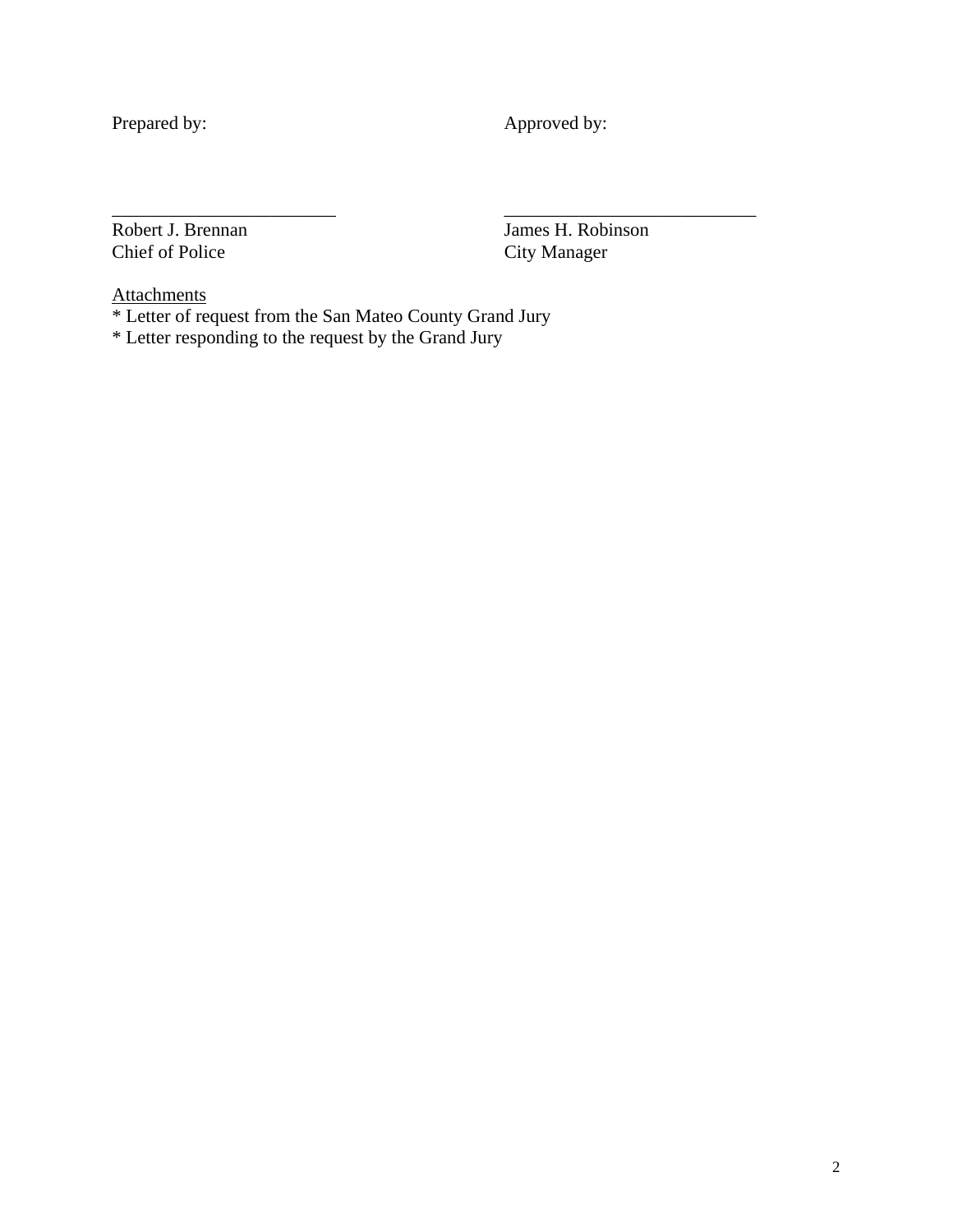

Town of Atherton DEPARTMENT OF POLICE



www.ci.atherton.ca.us

83 Ashfield Road Atherton, CA 94027

Robert J. Brennan Chief of Police

August 4, 2006

Ms. Mas Chikasuye San Mateo County Superior Court 400 County Center Redwood City, CA 94063

Dear Ms. Chikasuye:

The following is a response to the inquiry from the San Mateo County Civil Grand Jury, regarding the Town of Atherton's resources dedicated to the internet crimes and internet crime trends within the Town of Atherton.

The Town of Atherton has one law enforcement officer assigned full time to investigate internet and related crimes. Atherton has participated in the San Mateo County R.E.A.C.T Task Force over the last five years. All of our sworn staff has had training in recognition and investigations of identity theft and the resulting theft and fraud that usually occurs following these crimes.

Internet crimes are forever expanding as technology increases and criminals gain more experience in computers. Computer crimes are more that identity theft. On-line predators, bank fraud, confidence scams, robberies and burglaries can all be associated with computer crimes. Many of these crimes have an indirect effect on consumers. Losses through piracy, trademark and patent infringement, create higher prices for services, fees and products for consumers that live in all of our jurisdictions. The reporting of these types of crimes has been made easier as law enforcement has come together and has softened the boundaries of who may be responsible for the intake of the crime report. Investigation and prosecution of crimes still remains difficult because there is always the question of where was the crime committed, on which end of the computer, the victim's side or the suspect's side? The distance can be several to thousands of miles and in a different country. Many times jurisdictions have thresholds of monetary losses before they will assign it to an investigator or in the case of federal investigation, accepting referrals from local agencies. Due to the shear volume of the these crimes, limits must be set or agencies will become overburdened because they are so labor intensive and the level of expertise continues to increase on both sides of the law. In many incidents, smaller jurisdictions will have a lower threshold than larger agencies because of lower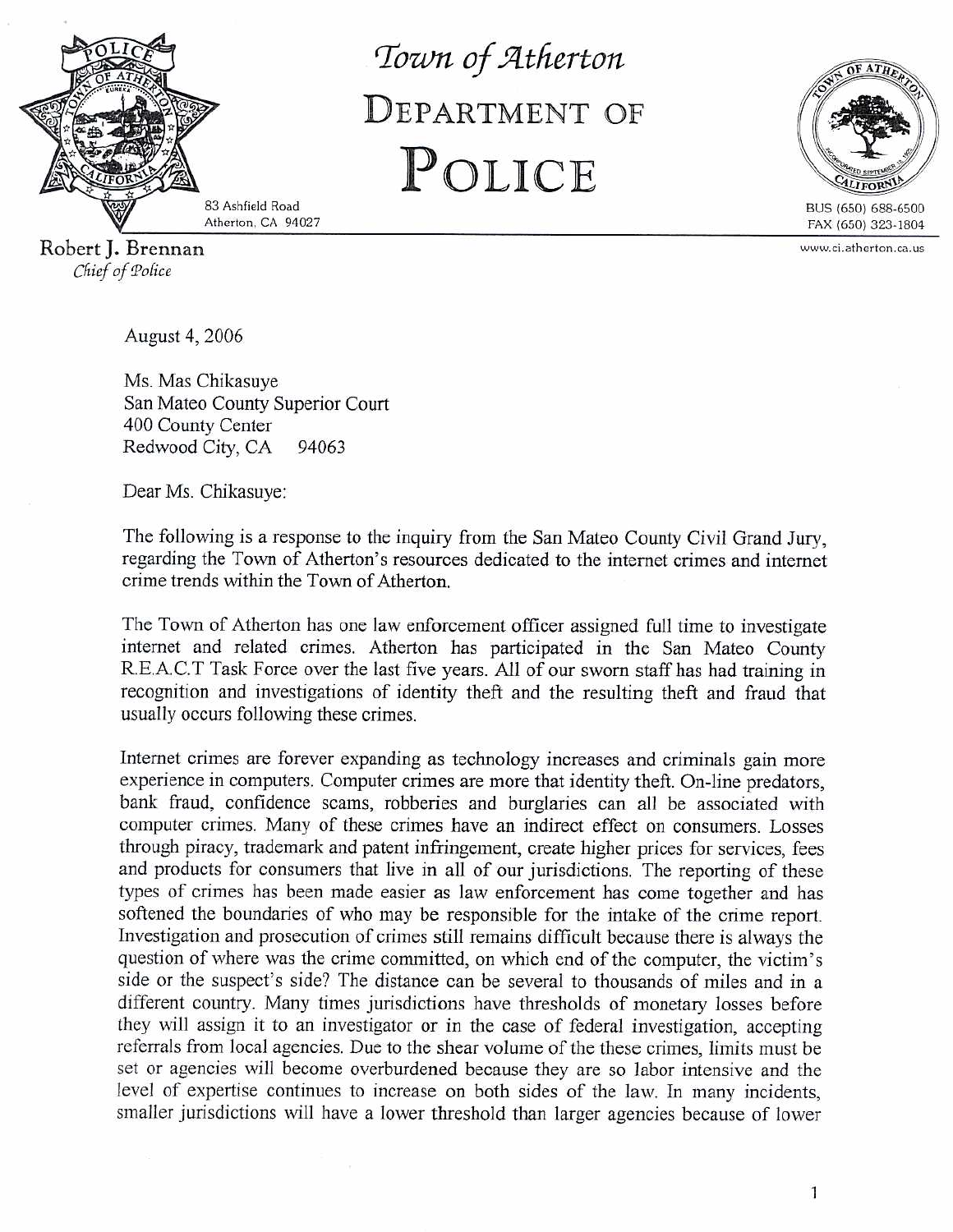overall crime statistics and residential populations, but also lack the technology and expertise to investigate at the lower level.

To answer the question: "What types of internet crime do you encounter?" I would say all of the crimes listed in the previous paragraph. Atherton is not immune to crime and in many case the victims are unaware that they may be a victim of these crimes for years to come.

At this point in time, separate categories have yet to be established for "Internet Crimes." The traditional crimes and classifications are still being used. The Uniform Crime Report that all in law enforcement are required to contribute and is reported by the Federal Government each year, does not have a separate category for Tech Crimes. The part one crimes consist of Rape, Robbery, Petty and Grand Theft, Aggravated Assault, Vehicle Theft, Burglary, Kidnapping, and Arson. All of these crimes are slowly moving away from the traditional way they are committed and toward the technological. The shop lifter, check forger, and auto burglar have moved into the backroom where technology makes the constructive entry and the suspects able to remain anonymous and hard to identify through traditional means.

This response may have been more than you were looking for and may possibly posed more questions regarding the concerns of crime perpetrated using technology as the instrument of the crime.

If you have any further questions, please feel free to contact me at (650) 752-0506.

Sincerely,

Chief Robert J. Brennan Town of Atherton

 $Cc$ : CM Jim Robinson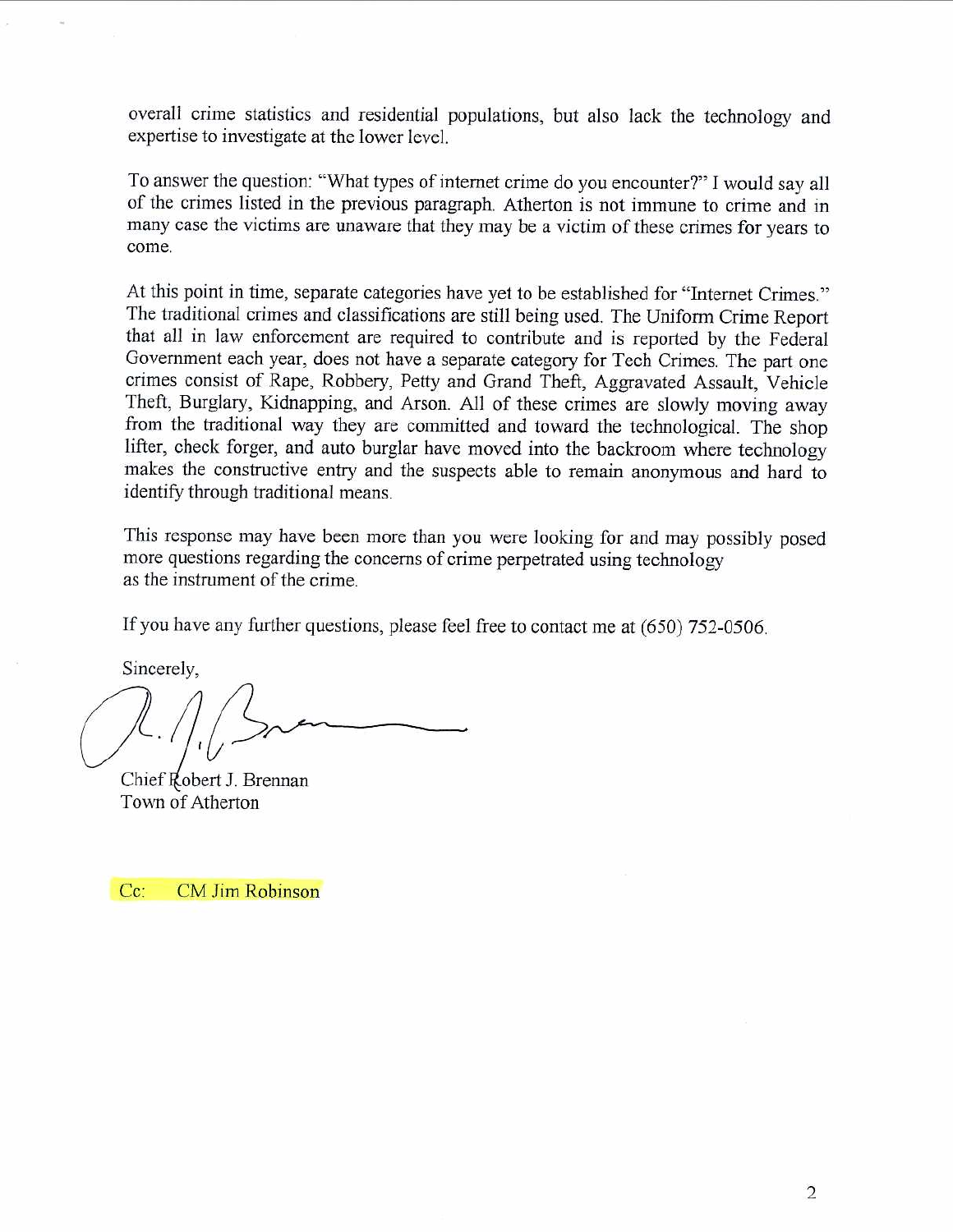

# 2006-2007 Grand Jury

**COUNTY OF SAN MATEO** RECEIVED **Hall of Justice TOWN OF ATHERTOM** 400 County Center Redwood City, CA 94063-1655 Redwood City, CA 2003-4698<br>(650) 599-1711; Fax (650) 363-4698

Mr. James Robinson, City Manager Town of Atherton 91 Ashfield Road Atherton CA 94027

July 28, 2006

Dear Mr. Robinson:

The San Mateo County Civil Grand Jury is concerned about the rise in internet crimes over the last two years. We are writing to the Town of Atherton and other cities in the county to understand the extent of resources dedicated to this area of criminal activity.

The Grand Jury requests that the Town of Atherton respond in writing to the following questions by August 11, 2006:

- 1. How many law enforcement personnel in your department or agency are exclusively assigned to investigate internet crimes? Are these assignments full or part time? If there are no exclusively assigned personnel, are there specialists to whom you usually assign these investigations?
- 2. What types of internet crime do you encounter?
- 3. What percentage of your city's/department's total criminal activities is related to internet crime? What would you estimate is the actual percentage of internet crime versus the amount reported?

Responses should be sent to:

Ms. Mas Chikasuye San Mateo County Superior Court 400 County Center Redwood City, CA 94063

Thank you for your cooperation.

Stephen J. Freez

Stephan T. Freer Foreman San Mateo County Civil Grand Jury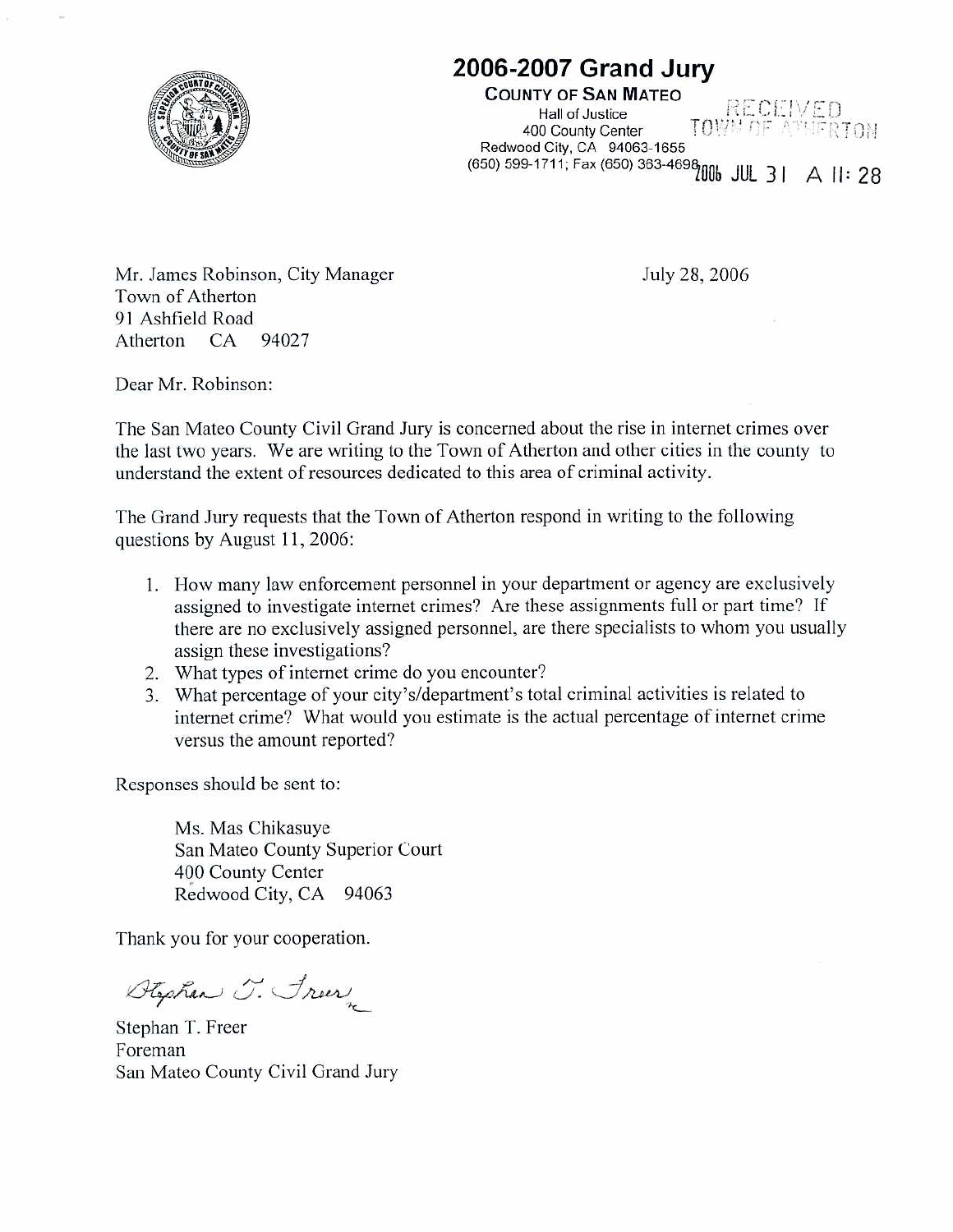

**Town of Atherton**

## **CITY COUNCIL STAFF REPORT**

## **TO: HONORABLE MAYOR AND CITY COUNCIL**

## **FROM: JAMES H. ROBINSON, CITY MANAGER**

## **DATE: FOR THE MEETING OF AUGUST 16, 2006**

**SUBJECT: AMENDMENT TO THE PROFESSIONAL SERVICES AGREEMENT BETWEEN THE TOWN OF ATHERTON AND BKF ENGINEERS TO REVIEW THE TOWN'S DRAINAGE CRITERIA** 

## **RECOMMENDATION**

Staff recommends that the City Council approve the amendments in the attached Professional Services Agreement with BKF Engineers for the Review of the Town's Drainage Criteria. The amendments have been requested by BKF and are highlighted in the attached agreement. An email is also attached providing some explanation for the requested amendments. The proposed amendments have been reviewed and approved by the City Attorney.

## **BACKGROUND:**

The City Council approved a Scope of Work and Professional Services Agreement for Review of the Town's Drainage Criteria at its meeting of May 17, 2006. The attached exhibit "A" provides the Project Approach, the Scope of Work, and Exhibit "B," which provides the Payment Schedule. Following approval of the agreement, BKF requested amendments to the agreement. There are no proposed changes to the attached Scope of Work or Payment Schedule.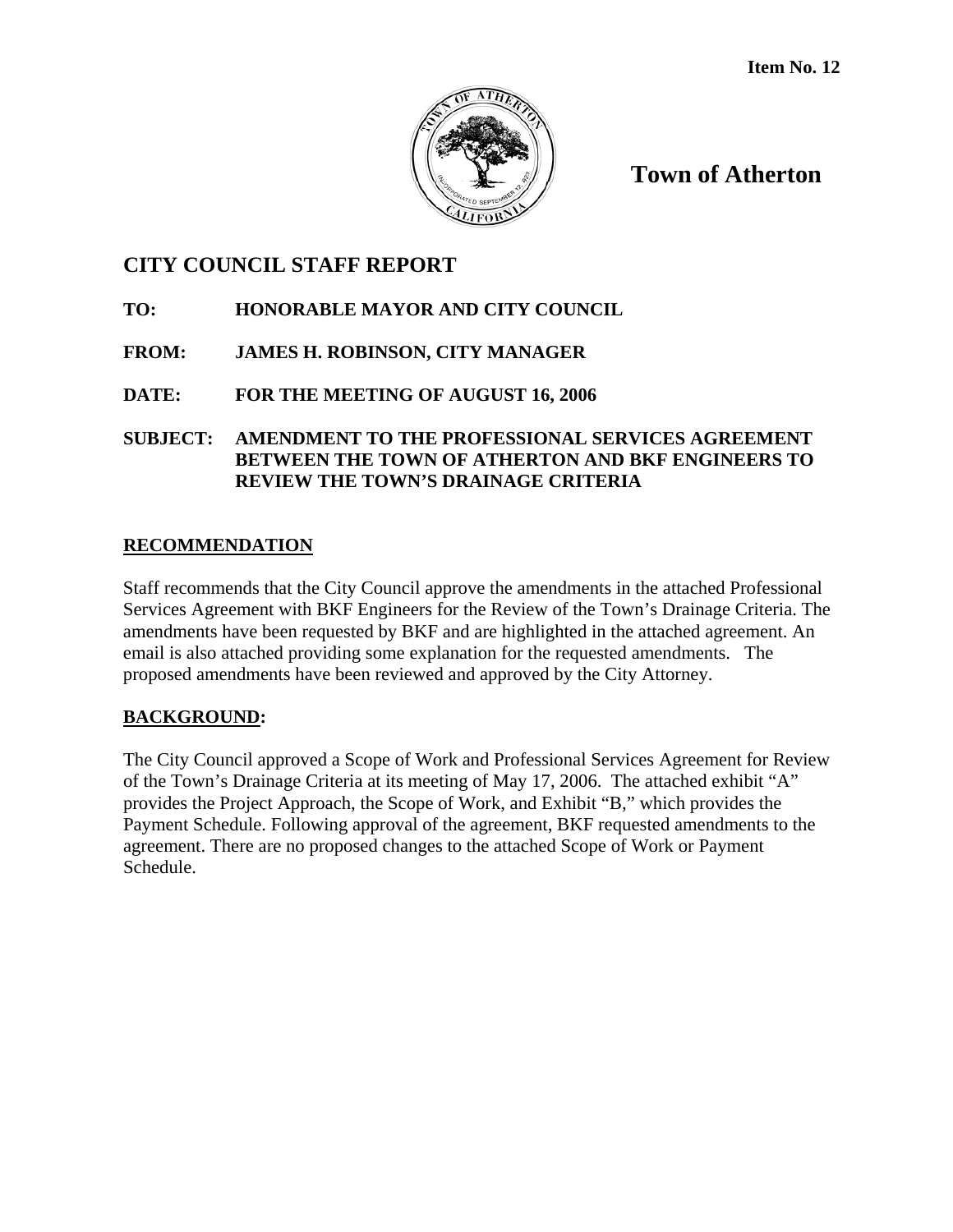#### PROFESSIONAL SERVICES AGREEMENT FOR Review of Town's Drainage Criteria

 THIS AGREEMENT is entered into between the Town of Atherton, a municipal corporation, hereinafter referred to as "the City", and BKF Engineering, hereinafter referred to as the "Consultant", in consideration of the mutual benefits, terms, and conditions hereinafter specified.

1. Project Designation. The Consultant is retained by the City to perform engineering services in connection with the project designated as Review of Town's Drainage Criteria.

2. Scope of Services. Consultant agrees to perform the services, identified on Exhibit "A" titled "Project Approach" attached hereto, including the provision of all labor, materials, equipment and supplies.

3. Time for Performance. Work under this contract shall commence upon the giving of written notice by the City to the Consultant to proceed. Consultant receipt of a Purchase Order shall constitute said notice. Consultant shall perform all services and provide all work product required pursuant to this agreement within 180 calendar days from the date written notice is given to proceed, unless an extension of such time is granted in writing by the City.

4. Payment. The Consultant shall be paid by the City for completed work and for services rendered under this agreement as follows:

 a. Payment for the work provided by Consultant shall be made as provided on Exhibit "B" attached hereto, provided that the total amount of payment to Consultant shall not exceed \$ 132,900 without express written modification of the agreement signed by the City.

 b. The consultant may submit vouchers to the City once per month during the progress of the work for partial payment for project completed to date, up to 85% of total project costs. Such vouchers will be checked by the City, and upon approval thereof, payment will be made to the Consultant in the amount approved.

 c. Final payment of any balance due the Consultant of the total contract price earned will be made promptly upon its ascertainment and verification by the City after the completion of the work under this agreement and its acceptance by the City.

 d. Payment as provided in this section shall be full compensation for work performed, services rendered and for all materials, supplies, equipment and incidentals necessary to complete the work.

 e. The Consultant's records and accounts pertaining to this agreement are to be kept available for inspection by representatives of the City and state for a period of three (3) years after final payments. Copies shall be made available upon request.

5. Ownership and Use of Documents. All documents, drawings, specifications and other materials produced by the Consultant in connection with the services rendered under this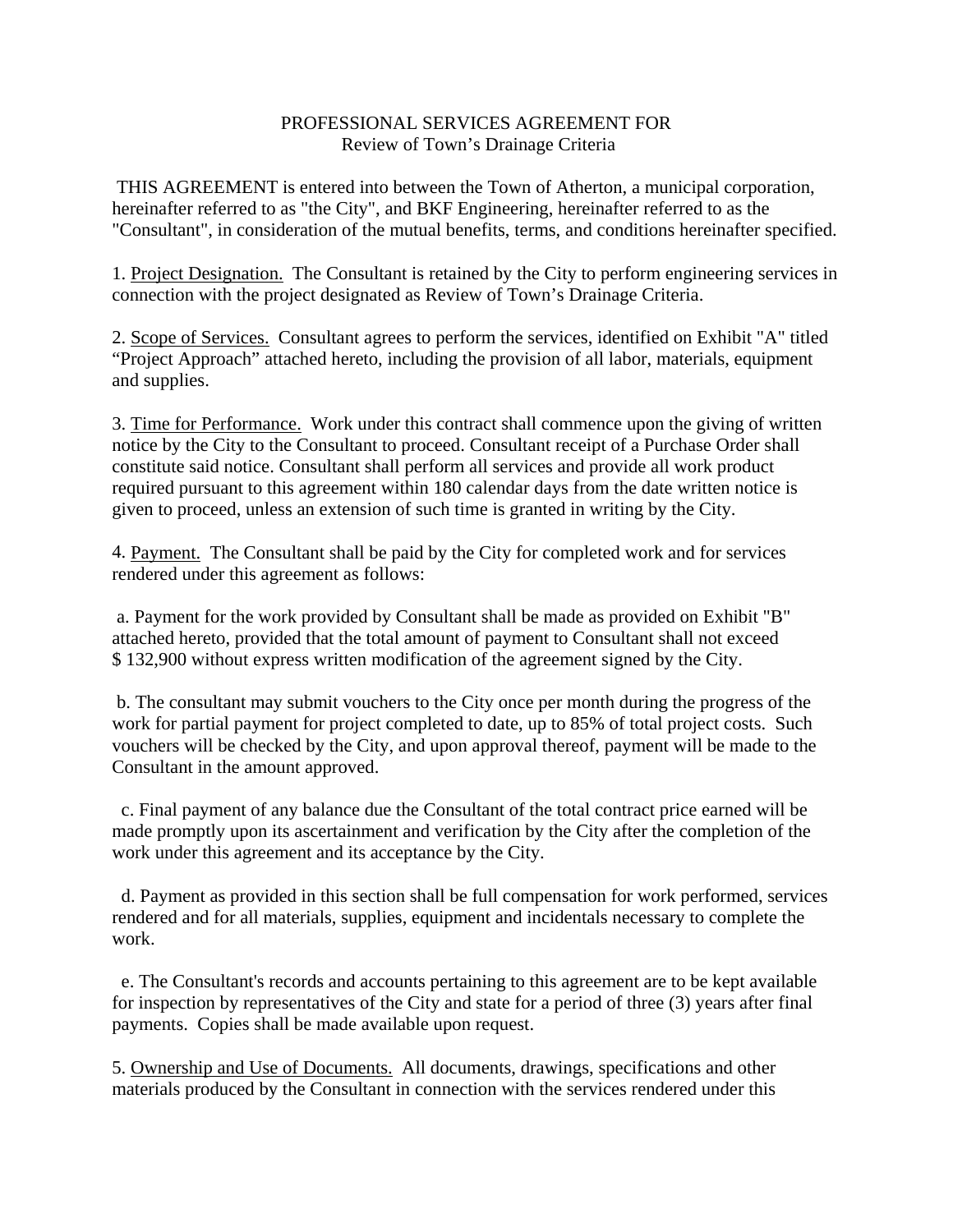Professional Services Agreement Page 2 of 4

agreement shall be the property of the City whether the project for which they are made is executed or not. **City agrees that Consultant shall bear no responsibility for any modifications by others made to the documents prepared by the Consultant. City agrees that Consultant shall bear no responsibility for any re-use by third parties to the documents prepared by the Consultant except for the specified use.** The Consultant shall be permitted to retain copies, including reproducible copies, of drawings and specifications for information, reference and use in connection with Consultant's endeavors.

6. Compliance with laws. Consultant shall, in performing the services contemplated by this agreement, faithfully observe and comply with all federal, state, and local laws, ordinances and regulations, applicable to the services to be rendered under this agreement.

7. Indemnification. Consultant shall indemnify, defend and hold harmless the City, its officers, agents and employees, from and against any **and all** claims, losses or liability, or any portion thereof, including **reasonable** attorneys fees and costs, arising from injury or death to persons, including injuries, sickness, disease or death to Consultant's own employees, or damage to property occasioned by a negligent act, omission or failure of the Consultant.

8. Insurance. The Consultant shall secure and maintain in force throughout the duration of this contract comprehensive general liability insurance with a minimum coverage of \$1,000,000 per occurrence and \$2,000,000 aggregate for personal injury, and \$1,000,000 per occurrence/aggregate for property damage. Said general liability policy shall name the Town of Atherton as an additional named insured and shall include a provision prohibiting cancellation of said policy except upon thirty (30) days prior written notice to the City. Certificates of coverage as required by this section shall be delivered to the City within fifteen (15) days of execution of this agreement.

9. Independent Contractor. The Consultant and the City agree that the Consultant is an independent contractor with respect to the services provided pursuant to this agreement. Nothing in this agreement shall be considered to create the relationship of employer and employee between the parties hereto. Neither Consultant nor any employee of Consultant shall be entitled to any benefits accorded City employees by virtue of the services provided under this agreement. The City shall not be responsible for withholding or otherwise deducting federal income tax or social security or for contributing to the state industrial insurance program, otherwise assuming the duties of an employer with respect to Consultant, or any employee of Consultant.

10. Covenant Against Contingent Fees. The Consultant **warrants that he** has **shall** not employ**ed** or retain**ed** any company or person, other than a bona fide employee working solely for the Consultant, to solicit or secure this contract, and that he has not paid or agreed to pay any company or person, other than a bona fide employee working solely for the Consultant, any fee, commission, percentage, brokerage fee, gifts, or any other consideration contingent upon or resulting from the award or making of this contract. For breach or violation of this **warranty**, the City shall have the right to annul this contract without liability or, in its discretion to deduct from the contract price or consideration, or otherwise recover, the full amount of such fee,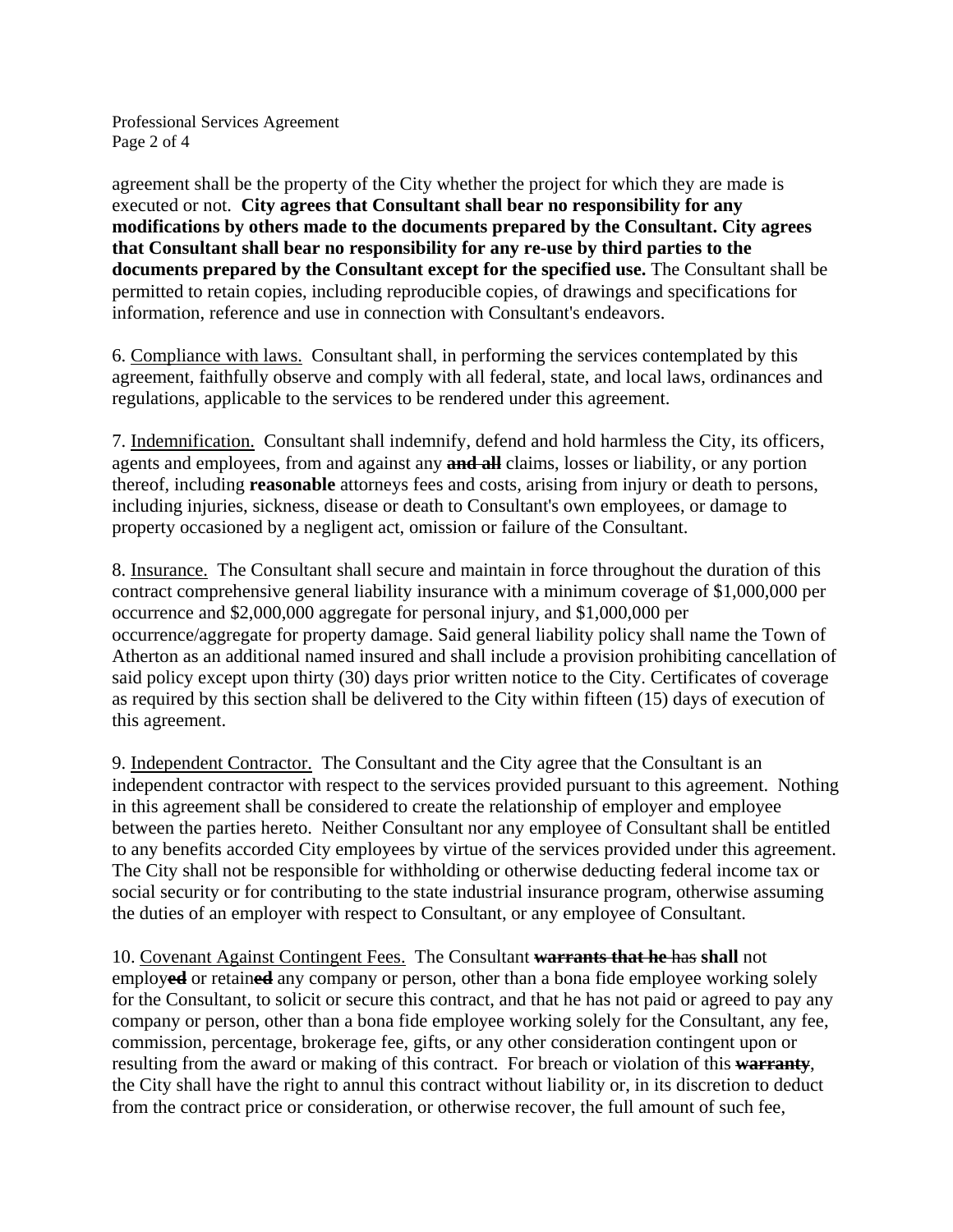Professional Services Agreement Page 3 of 4

commission, percentage, brokerage fee, gift, or contingent fee.

11. Assignment. The Consultant shall not sublet or assign any of the services covered by this agreement without the express written consent of the City.

12. Non-Waiver. Waiver by the City of any provision of this agreement or any time limitation provided for in this agreement shall not constitute a waiver of any other provision.

#### 13. Termination.

 a. The City reserves the right to terminate this agreement at any time by giving thirty (30) days written notice to the Consultant.

 b. In the event of the death of a member, partner or officer of the Consultant, or any of its supervisory personnel assigned to the project, the surviving members of the Consultant hereby agree to complete the work under the terms of this agreement, if requested to do so by the City. This section shall not be a bar to renegotiations of this agreement between surviving members of the Consultant and the City, if the City so chooses.

14. Notices. Notices to the Town of Atherton shall be sent to the following address:

 Building Official 91 Ashfield Road Atherton, CA 94027

Notices to Consultant shall be sent to the following address:

 15. Integrated Agreement. This Agreement together with attachments or addenda represents the entire and integrated agreement between the City and the Consultant and supersedes all prior negotiations, representations, or agreements written or oral. This agreement may be amended only by written instrument signed by both City and Consultant.

DATED this \_\_\_\_\_\_\_ day of \_\_\_\_\_\_\_\_\_, 2006.

Town of Atherton Consultant

| I<br>۰. |  |
|---------|--|
|         |  |

By \_\_\_\_\_\_\_\_\_\_\_\_\_\_\_\_\_\_\_\_\_\_ By \_\_\_\_\_\_\_\_\_\_\_\_\_\_\_\_\_\_\_\_\_\_\_\_\_\_

 Charles E. Marsala Mayor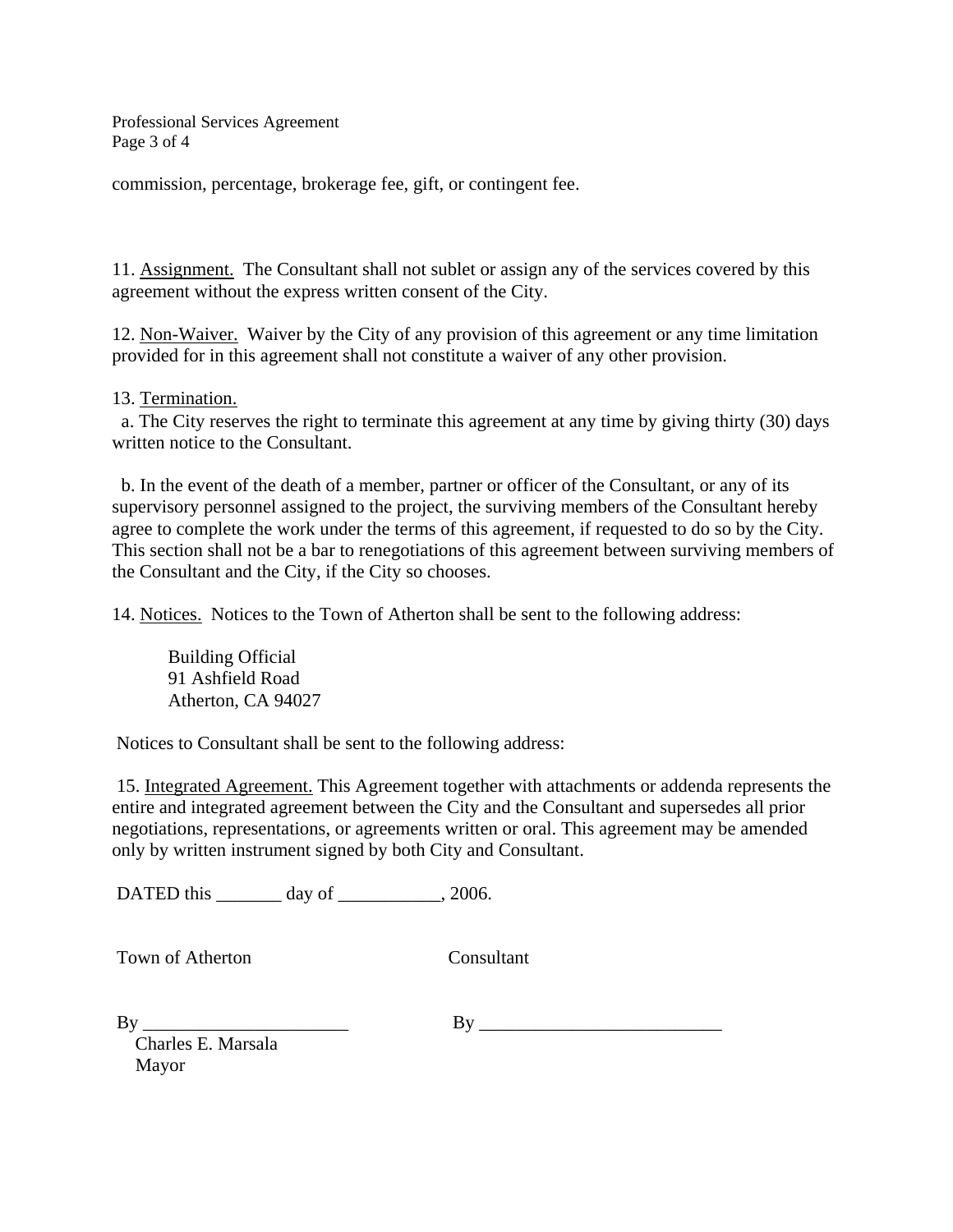Professional Services Agreement Page 4 of 4

## EXHIBIT "B" PAYMENT

 1. Consultant shall be paid up to \$132,900 as per Exhibit B-1 to complete the scope of work as outline in Exhibit "A".

 2. The consultant may submit vouchers to the City once per month during the progress of the work for partial payment for project completed to date, up to 85% of total project costs. Such vouchers will be checked by the City, and upon approval thereof, payment will be made to the Consultant in the amount approved.

 3. Final payment of any balance due the Consultant of the total contract price earned will be made promptly upon its ascertainment and verification by the City after the completion of the work under this agreement and its acceptance by the City.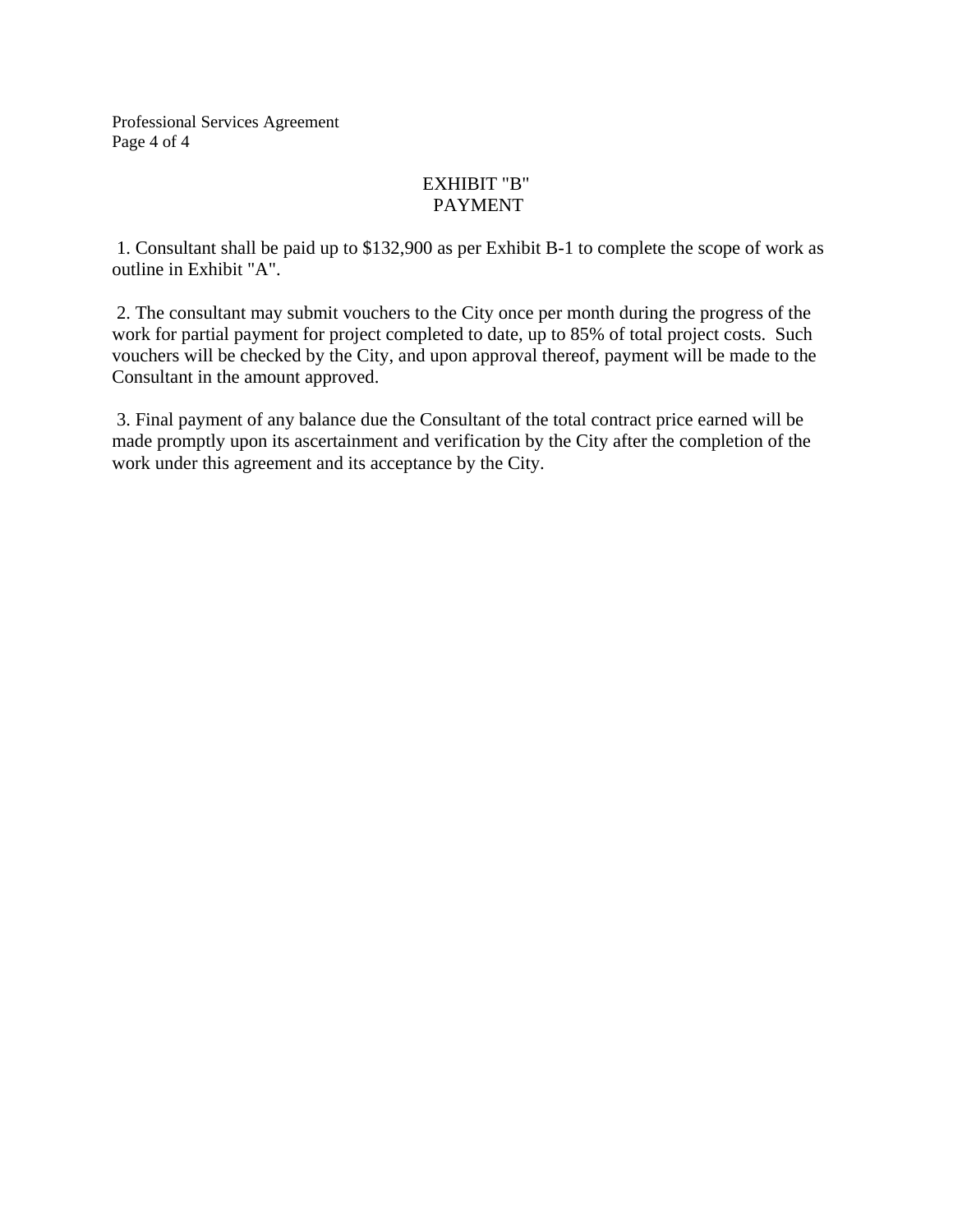

# **Town of Atherton**

# **CITY COUNCIL STAFF REPORT**

## **TO: HONORABLE MAYOR AND CITY COUNCIL JAMES H. ROBINSON, CITY MANAGER**

**FROM: JOHN P. JOHNS, FINANCE DIRECTOR** 

**DATE: FOR THE MEETING OF AUGUST 16, 2006**

**SUBJECT: PHASE III BUILDING DEPARTMENT PERMIT AND PROCESS AUDIT** 

## **RECOMMENDATION:**

Approve the project plan to conduct Phase III of the Building Department permit and processes audit.

## **INTRODUCTION:**

At the regularly scheduled meeting of July 19, 2006, the City Council directed staff to develop and present a project plan to expand the scope of the Finance Department's assessment of the Building Department permit fee assessment and collection practices. Specifically, the Council directed staff to extend the scope of the internal audit to include a quality assurance review of the systems and procedures used to perform plan checks, building inspection services and activities related thereto.

Presented as attachments I and II to this report are copies of the Finance Department's Phase I and Phase II reports on the Building Department permit and process audit. Since the review directed by Council will be conducted subsequent to Phases I and II of the Finance Department's audit of the Building Department's fee assessment and collection activities, and since the knowledge derived from such activities will be used in conducting this quality assurance review, the project is described herein as Phase III of the Building Department Permit and Process Audit.

## **Phase III Audit scope, objectives, and procedures to be employed**

Staff proposes that the Phase III scope of review include an evaluation of both the Department's business processes and supporting systems as well as an examination of selected building permit files for which construction was in progress during calendar years 2001 through 2006.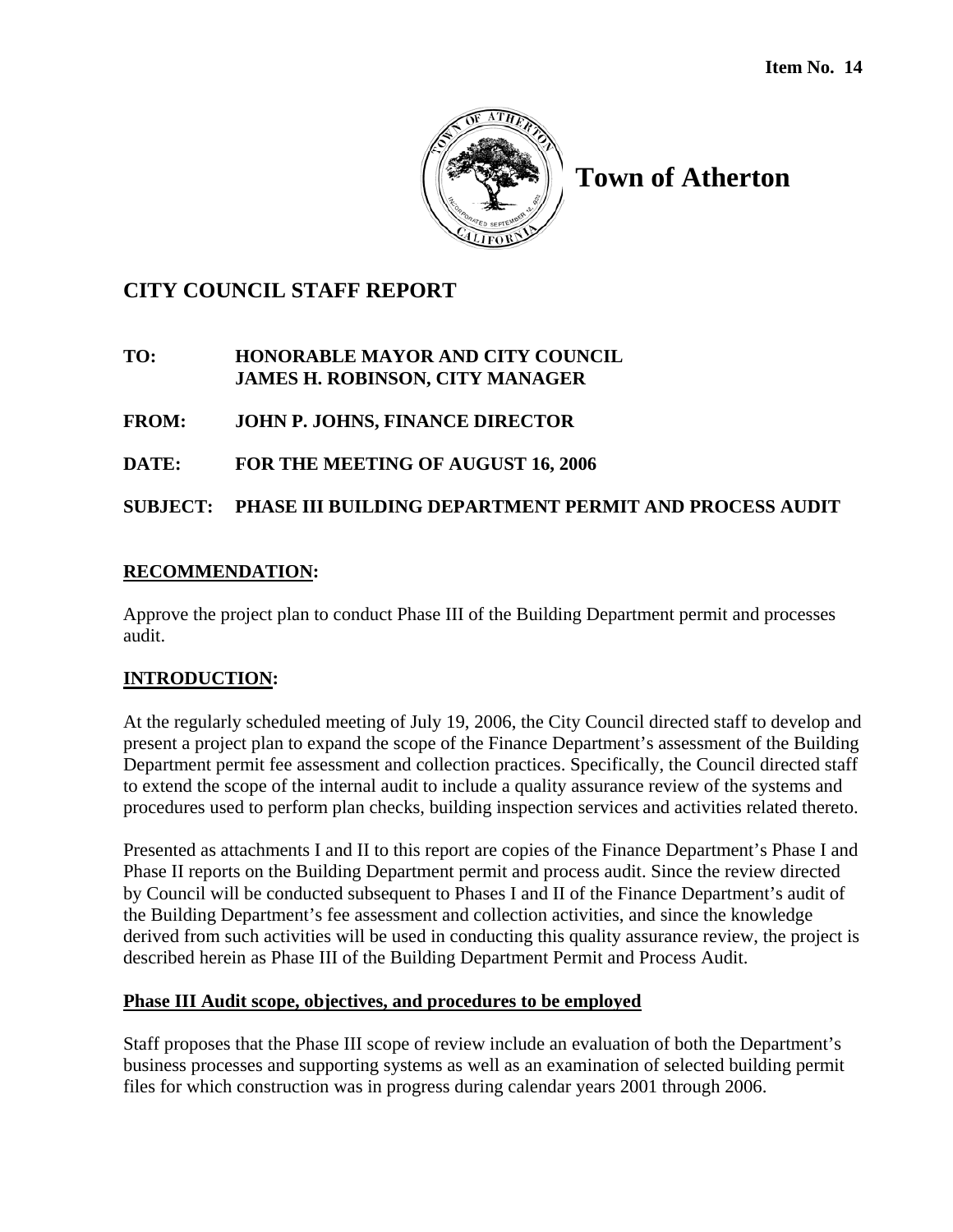The objectives of this quality assurance review will be:

- To identify exceptions in building permits for the purpose of identifying systematic deficiencies within the Building Department's plan check, permit issuance, and building inspection processes; and,
- To identify and recommend improvements in the Building Department's business and recordkeeping practices to enhance organizational effectiveness.

To accomplish these objectives staff will implement a five-part audit program consisting of the following tasks and activities:

## **Part 1 – Conduct an Assessment of Physical and Electronic Recordkeeping Systems**

This task will consist of reviewing the systems and procedures used to process applications for building permits, to perform plan reviews and building inspections, and to provide accountability over the results of such activities.

This task will be conducted for the purpose of determining whether:

- Sufficient documentation exists (such as employee desk manuals and/or a Departmentwide policies and procedures manual) that provides Building Department employees with the knowledge base necessary to effectively carry out their respective duties and responsibilities and to provide accountability over departmental and individual performance;
- Electronic and paper-based record keeping systems employed by the Department to process transactions efficiently, to enable management to deploy resources economically and to gauge the overall effectiveness of the organization; and,
- Administrative controls are in place to adequately safeguard the information assets of the Department and to provide for a high degree of integrity of the data contained within the electronic and physical record-keeping systems that the Department maintains.

## **Part 2 – Risk Assessment and Selection of Building Permit File for Review**

Through an extraction and analytic review of data contained the Building Department's permit tracking system, we will identify building permit files with characteristics indicative of either incomplete or improper handling by the Building Department, such as instances of:

- Incomplete or contradictory inspection results;
- Projects for which only one Building Inspector performed all inspections on a project;
- Projects for which construction was not initiated within 180 days of permit issuance;
- Projects that have remained in an active status for more than two years after the stated expiration date of the permit
- Projects for which the number or frequency of inspections which would appear to be insufficient in light of the size and or complexity of the project;
- Projects that have been finalized without appearing to have satisfied all of the requirements;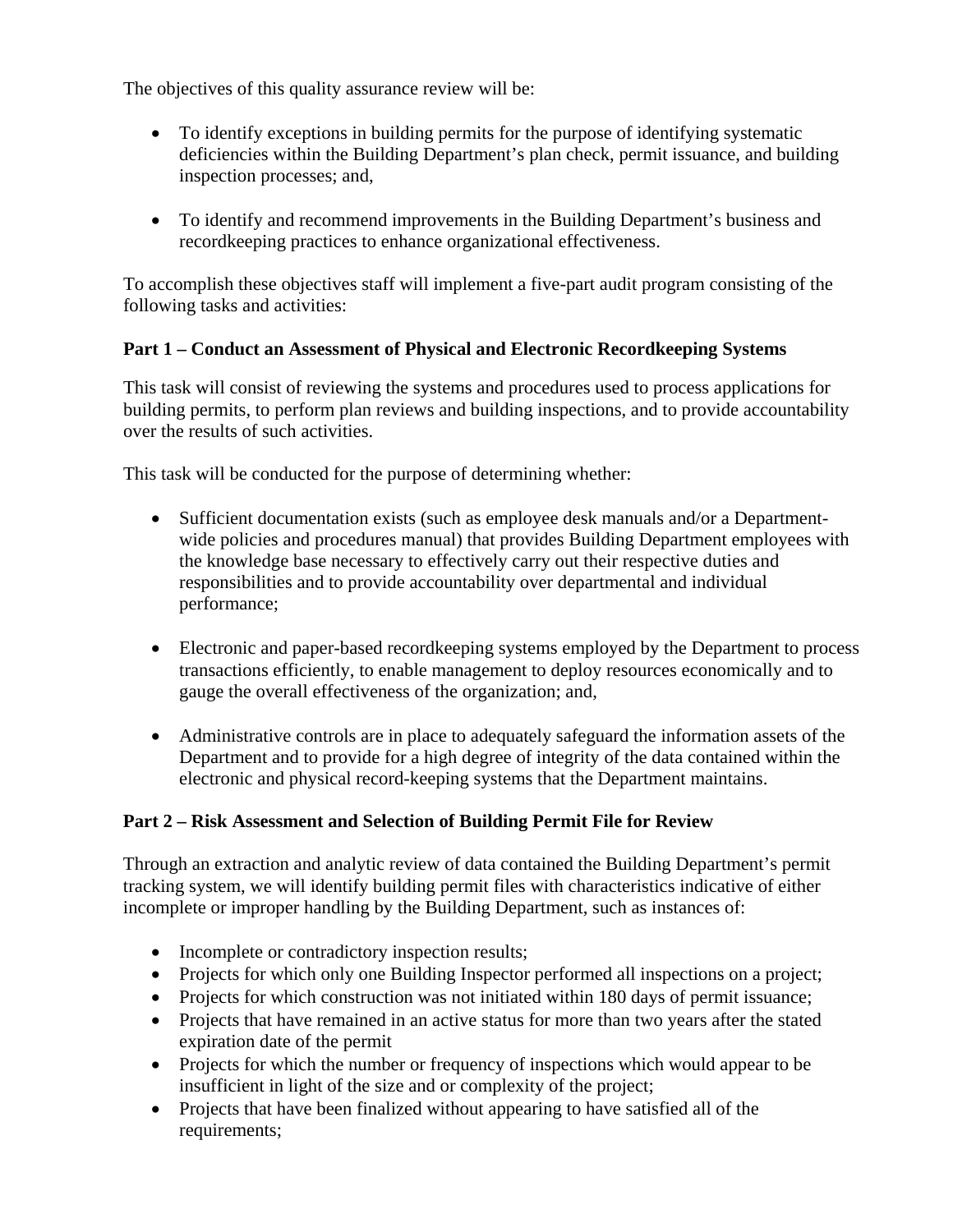• Instances of apparent non-conformity with applicable building codes and/or Town zoning ordinances that have been brought to the attention of management or the City Council.

Additionally we will randomly select projects which may have a high degree of inherent risk associated therewith, such as projects of an unusually high dollar value.

As a part of this risk assessment staff anticipates identifying 40 to 60 building permit files that will be subject to an examination of all the records contained therein.

To ensure that audit staff is productively engaged during this review, we will provide the Building Department with a list of building permit files selected for review and require that such files be produced within five business days of the date of the request of audit staff.

It should also be noted that some of the files audit staff will select for review may have already been closed out and the original records converted to Microfiche. For any and all instances in which the physical record is no longer available, we will request that the Building Department produce a complete set of documents in hard copy form from such Microfiche records.

## **Part 3 – Perform substantive testing of building permit files**

Upon completion of our risk assessment and initial sampling of files we will establish a statement of evaluative criteria to ascertain whether the Building Department obtained sufficient competent evidence that buildings constructed or modified within the Town limits were done so in accordance with all applicable ordinances and statues.

The following table provides a preliminary statement of the evaluation criteria we will apply in conducting our review of selected building permit files.

| <b>Evaluative Criteria</b>                                                                                                                                       | <b>Result</b><br>(Yes or No) |
|------------------------------------------------------------------------------------------------------------------------------------------------------------------|------------------------------|
| The number and frequency of inspections appears reasonable in light of the size<br>and complexity of the project                                                 |                              |
| FAR calculations have been calculated correctly and demonstrate conformity<br>with said limitations. Additionally, FAR calculations were included all structures |                              |
| to be built at the site.                                                                                                                                         |                              |
| Geologic and Soils investigative reports were performed as required                                                                                              |                              |
| An assessment of Title 24 energy compliance was conducted as required                                                                                            |                              |
| Structural calculations were performed by an independent engineer as required                                                                                    |                              |
| The building permit was issued within 30 days of plan approval                                                                                                   |                              |
| Construction was initiated no later than 360 days after permit issuance.                                                                                         |                              |
| A licensed civil engineer certified compliance with building height and setback                                                                                  |                              |
| requirements.                                                                                                                                                    |                              |
| Where applicable, landscape screening agreements have been executed and<br>recorded with the County.                                                             |                              |

#### **Part 4 - Perform additional inquiries and physical observation**

During Part 4, we will make inquiries of the Department regarding exceptions noted as a result of our substantive testing. Additionally, we will accompany building inspectors in the field to ascertain the methods and procedures used to verify that structures being built are being done so in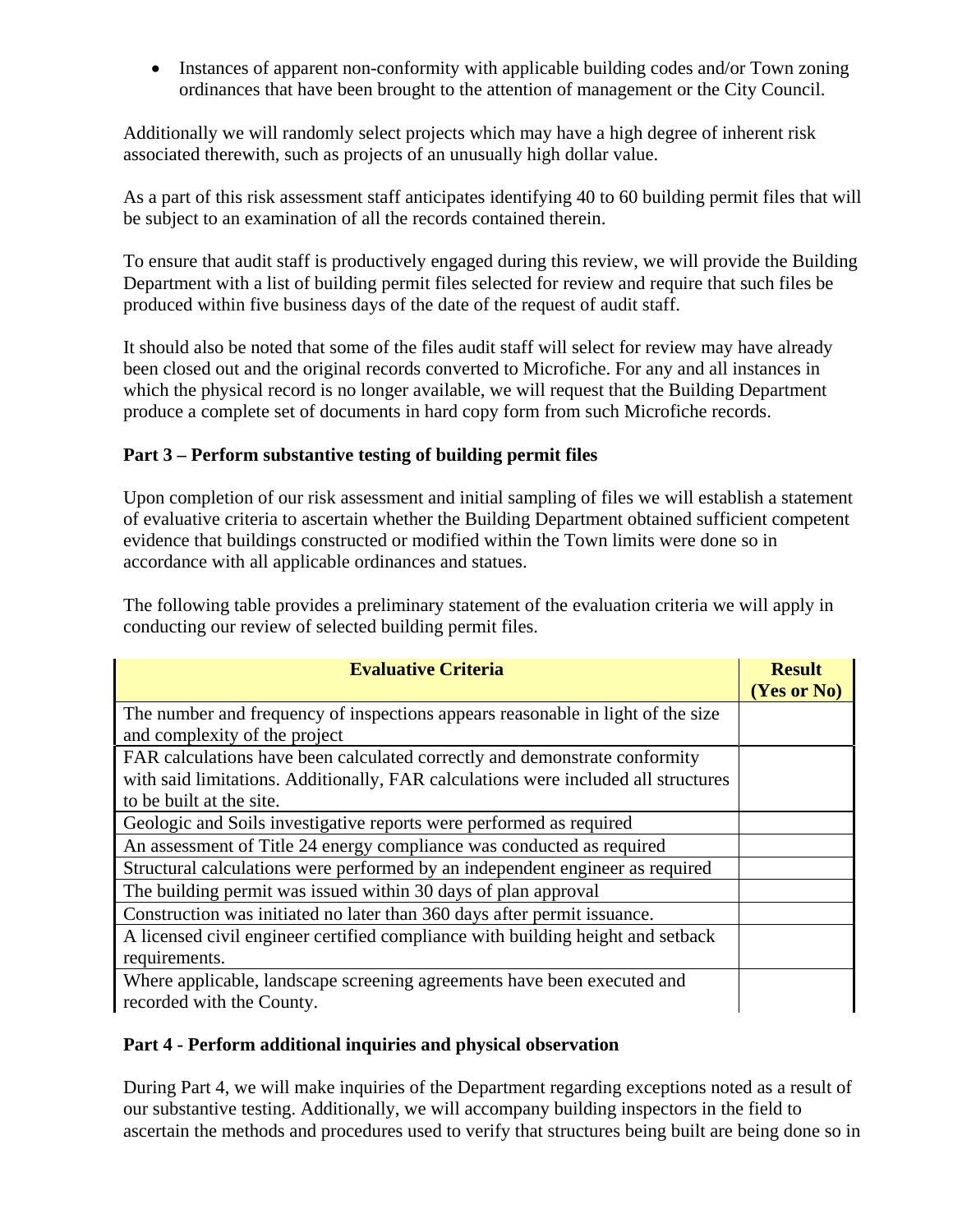a manner that is both consistent with the approved set of plans and in accordance with all applicable regulations and ordinances.

## **Part 5 - Communicate the Results of the Review**

During Part 5, we will compile and analyze the results the activities conducted during parts one through 4 and we will communicate the results in the form of a statement of findings and recommendations.

As is consistent with the format of reporting during Phases I and II, our findings will identify any systematic deficiencies in the Deapartment's business practices and supporting systems that in the judgment of audit staff precipitated any exceptions that are identified. Additionally, it is the intention of audit staff to present workable solutions to any problems identified in the form of recommendations to management.

## **Project Timing and Resources**

This Phase III audit will be conducted under the supervision of the Finance Director with the assistance of Mr. Eric Spivak and an as-yet-to-be identified subject matter expert in building and planning.

| <b>Staff</b>                          | <b>Role</b>                                                                                            | <b>Hourly Rate</b>                        | <b>Estimated</b><br><b>Hours</b> | <b>Extended</b><br><b>Cost</b> |
|---------------------------------------|--------------------------------------------------------------------------------------------------------|-------------------------------------------|----------------------------------|--------------------------------|
| John P. Johns,<br>Finance<br>Director | Project planning,<br>report writing,<br>supervision of<br>audit staff                                  | To be incorporated<br>with ongoing duties | 80                               | \$0                            |
| Eric Spivak                           | Assessment of<br>administrative<br>controls and<br>recordkeeping<br>systems,<br>substantive<br>testing | \$100                                     | 240                              | \$24,000                       |
| To be<br>determined                   | <b>Subject Matter</b><br>expert plan check<br>and building<br>inspection                               | \$100                                     | 80                               | \$8,000                        |
| <b>Total</b>                          |                                                                                                        |                                           |                                  | \$32,000                       |

The following table provides an estimate of hours and fees required to perform this study:

Field-work will commence on this audit Monday, August 21, and will conclude Friday, September 29. Allowing for one week to prepare the audit report and for consultation with the Building Department, we expect to produce a report for the review of the full City Council on or about October 9, 2006

## **Limitations of the Study**

Given the compressed timetable for this study, and in light of the substantial number of building permits the Department issues each year, audit staff will be able to examine a small fraction of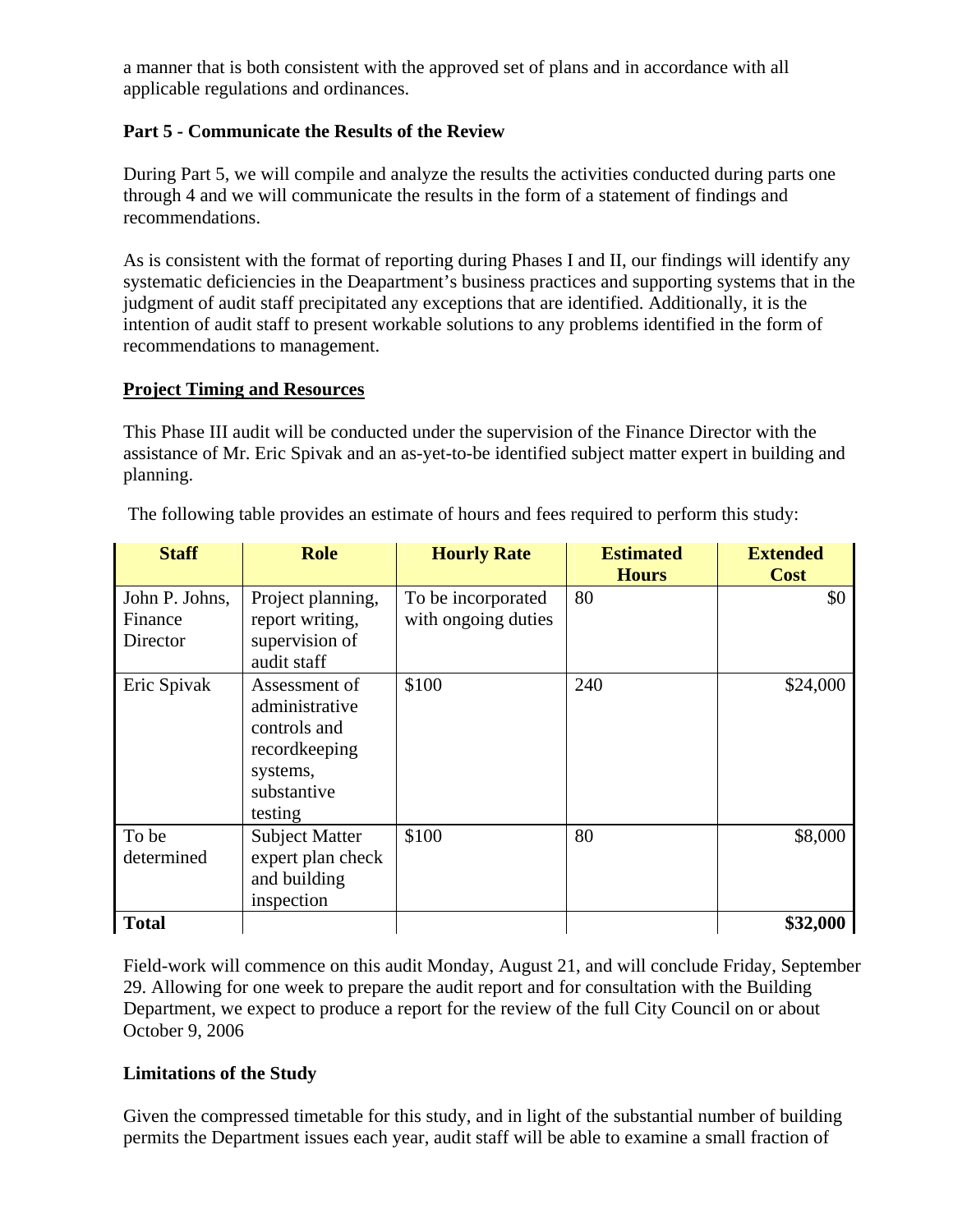total number of permits available. Accordingly, as indicated in Part II of this audit program, staff will concentrate its efforts upon those permits that appear to be problematic.

Despite the limited size of our sample, audit staff will not be able to render a definitive judgment as to whether a particular project has in fact met all of the building and zoning requirements applicable. Nonetheless, should we identify instances of apparent non-compliance, we will flag such files for a subsequent and more thorough review by a qualified individual.

This study is not connected with any personnel investigation. However, should information come to the attention of audit staff which appears to indicate that staff may have acted in a manner contrary to the Town's Code of Conduct and Procedures, such information will be communicated to management in accordance with the reporting requirements of the Town's fraud policy.

In preparing for this Phase III review, audit staff has identified a material weakness in the Department's record-keeping systems, notably the failure to retain in the permanent record copies of field inspection reports prepared by building inspectors. This administrative control weakness is compounded by the fact that data entry and data management controls over the Building Department's Permit Tracking system are either ineffective or non-existent. As a result, audit staff is unable to verify the results of building inspections as represented within the Department's permit tracking system for any project that has been completed prior to July 2006.

To rectify this deficiency, audit staff has recommended that the Building Department immediately:

- Proceed with efforts to acquire a new permit tracking system; and,
- Retain within the permanent record, physical copies of all field inspection reports recorded by Building Department personnel.

## **FISCAL IMPACT:**

Approving this Phase III scope of review will cost an estimated \$32,000, which will be recovered from future building permit fees.

Prepared by:

John P. Johns Finance Director

\_\_\_\_\_\_\_\_\_\_\_\_\_\_\_\_\_\_\_\_\_\_\_\_

Attachment I: Phase I Building Department Permit and Process Audit Report Attachment II: Phase II Building Department Permit and Process Audit Report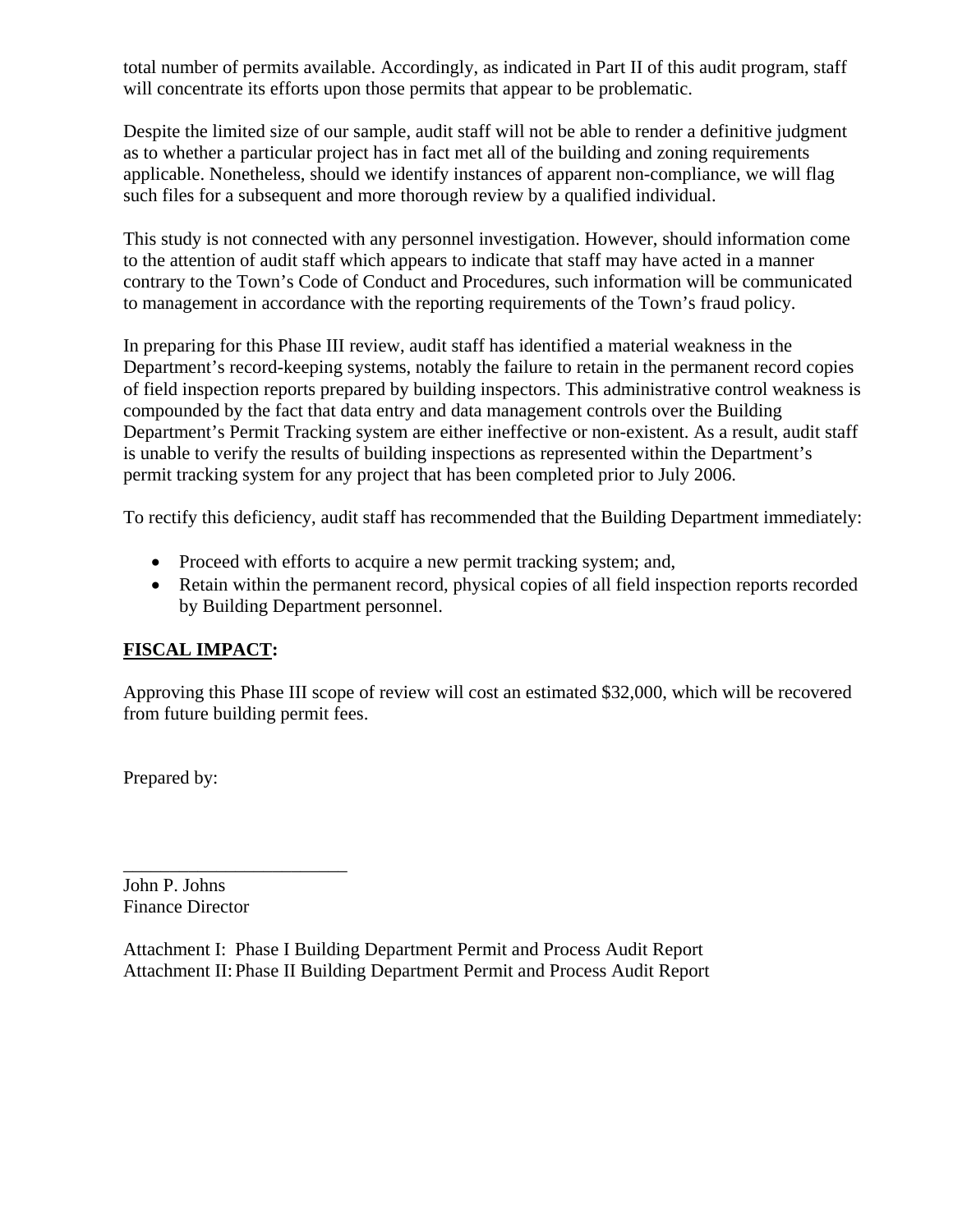

## **Town of Atherton Finance Department** 91 Ashfield Road Atherton, California 94027 650-752-0531

Fax 650-688-6528

**DATE: June 26, 2006** 

**TO: Jim Robinson** 

**FROM: John P. Johns** 

#### **SUBJECT: Building Permit and Process Audit – Phase I report**

Pursuant to the direction of the Finance Department, the Town's independent auditors, Caporicci & Larson examined the fee collection practices of the Building Department within the scope of their FY 2005-06 interim review. This assessment consisted of inquiries of Departmental personnel and a review of the documentation available within the Building Department that served as a guide to departmental personnel in assessing and collecting fees related to residential construction activity within the Town.

**\_\_\_\_\_\_\_\_\_\_\_\_\_\_\_\_\_\_\_\_\_\_\_\_\_\_\_\_\_\_\_\_\_\_\_\_\_\_\_\_\_\_\_\_\_\_\_\_\_\_\_\_\_\_\_\_\_\_\_\_\_\_\_\_\_\_\_\_\_\_\_\_\_\_\_\_\_\_\_\_\_\_\_\_\_\_\_\_\_\_\_\_\_\_\_\_\_\_\_\_\_\_\_\_\_\_\_\_\_\_\_\_** 

Based upon their fieldwork, the independent auditors determined that insufficient documentation existed over the fee collection process. As a result, the auditors concluded that the Building Department was unable to provide a satisfactory level of assurance that the amount of fees assessed and collected by the Building Department was consistent with the various ordinances and resolutions adopted by Council establishing such building-related fees. Accordingly, the auditors recommended that the Building Department improve the level of documentation associated with fee assessment and collection activities, including, but not limited to the preparation of a desk manual for the individual(s) within building responsible for such fees.

From January, 2000 through December 2005 the Building Department issued a total of 3,392 building permits. The value for permitting purposes of these projects amounted to approximately \$686 million or an average of about \$137 million annually.

The following table provides an analysis of building permits according to type of permitted activity and permitted value.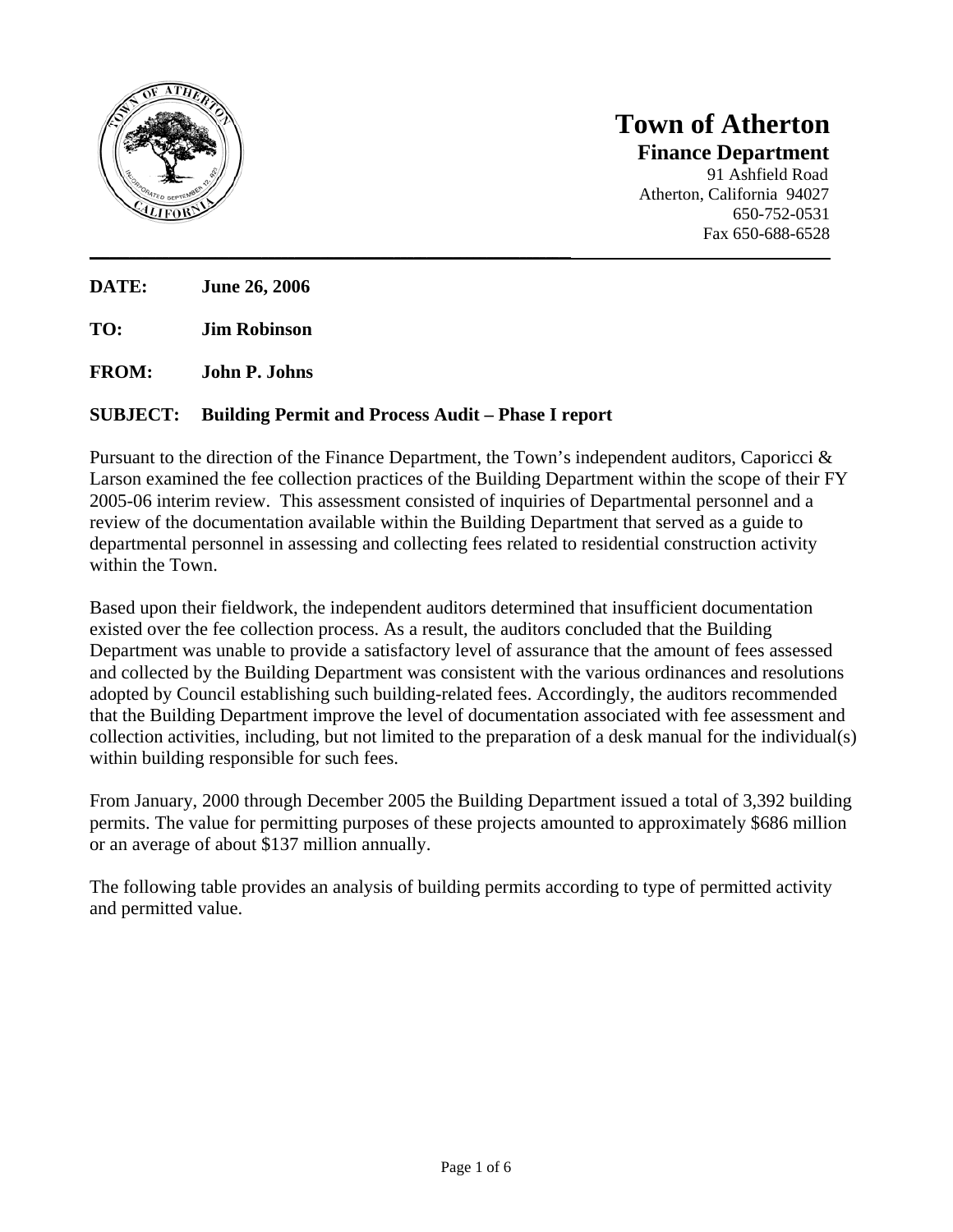| <b>Permit Category</b>                        | <b>Count for</b><br>Category | <b>Permitted</b><br>Value | As a pct | As a pct<br>of Value of Count |
|-----------------------------------------------|------------------------------|---------------------------|----------|-------------------------------|
| <b>Additions and Accessory Structures</b>     | 1.416                        | 245.644.019               | 36%      | 42%                           |
| <b>Excavation/Demolition/Drainage/Grading</b> | 33                           | 10,586,600                | 2%       | 1%                            |
| Hardscape                                     | 856                          | 32.294.910                | 5%       | 25%                           |
| <b>New Residence</b>                          | 201                          | 382,691,188               | 56%      | 6%                            |
| <b>Pumbing/Mechanical/Electric</b>            | 159                          | 3,531,438                 | $1\%$    | 5%                            |
| <b>Repairs, Renovations and Remodeling</b>    | 714                          | 12.042.145                | 2%       | 21%                           |
| <b>Unclassified</b>                           | 13                           | 127,600                   | 0%       | 0%                            |
| <b>Grand Total</b>                            | 3.392                        | 686.917.900               | 100%     | 100%                          |

Under the current fee structure, the Town collects approximately two dollars for every \$100 of permitted value in construction projects, one half of which is used to finance the operations of the Building Department and the remainder of which is for road construction and for discretionary purposes.

Given the significant volume and value of building permits processed and substantive nature of the auditor's findings, the Finance Department has initiated an internal audit of the Building Department's fee collection practices.

The objectives of the audit of the Building Department included:

- To verify whether the Building Department had assessed and collected building permit and permit-related fees in a manner consistent with applicable fee ordinances resolutions established by the City Council; and,
- To identify improvements in the level of documentation and in the procedures used by the Building Department to provide greater assurance that applicable fees are calculated properly and that fees borne by applicants are distributed equitably amongst the various categories of applicants.

This internal audit is being conducted in two phases, Phase I being a preliminary assessment of selected permit processes to be followed by a more detailed examination of specific issues within Phase II.

In conducting this internal audit the Finance Department, with the assistance of an independent contractor, and with the knowledge and approval of the City Manager, performed the following audit procedures:

- Conducted interviews with representatives of the Building Department;
- Sampled and inspected of various building permit files with permit application dates ranging from May 2005 to June 2006; and,
- Extracted and analyzed data within the Town's general ledger system (Wintegrate) and the computerized permit file tracking system used by the Building Department (QA).

Based upon the field-work conducted to date we have identified three findings as follows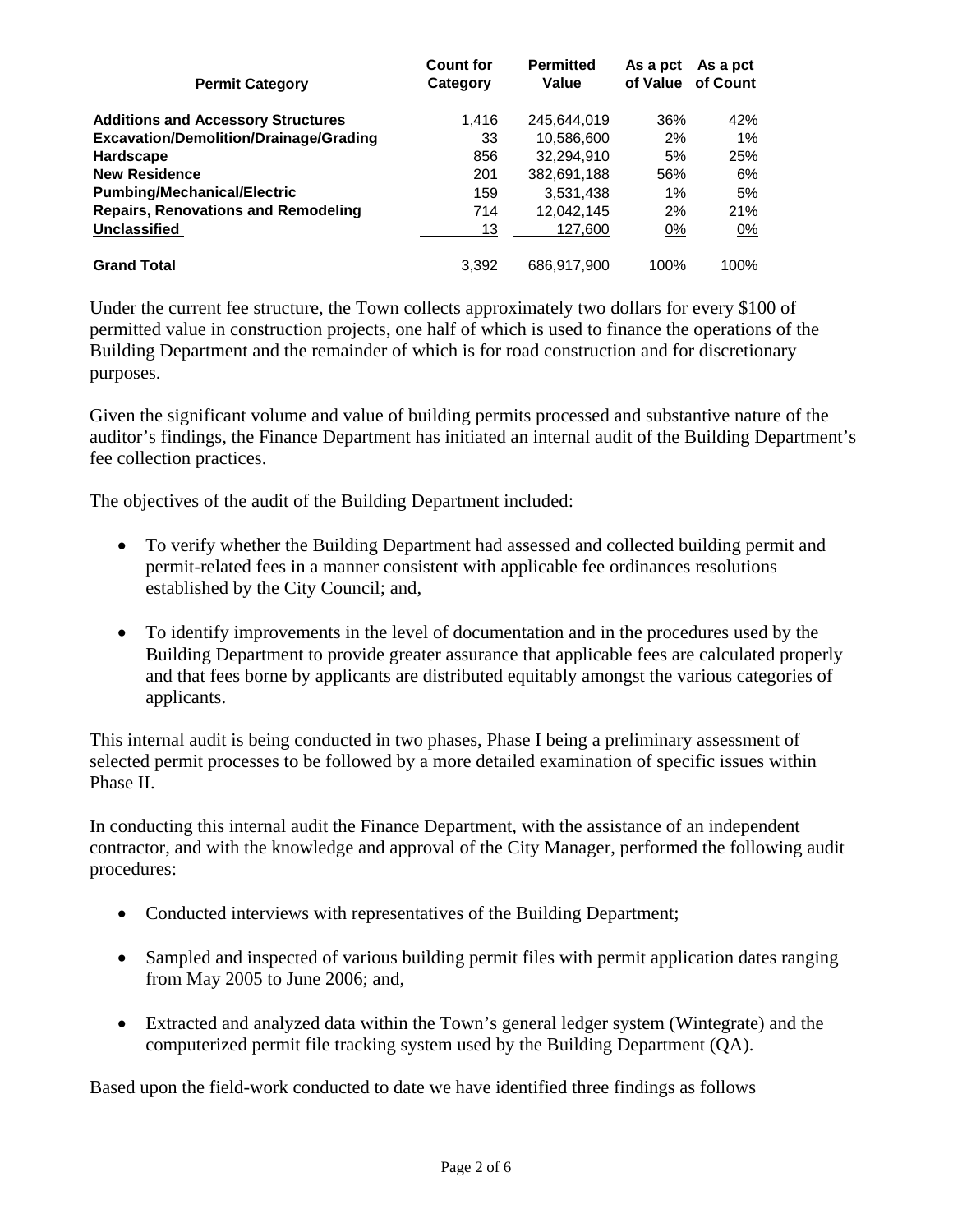**Finding 1: The Building Department processed a number of applications for excavation permits during the week prior to May**  $16<sup>th</sup>$ **, 2005 (the effective date of the Council approved adjustments to the Road Impact Fee Ordinance) in manner which allowed applicants to effectively circumvent the newly established excavation surcharge. The amount of excavation surcharges avoided by such applicants remains to be quantified.** 

On March  $16<sup>th</sup>$ , 2005 the City Council amended its road impact fee ordinance to establish an excavation surcharge. This ordinance revision became effective on May  $16<sup>th</sup>$ , 2006 and included the following provisions:

- Excavation surcharges will be assessed in the amount of \$22 per cubic yard of earth excavated and off-hauled; and,
- Excavation surcharges shall be collected at the time of building permit issuance.

According to the Building Department's permit tracking system, a total 25 of permit applications were received during the week of May  $9<sup>th</sup>$ , 2005 (the week before the effective date of the building permit ordinance.) The Building Department's permit tracking system also indicated that these permit applications were related to construction activity at 21 separate locations.

Given the high number of applications for excavation permits that were processed shortly before the effective date of the excavation surcharge, audit staff examined such files for the purposes of verifying that:

- The applications for excavation permits represented bona-fide applications (rather than as placeholders in advance effective date of the excavation surcharge ordinance); and,
- The Building Department performed a careful and deliberate review of such applications prior to issuing a permit for excavation work.

Based upon the documentation available, audit staff identified seven instances in which the applications for construction activity requiring excavation accepted by the Building Department prior to May  $16<sup>th</sup>$ , 2005 failed to meet one or more of the criteria stated above. As a result, the Building Department appears to have enabled property owners to file applications for excavation permits and to process such applications in a manner that allowed the excavation surcharge to be circumvented. These exceptions are noted below.

- Two files contained evidence that the Building Department was aware that the applications it was accepting were incomplete at the time of submission as evidenced by notations on and within the files of "needs everything" and "deferred status".
- Two projects were identified for which the Building Department had yet to issue an excavation permit as of June 28<sup>th</sup>, 2006 (more than 12 months after date the original application submittal) additionally in both instances there was no information within the files to indicate when the documentation necessary to complete the applications would be forthcoming.
- Two instances were identified in which the Department accepted as documentation sufficient to issue an excavation permit a plot plan, rather than a grading plan. Since, the plot plans accepted by the Building Department did not adequately describe nature and scope of the excavation to be conducted. As a result, in both cases the applicants were able to use the excavation permits issued by the Building Department for purposes other than their original intent.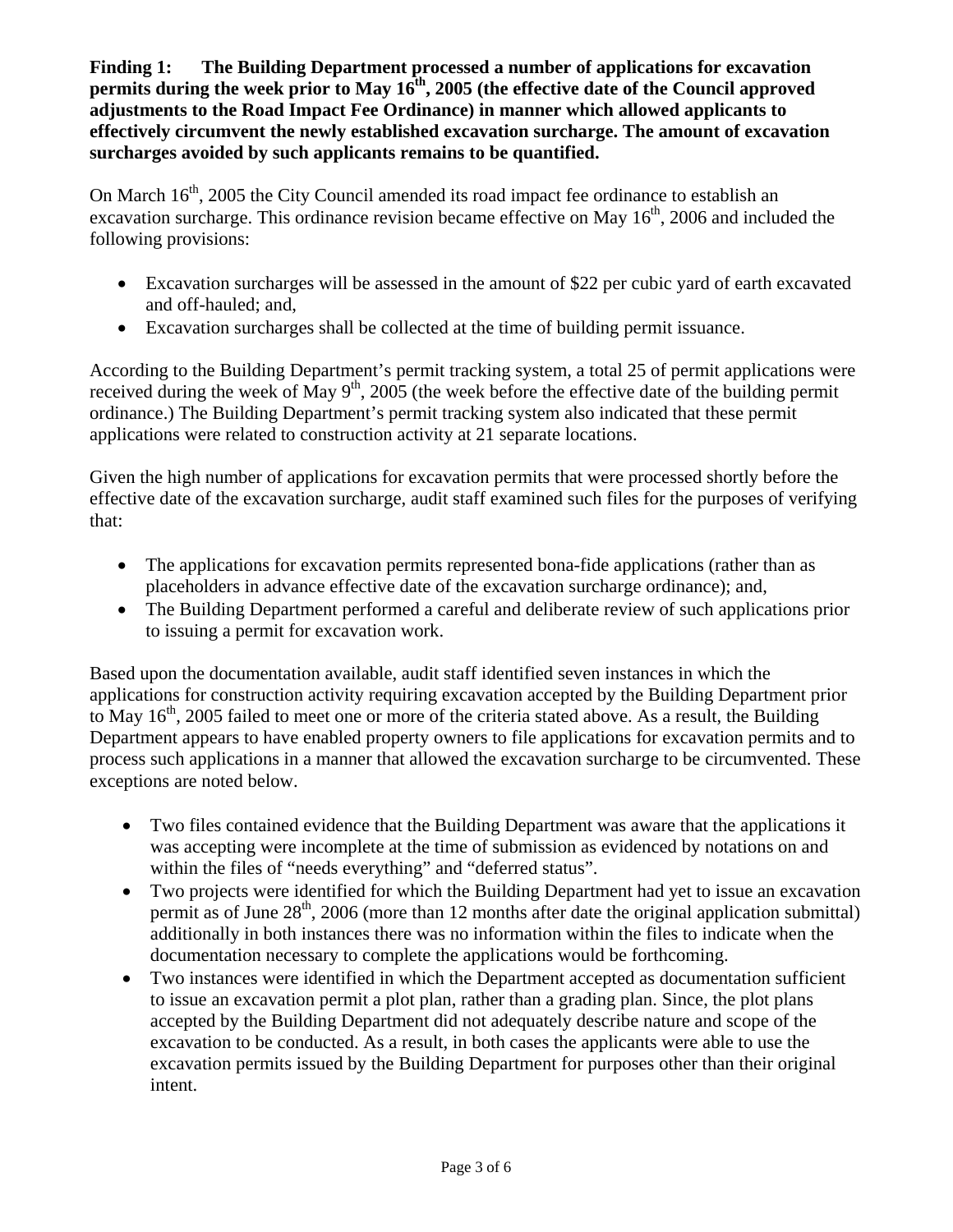• One instance was identified in which the Building Department issued an excavation permit in support of a project for which the original permit had expired.

The amount of permit fees that were avoided by the applicants in these instances remains to be quantified. However a preliminary review of the plans associated with such applications indicates the amount of excavation surcharges which property owners were allowed to avoid through a premature submittal and expedited processing of such applications was in excess of \$50,000.

Recommendations:

- That additional research be conducted to ascertain whether the Department personnel acted with intent in processing selected excavation permits improperly.
- That legal counsel be consulted to determine whether and how fees uncollected through the improper handling of excavation permit applications can be recovered from either the property owner or the contractor submitting such plans.

### **Finding 2: The Building Department personnel are either not aware of, or have been ineffective in, fulfilling their assigned duties of verifying the accuracy of fees calculated and collected at the time of a receipt of a building application.**

Audit staff interviewed Building Department personnel regarding the methods used by the Building Department to ensure that permit and permit-related fees being collected accurately reflected both the nature and the scope of the project under construction as well as the fees ordinances and resolutions in effect.

In response to this inquiry, the audit staff was told that whoever was assigned to the front counter would calculate building fees that are due and payable at the time of permit submittal. Additionally, Building Department staff indicated that a second individual as part of the plan check process would normally verify the fee calculations of the individual processing the original application.

However, based upon follow-up interviews, audit staff determined that instructions to verify fee calculations as part of the plan check process were either not clearly communicated throughout the Department or that procedures used to verify such fee calculations had been ineffective.

Based upon an extraction and analysis of Building Department permit database files, audit staff identified 22 instances in which road impact fees assessed were not consistent with the ordinance in effect at the time the permit applications were submitted. As a result, the amount of road impact fees collected for these 22 projects was \$16,000 while the amount that should have been collected should have been \$22,000. The total permitted value of the 22 projects analyzed amounted to \$3.2 million and were received between May  $17<sup>th</sup>$  2005 and December  $30<sup>th</sup>$ , 2005. In each of these instances the Building Department assessed a road impact fee of .5% of the permitted value of the project rather than the.71% of the projects permitted value as directed by the change in the Road Impact Fee ordinance, which became effective on May  $16<sup>th</sup>$ , 2005.

Additionally audit staff identified three permit files that were received on May  $16<sup>th</sup>$ , 2005 (the first day upon which the excavation surcharge became effective) for which excavation surcharges were not collected. The amount of road excavation surcharges that should have been collected for these three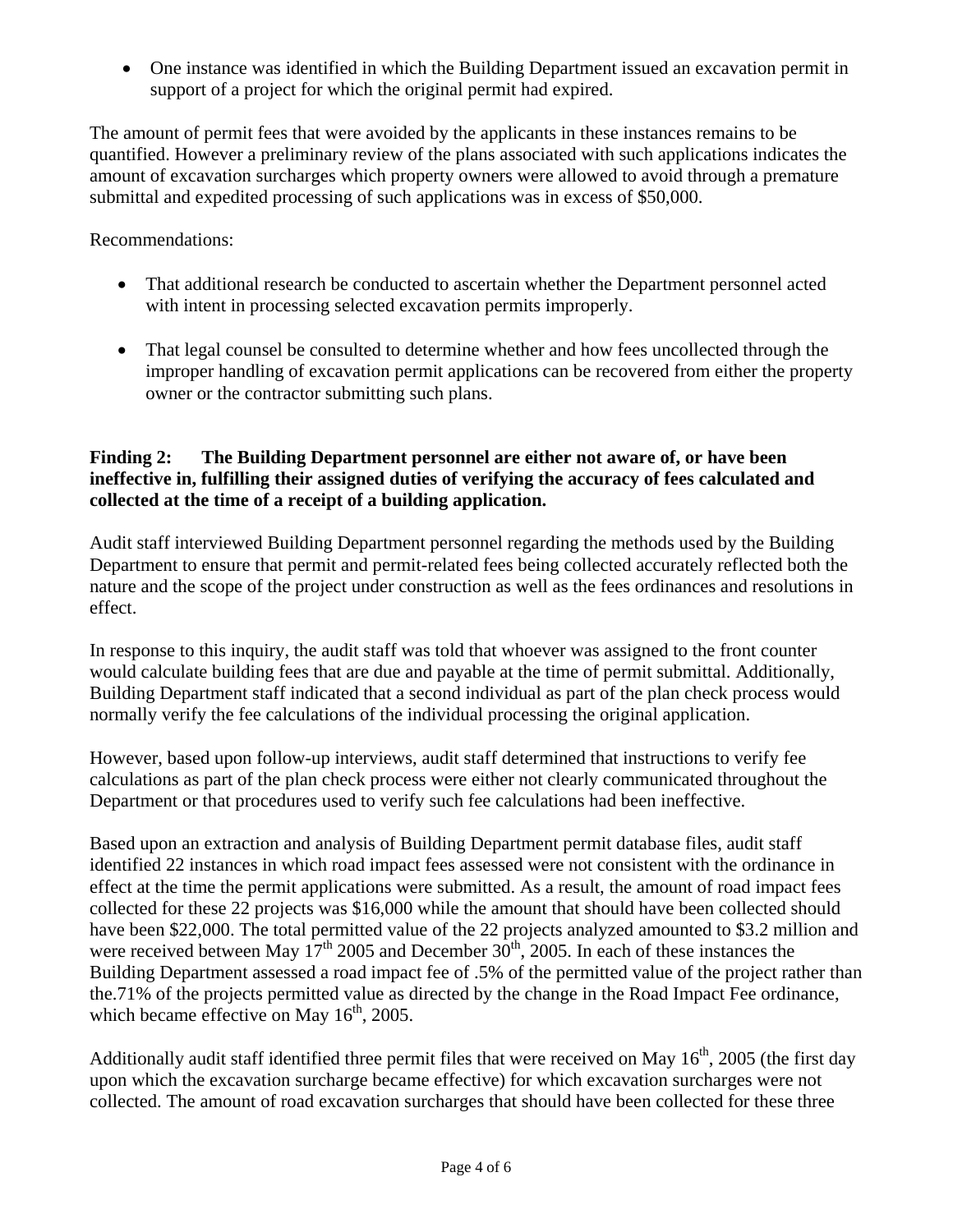projects is estimated to be between \$9,000 and \$12,000. Furthermore on one of these three files examined, a calculation of road impact fees due and payable was noted on the original application.

#### **Recommendations**

That the Building Department:

- Advise plan review staff of their responsibility in verifying fee calculations of the office specialist;
- Require plan check personnel to document the results of their fee verification activities in the files; and,
- Attempt to recover all fees that should have been assessed at the time of application that have not heretofore been assessed and collected.

**Finding 3: Approximately 46 percent of the permits issued by the Building Department are related to projects in which the Building Department relies upon the owner's declaration of value as the basis for establishing permit fees. By relying upon authoritative sources of information to establish permit values or by requiring copies of executed contracts for construction work in support of their declarations of a project's value, the Building Department can assure that permit and permit related fees are consistently applied and fairly represent the value of the project undertaken.** 

In establishing building permit fees the Building Department applies three primary vehicles for establishing fees. These are as follows:

- For new residences, additions to existing residences and for accessory structures, the Department uses a standard value of \$250 per square foot.
- For minor equipment replacements and enhancements, such as replacement of water heaters, re-roofing and other activities, the Department applies a standard unit cost,
- For major remodeling projects, and for other property enhacments such as the additions of swimming pools, tennis courts or hard-scape features (such as retaining walls, arbors, fountains and gates) the Department relies upon the owner's representation of value.

During the course of this audit, we inquired of the Building Department as to whether and how staff assess the reliability of assertions made by applicants as to their declarations of value.

In response audit staff were advised that Building Department personnel are able to gauge, based upon their own experience, whether property owners are being truthful in declaring the value of a given project. However Building Department staff were unable to cite any examples in which they had challenged an owner's declaration of value. Additionally audit staff identified several instances in which the permitted value of a project appeared to be unreasonably low in light of the feature being constructed.

#### **Recommendations**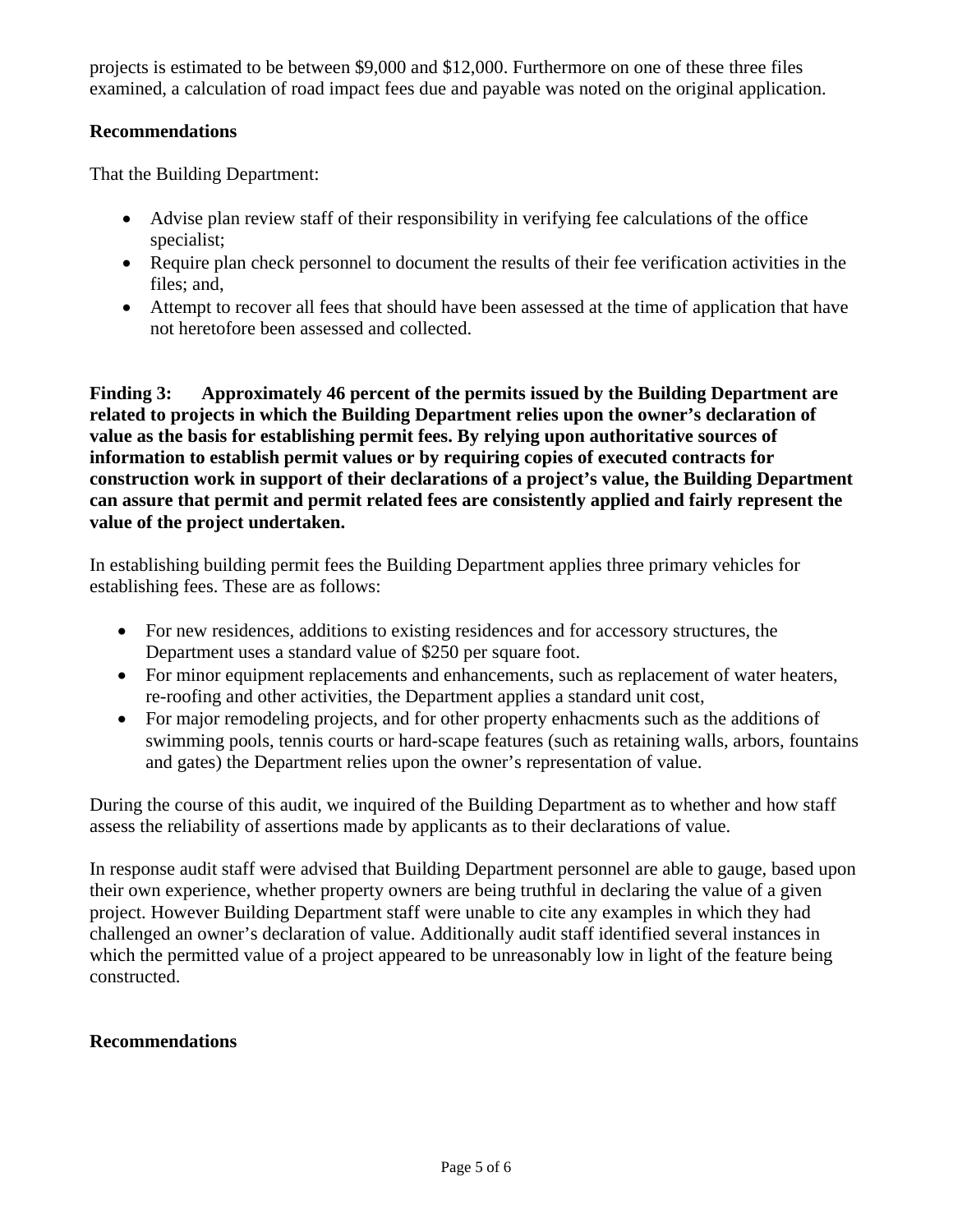That the Building Department, drawing upon authoritative sources of information, such as databases provided by the appraisal firm of Marshal and Swift use such data as a means of validating estimates of project values that are not currently assessed on a standard cost basis

That the Building Department require property owners to provide evidence (such as executed contracts) in support of valuations (such as major remodels) in those instances in which standard unit cost data is not available.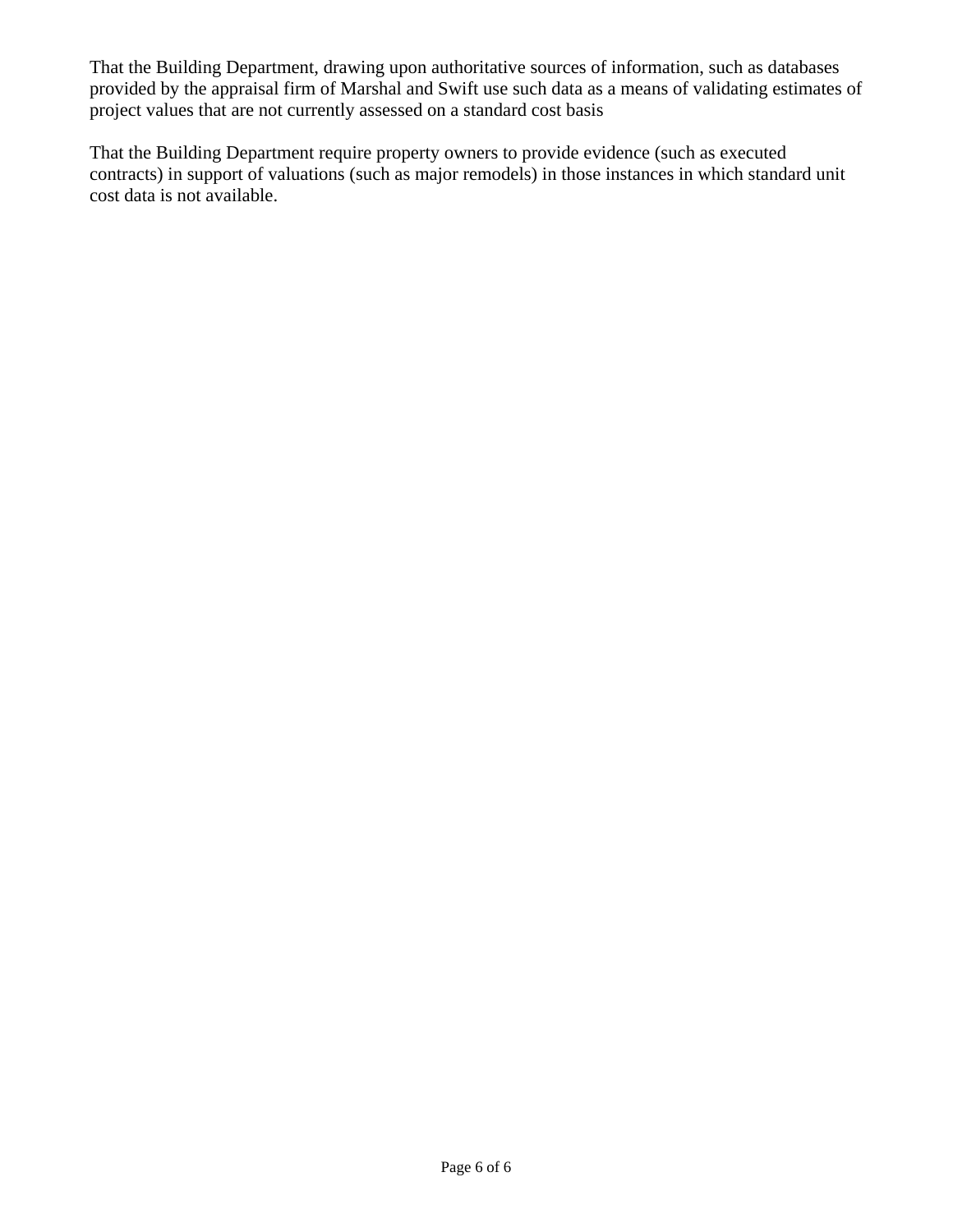

## **Town of Atherton Finance Department** 91 Ashfield Road Atherton, California 94027 650-752-0531 Fax 650-688-6528

**DATE: July 26th, 2006** 

- **TO: Atherton Audit Committee Jim Robinson, City Manager**
- **FROM: John P. Johns, Finance Director**

## **SUBJECT: Building Permit and Process Audit – Phase II report**

#### **Introduction**

Transmitted herein is our Phase II report on the Building Department permit and process audit. This phase II audit was initiated pursuant to the direction of the City Manager and the Finance Committee and in accordance with the recommendations contained within the Phase I report.

**\_\_\_\_\_\_\_\_\_\_\_\_\_\_\_\_\_\_\_\_\_\_\_\_\_\_\_\_\_\_\_\_\_\_\_\_\_\_\_\_\_\_\_\_\_\_\_\_\_\_\_\_\_\_\_\_\_\_\_\_\_\_\_\_\_\_\_\_\_\_\_\_\_\_\_\_\_\_\_\_\_\_\_\_\_\_\_\_\_\_\_\_\_\_\_\_\_\_\_\_\_\_\_\_\_\_\_\_\_\_\_\_** 

As indicated in our Phase I Building Department Permit and Process Audit Report, internal audit staff identified certain weaknesses in the Building Department's administrative and financial controls related to the assessment and calculation of building permit and permit-related fees.

Our Phase I report also described certain exceptions within the Building Department's permit files that came to the attention of internal audit staff. These exceptions (such as the acceptance of incomplete applications for excavation permits shortly before the effective date of the Town's excavation surcharge) appeared to have occurred as a result of the administrative and financial control weaknesses identified during Phase I.

The purpose of this Phase II study is as follows:

- To verify that the Building Department correctly determined the permitted value of a project for fee calculation purposes based upon the parameters of the project being initiated;
- To verify that the Building Department correctly calculated the amount of fees due and payable given a project's permitted value;
- To ascertain whether fee assessments as recorded within the Department's permit tracking system were entered accurately and were properly receipted into the City's general ledger system;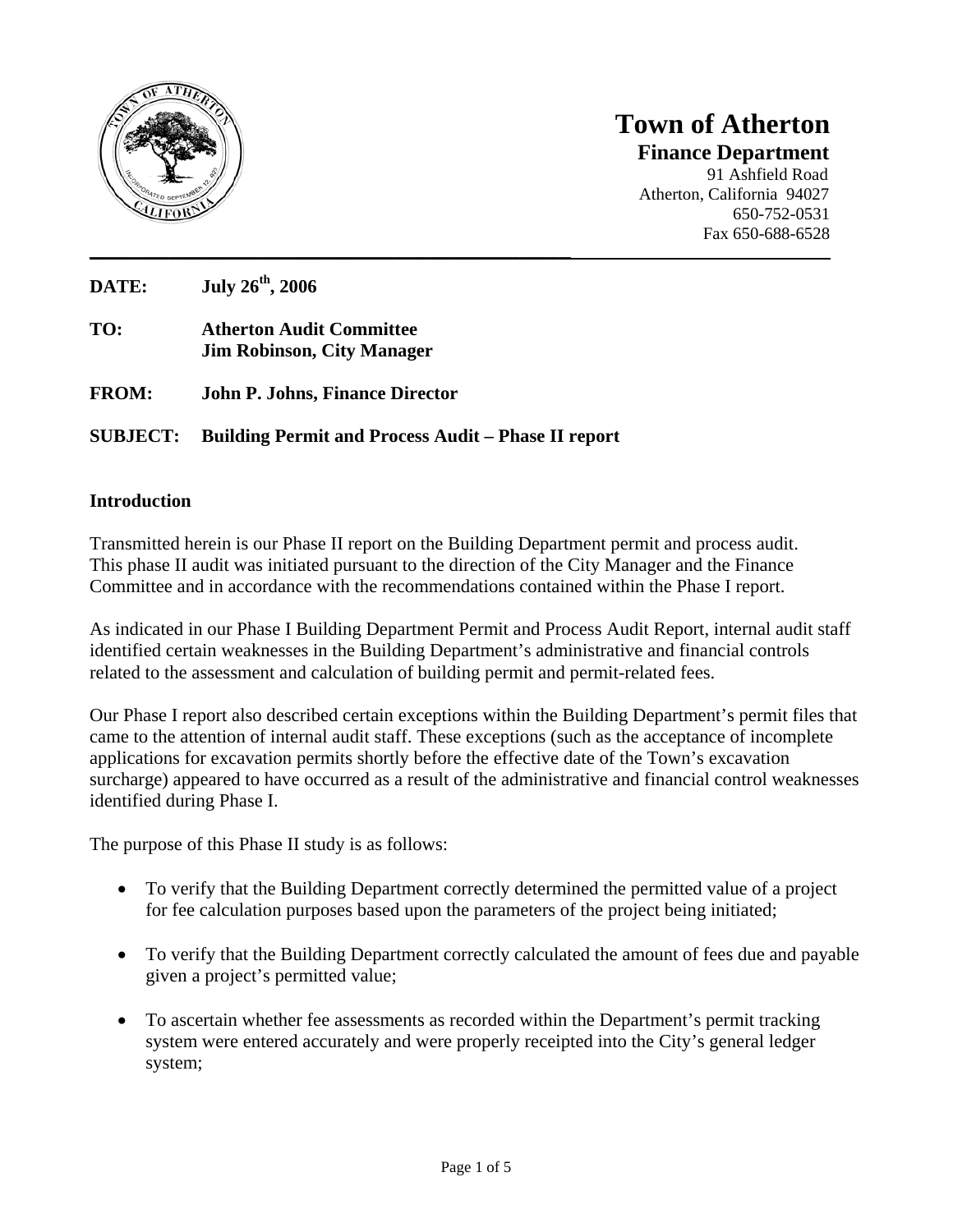- To identify and quantify the fiscal impact from any instances in which the Building Department assessed and collected building permit fees in a manner that was inconsistent with the applicable fee ordinances and resolutions in effect at the time of permit processing; and,
- To recommend changes in the Building Department's fee assessment and collection procedures to provide for a satisfactory level of assurance that all permit fees will be calculated and assessed in a manner that is consistent with applicable fee ordinances and that such fees are properly accounted for.

## **Audit Procedures Employed**

In conducting this Phase II review, we applied the following procedures:

- Reviewed the resolutions adopted by the City Council during the past six years that pertain to building permit and permit related fees;
- Obtained an extract from the City's permit tracking system to identify all permits issued since May 2005 which had a permitted value equal to or greater than \$100,000;
- Independently calculated the amount of permit fees due and payable by fee category based upon the schedule of fees applicable at the time of permit issuance;
- Traced the fees recorded as having been paid according to the Building Department's permit tracking system to the City's general ledger to verify that fees recorded as having been collected had in fact been receipted into the City's custody;
- Examined building plans submitted by applicants and other documentation to verify the valuations recorded by the Building Department were in fact consistent with the parameters of the project itself; and,
- For each instance in which the fees collected appeared to be improperly calculated or assessed. prepared additional research to determine the amount due from (or due to) the applicant.

Based upon the audit procedures described above, our findings are as follows:

**Finding 1: Due to input errors or omissions of essential data within the Building Department's computerized permit tracking system, audit staff was able to validate fee calculations on only 68 of the 185 permit files selected for review through an analysis of the electronic records. As a result a time consuming and labor intensive examination of the Building Department's physical records was necessary to complete the validation work on fee collections.** 

To assess whether the Building Department had properly calculated permit fees, internal audit staff obtained an extract of the Department's permit tracking system. This extract consisted of all projects with a permitted value equal to or greater than \$100,000 for which a permit had been issued on or after May  $16<sup>th</sup>$ , 2005. Using these parameters, 185 records with a combined permitted value of \$153 million were selected for review.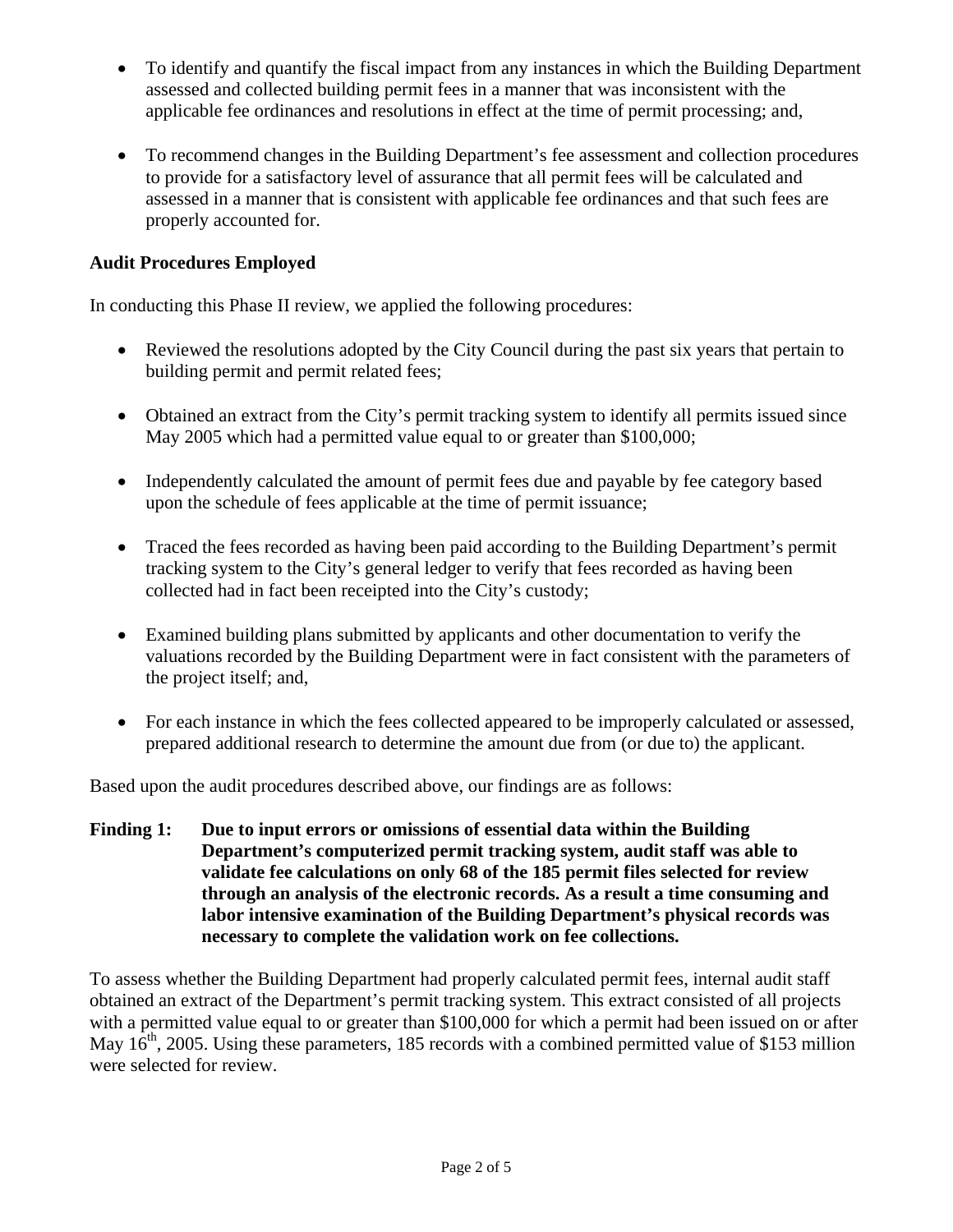In examining the data contained within the records selected, audit staff frequently encountered instances in which either incomplete or inaccurate data existed within the records. These included:

- Errors in the recorded values for the project and/or amount of fees collected;
- An absence of any cross-reference to the unique record locator used to identify the cash receipt documenting the amount of fees paid by the applicant; and,
- Missing data with respect to the basis upon which the permitted value of the project was calculated.

As a result, of the aforementioned errors and omissions, audit staff encountered difficulty in verifying the accuracy of fees computed by the Building Department and in tracing the permit fees collection through the City's general ledger. In fact of the 185 files selected for review only 68, or 37 percent, of the records could be validated without an examination of the physical records supporting the entries into the Department's permit tracking system. As a result, the process of verifying fee calculations and collections through a physical examination remains work in process at the time of this report writing.

However based upon the efforts conducted to date, audit staff has recommended and the Building Department has agreed to implement, a number of procedural changes that will enhance the reliability of the Department's fee assessment and collection functions. These revised procedures are documented in Attachment I to this report and include:

- The use of computer-based algorithms, rather than pre-printed tables to calculate permit fees due and payable;
- Independent quality assurance review of fees calculated by front-counter staff;
- An ongoing reconciliation of permitted values, fees assessed and calculated at monthly intervals; and,
- Improved segregation of duties with respect to permit application receipt and permit issuance activities.

## **Finding 2: A detailed review of permit files involving excavation activity that were processed between May 2005 and June 2006 indicates that 11 projects representing \$134,000 in excavation surcharges were not assessed by the Building Department as prescribed by City Council Resolution 05-34.**

As discussed in our Phase I report, internal audit staff identified a number of exceptions in applications receipted shortly before May  $16<sup>th</sup>$ , 2005, the effective date of the excavation surcharge. These exceptions suggested that the Building Department either knowingly or unwittingly allowed applicants to effectively circumvent the excavation surcharge. Accordingly the Phase I report recommended additional research be conducted with respect to the knowledge or intent of Building Department personnel in this matter.

In light of the Phase I finding, audit staff conducted a comprehensive examination of building permit files that involved some form of excavation activity during the past 14 months.

As a result of this examination, audit staff identified 11 instances in which applicants were allowed to perform excavation activity without having paid a \$22 per cubic yard off-haul fee as prescribed by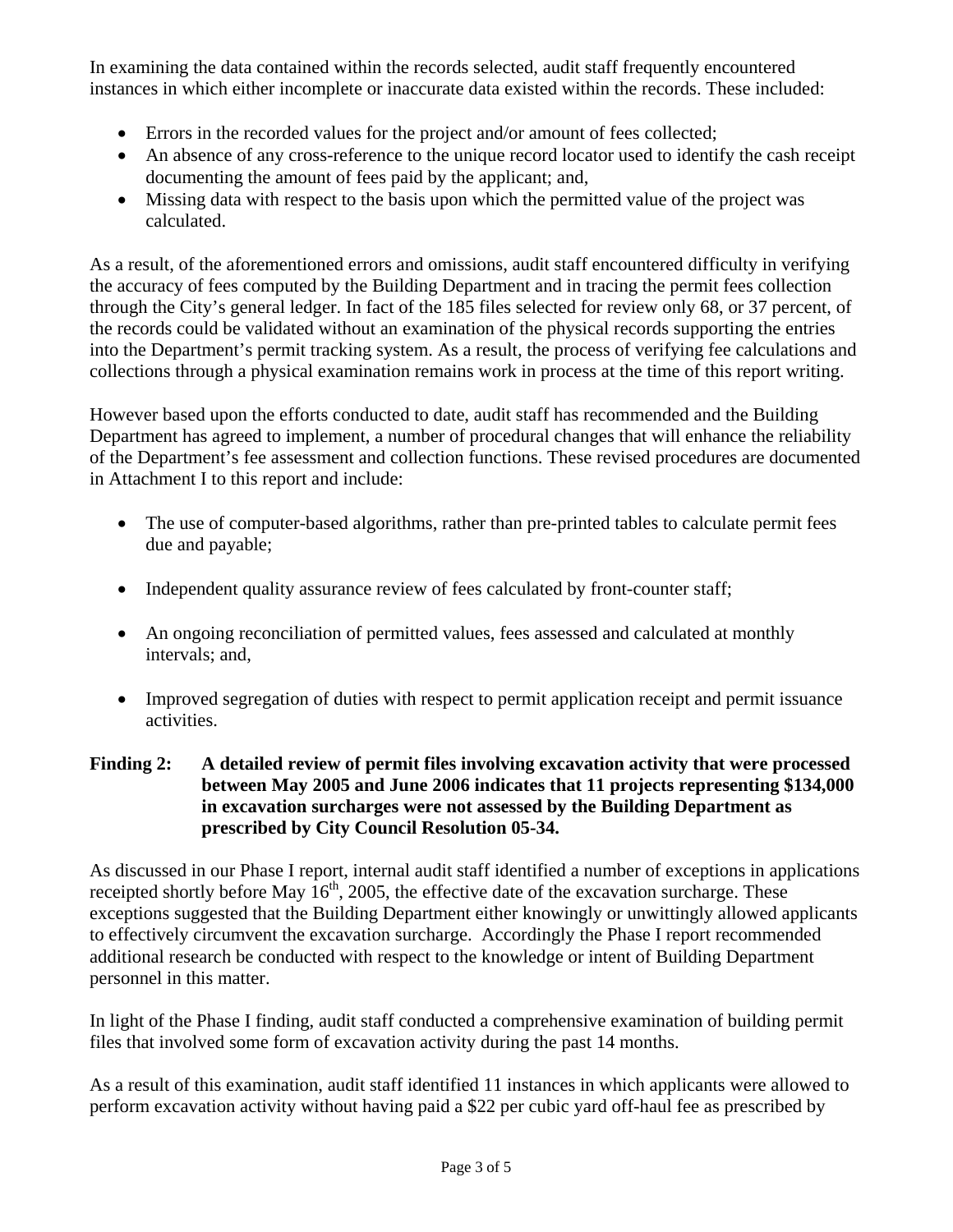Council Resolution 05-34. While the Building Department does have some discretion in waiving fees under certain circumstances, these 11 files appear to have been instances in which the Building Department assessed fees in a manner that was not consistent with either the intent or the letter of the excavation surcharge resolution that was adopted by Council.

The results of this examination are summarized in the following table.

| <b>Working</b><br>Paper<br>Reference | Project<br><b>Description</b> | <b>Exception Noted:</b>                                                                                                                                                             | <b>Cubic</b><br>Yards | <b>Off-haul</b><br>value at<br>\$22 per yd |
|--------------------------------------|-------------------------------|-------------------------------------------------------------------------------------------------------------------------------------------------------------------------------------|-----------------------|--------------------------------------------|
| A                                    | Pool                          | Application received on or after<br>effective date of excavation surcharge.                                                                                                         | 277                   | \$<br>6,094                                |
| B                                    | <b>Basement</b>               | Excavation permit issued prior to<br>effective date of excavation surcharge in<br>support of a project for which the<br>underlying permit had expired.                              | 650                   | 14,300                                     |
| $\mathbf C$                          | <b>Basement</b>               | Improper application of excavation<br>permit issued prior to effective date of<br>excavation surcharge ("bait and<br>switch").                                                      | 1,349                 | 29,678                                     |
| D                                    | Pool                          | Improper acceptance of incomplete<br>application immediately prior to<br>effective date of excavation surcharge.                                                                    | 132                   | 2,904                                      |
| E                                    | <b>Basement</b>               | Excavation permit issued prior to<br>effective date of excavation surcharge<br>without adequate documentation<br>concerning the nature, scope and extent<br>of excavation activity. | 1,406                 | 30,932                                     |
| $\mathbf{F}$                         | <b>Basement</b>               | Improper application of excavation<br>permit received prior to effective date of<br>excavation surcharge ("bait and<br>switch").                                                    | 979                   | 21,538                                     |
| G                                    | Pool                          | Improper acceptance of incomplete<br>application immediately prior to<br>effective date of excavation surcharge.                                                                    | 170                   | 3,740                                      |
| Ι                                    | Pool                          | Application received on or after<br>effective date of excavation surcharge                                                                                                          | 171                   | 3,764                                      |
| J                                    | Pool                          | Application received on or after<br>effective date of excavation surcharge.                                                                                                         | 203                   | 4,466                                      |
| K                                    | <b>Basement</b>               | Application received on or after<br>effective date of excavation surcharge                                                                                                          | 770                   | 16,940                                     |
| <b>Total</b>                         |                               |                                                                                                                                                                                     | 6,107                 | \$134,356                                  |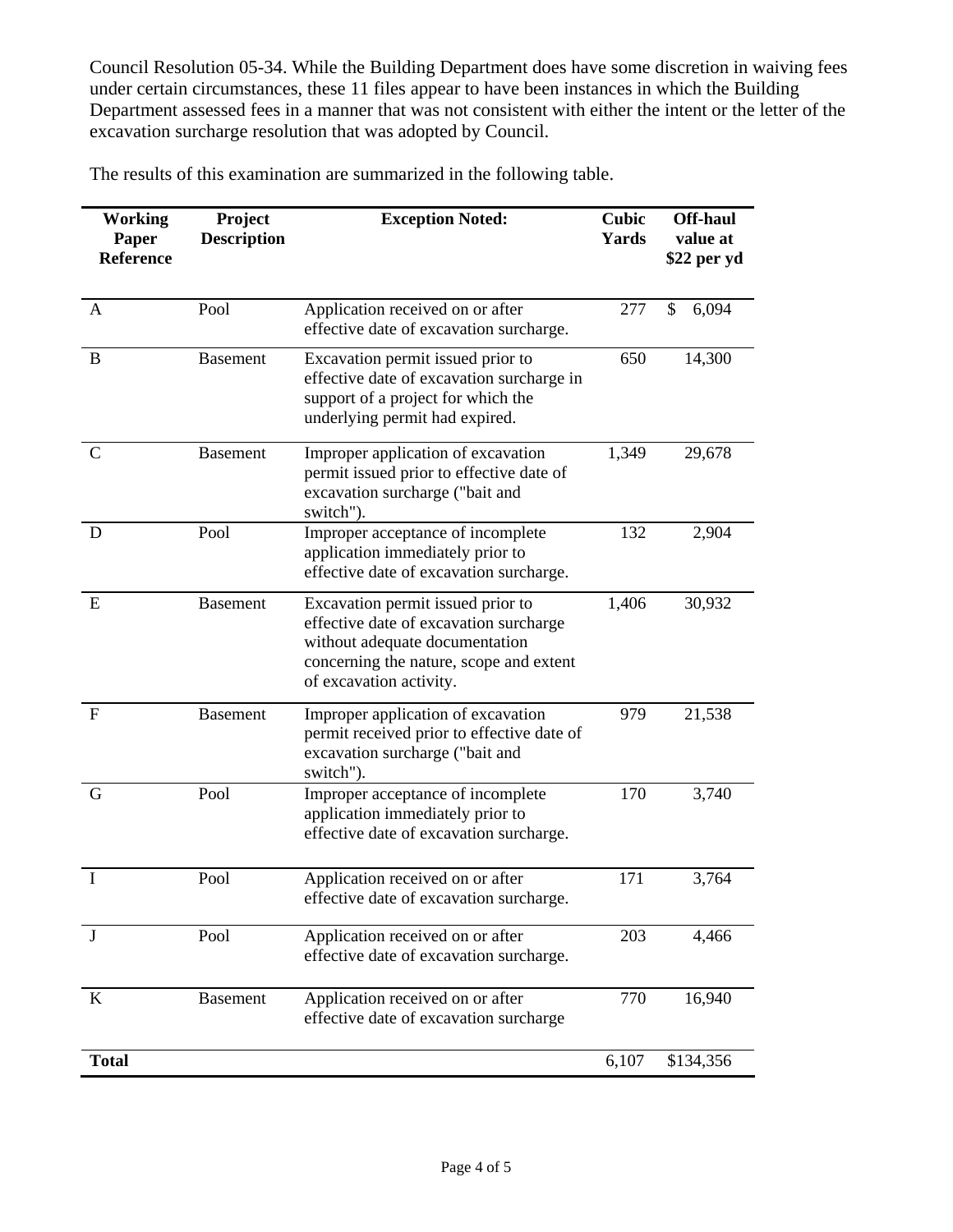Audit staff has referred these 11 cases along with the supporting documentation to the City Attorney for advice on a case-by-case basis as to whether or not to initiate collection proceedings. Audit staff has also prepared a sample letter for review and approval by the City Attorney that is intended to notify applicants of the excavation surcharges that are due and payable. This sample letter is included as Attachment II to this report.

**Finding 3: City Council Resolution 00-13 establishes a \$250 per square foot valuation on residential remodeling projects. Based upon an examination of all such projects currently active within the Town of Atherton, audit staff identified six files in which the Department accepted an owner's declaration of value, rather than using the prescribed standard unit value. The amount due and payable for these six projects is approximately \$9,900. Additionally 52 cases or nearly one-half of the files selected for review, the basis upon which fees were calculated could not be determined from either the permit application or the permit itself. As a result a detailed examination of the plans was required to verify the Department's fee calculations.** 

In conducting our Phase I review, audit staff identified a number of instances in which the Building Department had accepted an owner's declaration of value for a residential remodeling project. Since City Council's fee resolution 00-13 states that new construction and residential remodeling projects shall be based upon a standard unit cost of \$250 per square foot, audit staff deemed it necessary to examine all active construction projects that involved some form of remodeling activity, irrespective of project value. This review identified a total of 105 projects with a combined permitted value of \$19.4 million.

Of this review we determined that:

- In 46 of the 105 projects reviewed, the Building Department had documentation within the file that was both readily accessible and which demonstrated that permit processing staff had correctly applied Fee Resolution 00-13 for 46 of the 105 projects reviewed;
- In six instances the Building Department incorrectly calculated fees based upon the owner's declaration of value, rather than the requisite \$250 per square foot resulting in additional fees due and payable amounting to approximately \$9,900; and,
- In 52 of the 105 projects reviewed, a more detailed and labor intensive examination of the plans submitted by the applicant was necessary in order to validate the Department's fee calculations. This validation remains work in progress and is being conducted by internal audit staff with the assistance of Building Department plan check personnel.

In order to ensure that fee calculations can readily be verified in the future, it is recommended that the extent of remodeling should be clearly documented on the permit application and fee calculation worksheets.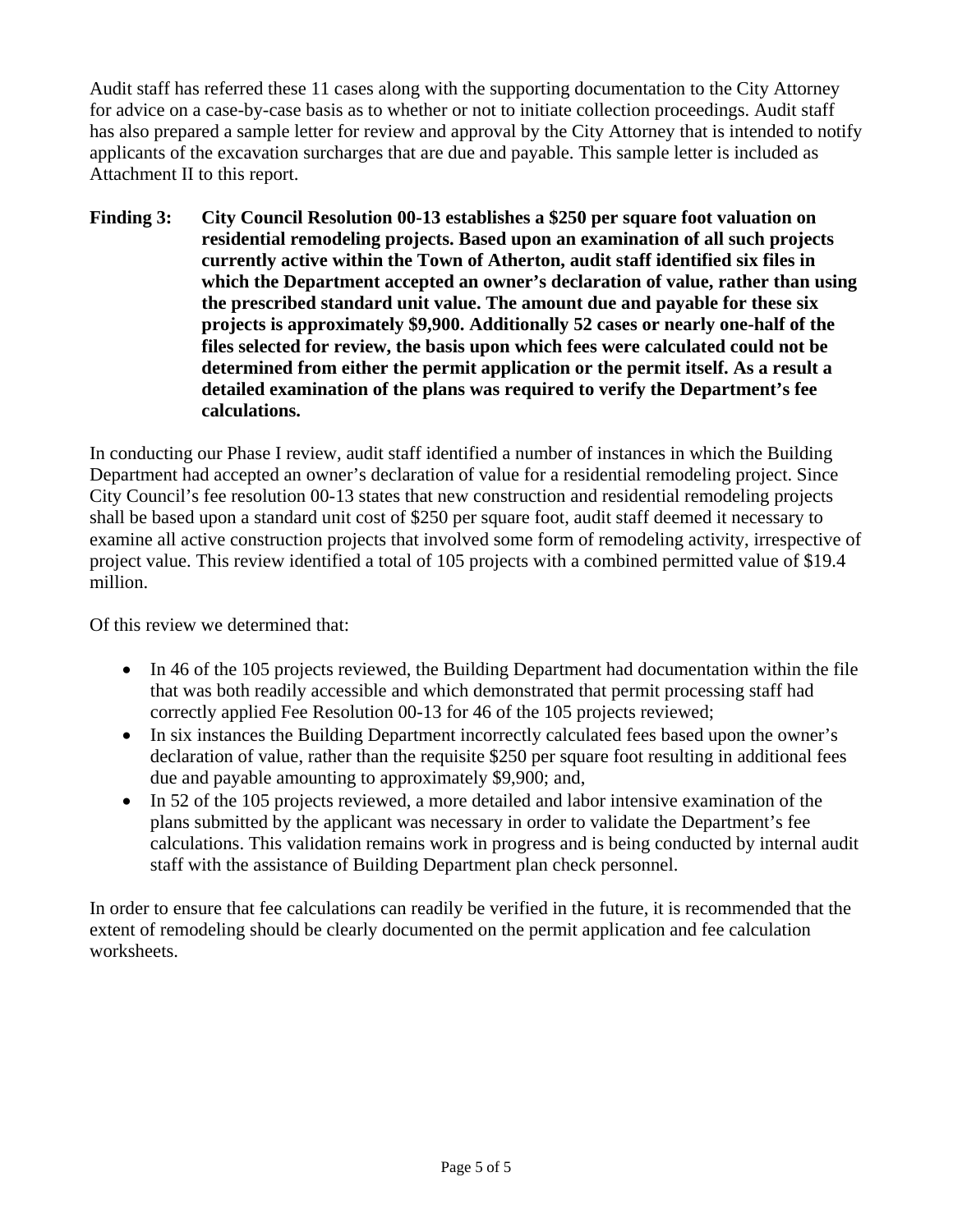

**Town of Atherton**

# **CITY COUNCIL STAFF REPORT**

## **TO: HONORABLE MAYOR AND CITY COUNCIL**

## **FROM: JAMES H. ROBINSON, CITY MANAGER**

**DATE: FOR THE MEETING OF AUGUST 16, 2006**

## **SUBJECT: CONSIDERATION OF APPOINTING ALTERNATES TO CITY COUNCIL STANDING COMMITTEES**

## **RECOMMENDATION**

Council to consider appointing alternates to City Council Standing Committees.

## **BACKGROUND:**

Currently, City Council Standing Committees are comprised of two Council Members and there is no provision for an alternate. The Other Governmental Committees are comprised of one Council Member with an alternate designated.

## **ANALYSIS:**

Mayor Marsala has suggested that the City Council appoint alternates to the City Council Standing Committees to attend meetings when one of the Council Members appointed to the committee is unable to attend, e.g., the General Plan Committee. Currently, there are nine (9) Standing Committees of the Council: 1) the Finance Subcommittee; 2) the Transportation/ Traffic Subcommittee; 3) the Screening Committee; 4) the Waste Reduction and Recycling Committee; 5) the General Plan Committee; 6) the Atherton Channel Drainage District Subcommittee; 7) the Buildings and Facilities Subcommittee; 8) the Atherton Rail Committee; and 9) the Emergency Preparedness Subcommittee. Council may want to consider appointing alternates to some or all of the committees.

One potential problem might be the lack of continuity if any items under discussion occurred over several meetings. The alternate would not necessarily have a working knowledge of the previous background information. However, having two Council Members present at the meeting may override that concern.

## **FISCAL IMPACT:**

There is no fiscal impact.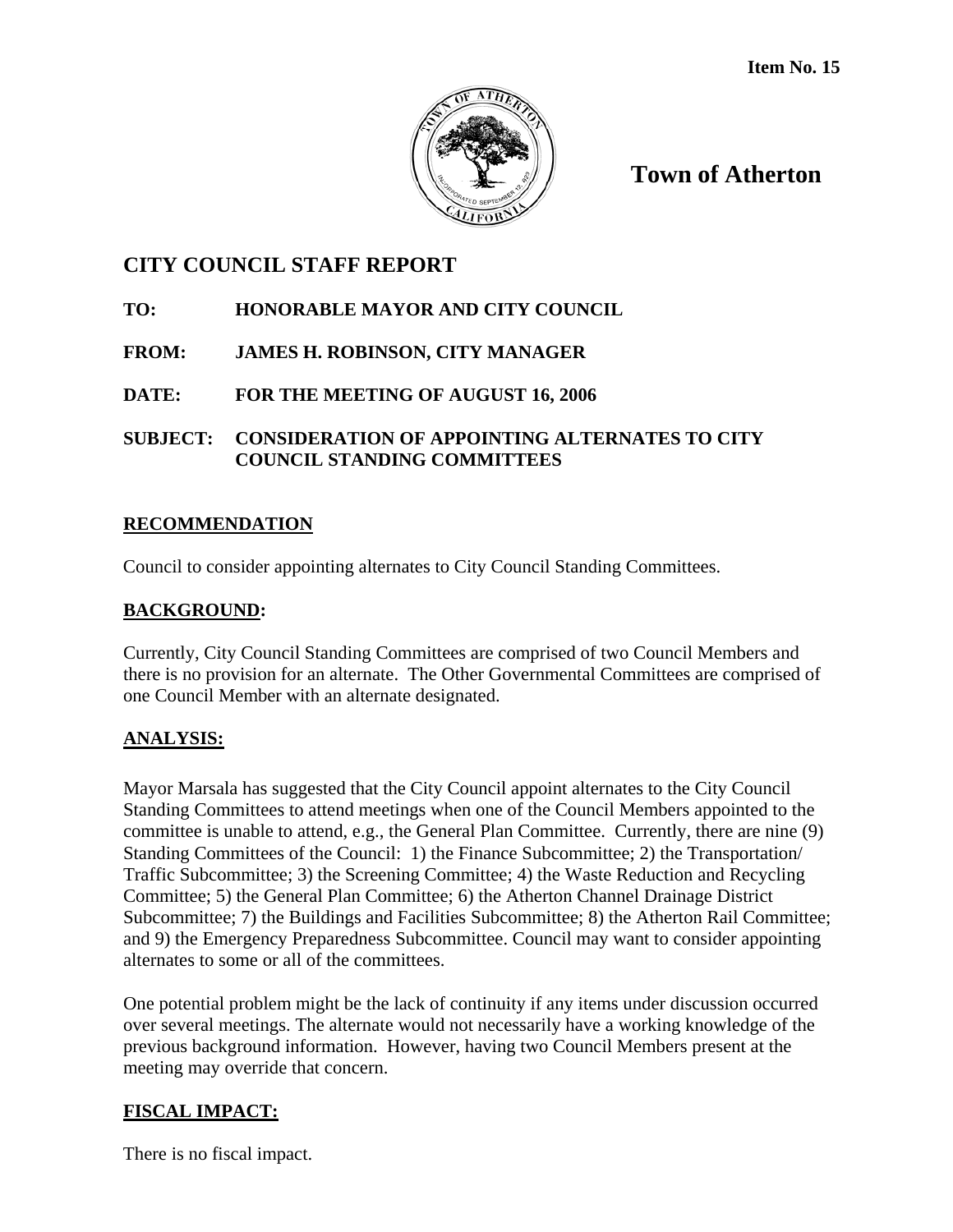**Item No. 17**



# **Town of Atherton**

# **CITY COUNCIL STAFF REPORT**

## **TO: HONORABLE MAYOR AND CITY COUNCIL JAMES H. ROBINSON, CITY MANAGER**

**FROM: KATHI HAMILTON, ACTING CITY CLERK** 

- **DATE: FOR THE MEETING OF AUGUST 16, 2006**
- **SUBJECT: CONSIDER ADOPTION OF A RESOLUTION PROVIDING FOR THE APPOINTMENT TO THE OFFICE OF CITY COUNCIL THOSE PERSONS WHO HAVE BEEN NOMINATED, OR ADOPTION OF A RESOLUTION TO HOLD THE GENERAL MUNICIPAL ELECTION AS SCHEDULED ON NOVEMBER 7, 2006**

## **RECOMMENDATION:**

After consideration, adopt a Resolution providing for the appointment to the office of City Council those persons who have been nominated, or adopt a Resolution to hold the General Municipal Election as scheduled for November 7, 2006.

## **ANALYSIS:**

The nomination period for candidates for the Atherton City Council closed on Friday, August 11, 2006. At the close of the nomination period, there were an equal number of candidates (three) for the offices to be elected. Pursuant to Section 10229 of the Elections Code of the State of California, the City Clerk must post a notice of these facts and notify the City Council. After the fifth day following the posting of the notice, and prior to August 24, 2006, the City Council may take one of the following courses of action:

- 1. Appoint to the office the persons who have been nominated.
- 2. Hold the election.

Attached are two proposed resolutions: one appointing the nominees and canceling the election; one providing for holding the election as scheduled. If the Council adopts the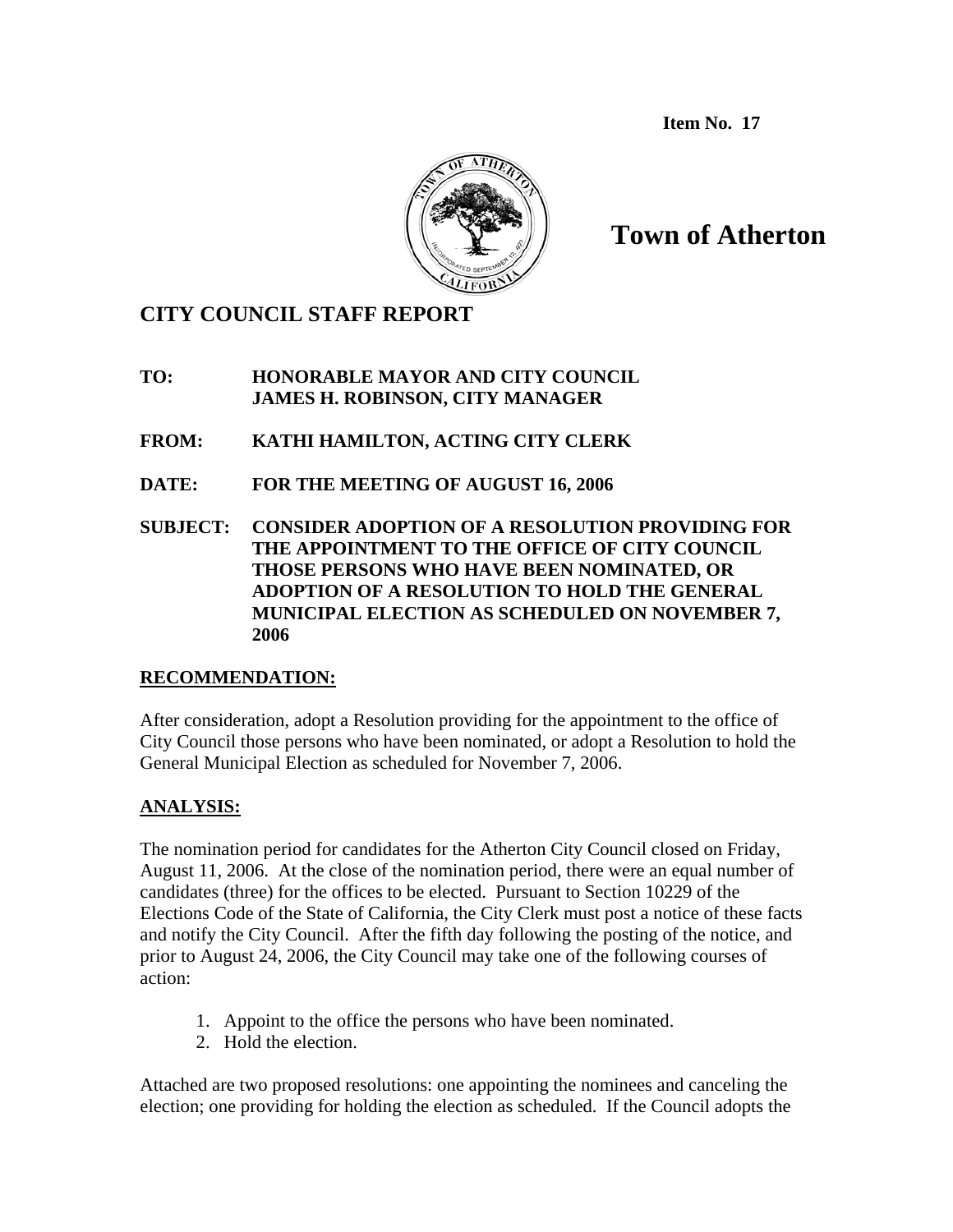resolution appointing the nominees, the nominees will take office at the regular December Council meeting.

## **CONCLUSION:**

Notice of these facts has been posted and given to the City Council as required. The City Council may make the appointments or direct the election to be held.

Prepared by: Approved by:

Acting City Clerk City Manager

\_\_\_\_\_\_\_\_\_\_\_\_\_\_\_\_\_\_ \_\_\_\_\_\_\_\_\_\_\_\_\_\_\_\_\_\_\_ Kathi Hamilton James H. Robinson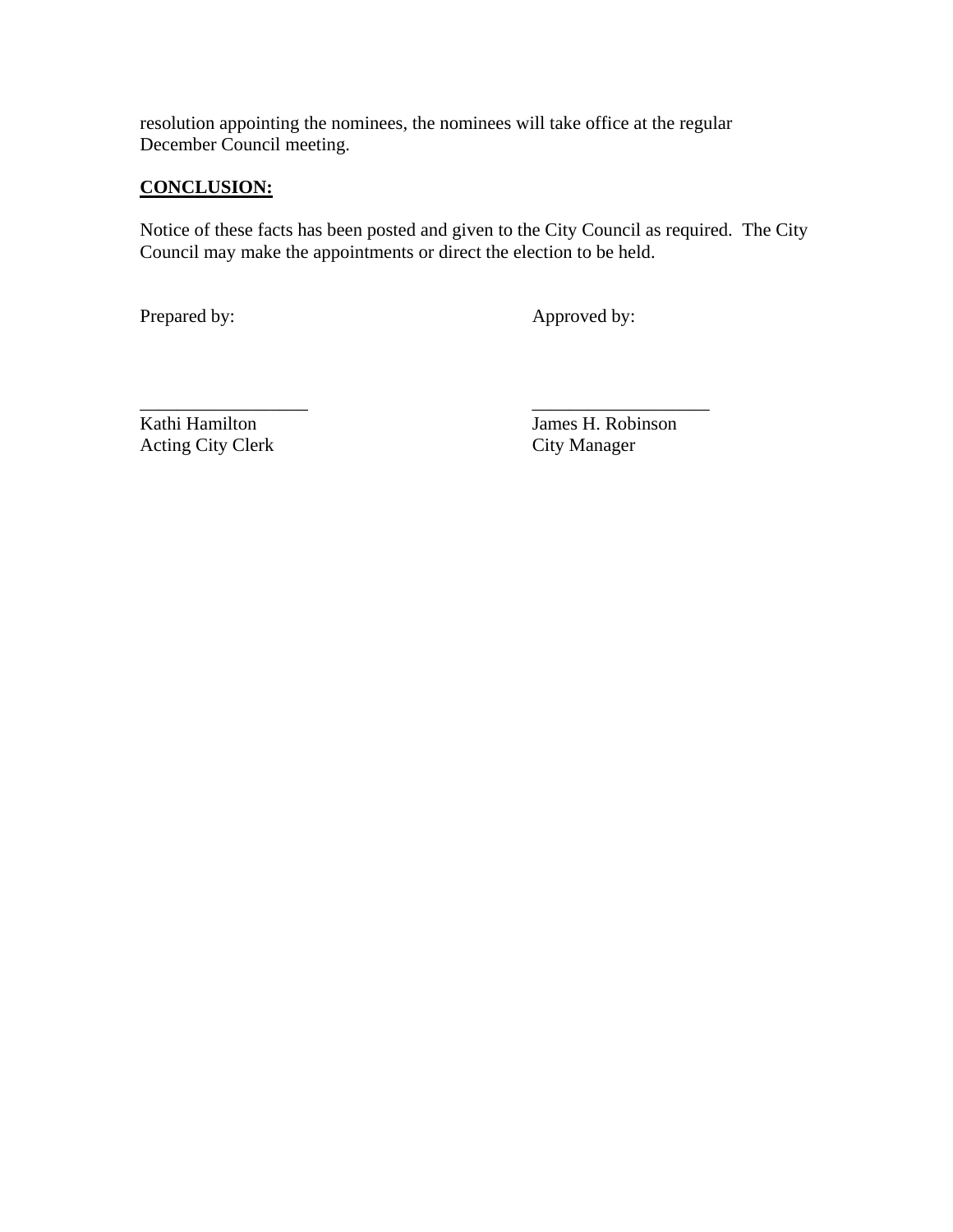#### **RESOLUTION NO. 06-\_\_\_**

#### **A RESOLUTION OF THE CITY COUNCIL OF THE TOWN OF ATHERTON PROVIDING FOR APPOINTMENTS TO THE OFFICE OF CITY COUNCIL OF THE TOWN OF ATHERTON THAT WERE TO BE ELECTED ON TUESDAY, NOVEMBER 7, 2006**

**WHEREAS**, pursuant to Section 10229 of the Elections Code of the State of California, as of the close of the nomination period on August 11, 2006, there are not more candidates than offices to be elected and that Section 10229 of the Elections Code allows one of the following courses of action to be taken by the City Council:

- 1. Appoint to the office the person who has been nominated.
- 2. Appoint to the office any eligible voter if no one has been nominated
- 3. Hold the election if either no one or only one person has been nominated.

**WHEREAS**, a notice was posted on August 11, 2006, pursuant to law.

**NOW, THERFORE, BE IT RESOLVED** that the City Council of the Town of Atherton does resolve, declare, determine and order as follows:

 SECTION 1. That pursuant to Section 10229 of the Elections Code of the State of California, the following action is being taken:

 The following persons are being appointed to the office of City Council to which they were nominated:

> Alan B. Carlson Jerry Carlson Charles E. Marsala

 SECTION 2. The election scheduled to be held on Tuesday, November 7, 2006, is now canceled.

 SECTION 3. The persons appointed shall qualify and take office and serve exactly as if elected at a municipal election for the office of City Council.

 SECTION 4. That the City Clerk shall certify to the passage and adoption of this resolution and enter it into the book of original resolutions.

\* \* \* \* \* \* \* \* \* \* \* \* \*

Resolution No. 06- Adopted 2006 Page 1 of 2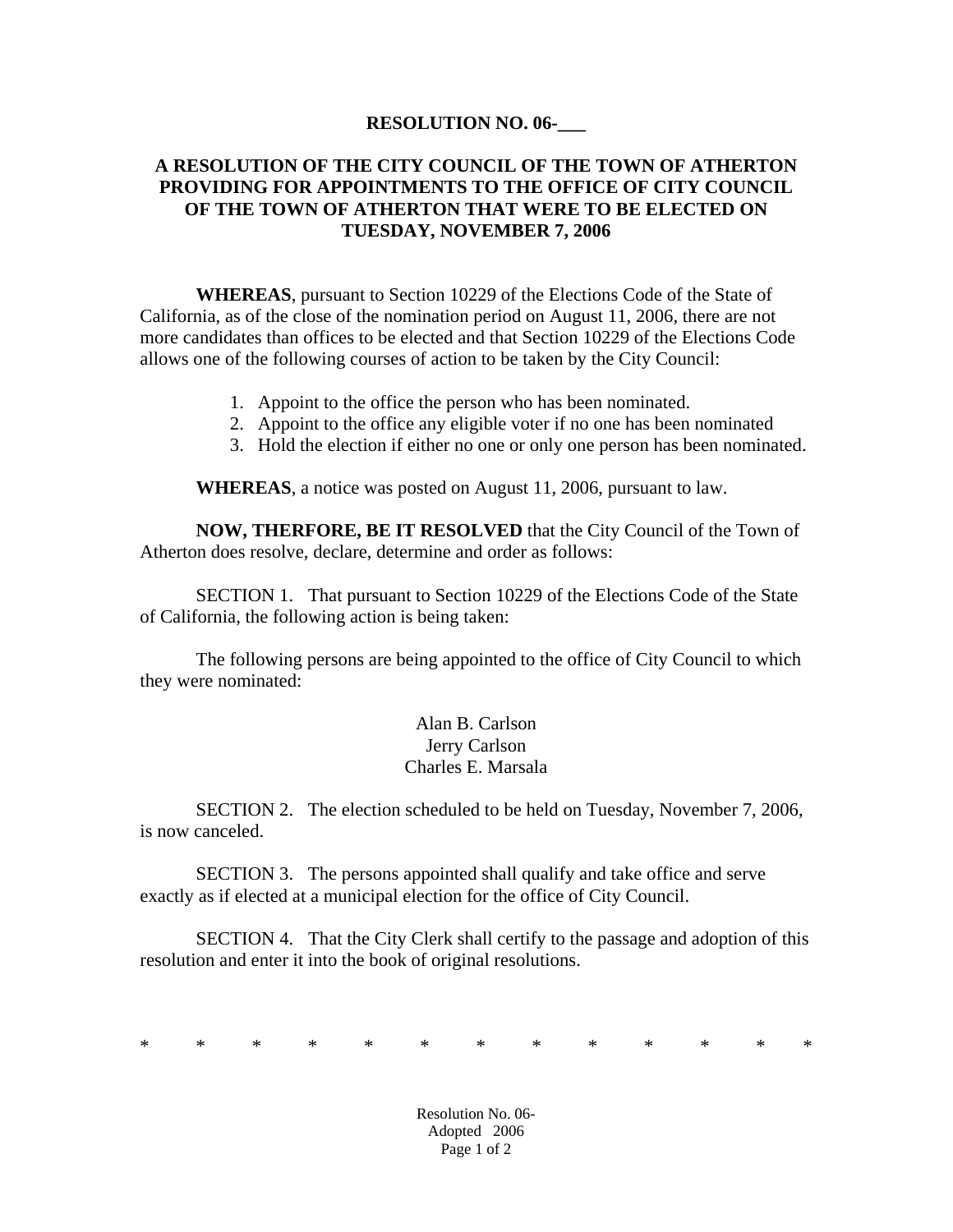*I hereby certify that the foregoing Resolution was duly and regularly passed and adopted*  by the City Council of the Town of Atherton at a regular meeting thereof held on the 16<sup>th</sup> *day of August, 2006, by the following vote:* 

 $\overline{\phantom{a}}$  , and the contract of the contract of the contract of the contract of the contract of the contract of the contract of the contract of the contract of the contract of the contract of the contract of the contrac

| AYES:           | COUNCILMEMBERS: |
|-----------------|-----------------|
| NOES:           | COUNCILMEMBERS: |
| ABSENT:         | COUNCILMEMBERS: |
| <i>ABSTAIN:</i> | COUNCILMEMBERS: |

 Charles E. Marsala, Mayor TOWN OF ATHERTON

ATTEST:

\_\_\_\_\_\_\_\_\_\_\_\_\_\_\_\_\_\_\_\_\_\_\_\_\_\_\_\_ Kathi Hamilton, Acting City Clerk

APPROVED AS TO FORM:

*/s/ Marc G. Hynes\_\_\_\_\_\_\_\_\_\_*  Marc G. Hynes, City Attorney

> Resolution No. 06- Adopted 2006 Page 2 of 2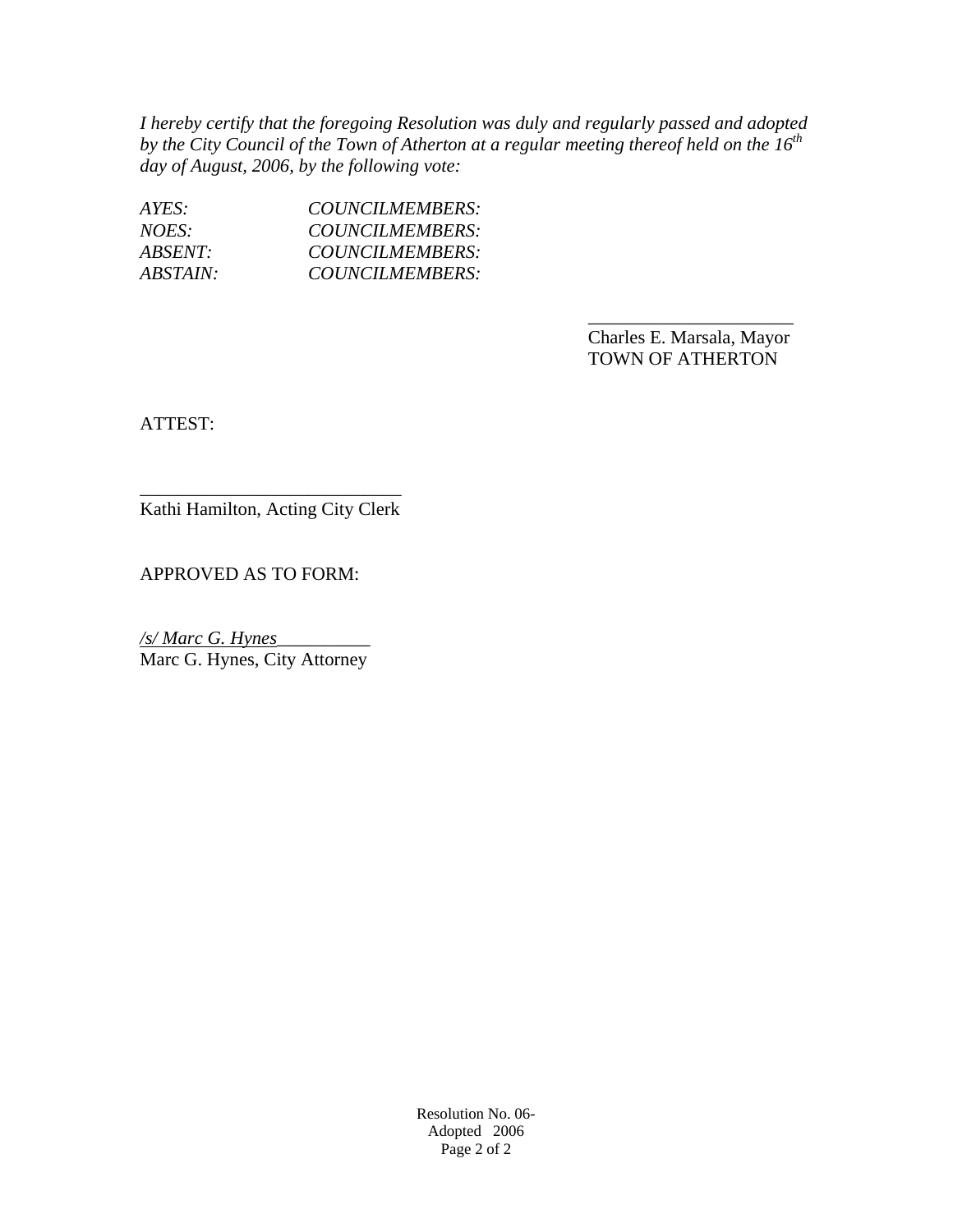#### **RESOLUTION NO. 06-\_\_\_**

#### **A RESOLUTION OF THE CITY COUNCIL OF THE TOWN OF ATHERTON PROVIDING THAT THE TOWN OF ATHERTON GENERAL MUNICIPAL ELECTION FOR TUESDAY, NOVEMBER 7, 2006 WILL BE HELD AS SCHEDULED**

**WHEREAS**, pursuant to Section 10229 of the Elections Code of the State of California, as of the close of the nomination period on August 11, 2006, there are not more candidates than offices to be elected and that Section 10229 of the Elections Code allows one of the following courses of action to be taken by the City Council:

- 1. Appoint to the office the person who has been nominated.
- 2. Appoint to the office any eligible voter if no one has been nominated
- 3. Hold the election if either no one or only one person has been nominated.

**WHEREAS**, a notice was posted on August 11, 2006, pursuant to law.

**NOW, THERFORE, BE IT RESOLVED** that the City Council of the Town of Atherton does resolve, declare, determine and order as follows:

 SECTION 1. That pursuant to Section 10229 of the Elections Code of the State of California, the following action is being taken:

The General Municipal Election scheduled to be held on Tuesday, November 7, 2006 will be held as scheduled.

 SECTION 2. That the City Clerk shall certify to the passage and adoption of this resolution and enter it into the book of original resolutions.

\* \* \* \* \* \* \* \* \* \* \* \* \*

*I hereby certify that the foregoing Resolution was duly and regularly passed and adopted by the City Council of the Town of Atherton at a regular meeting thereof held on the 16th day of August, 2006, by the following vote:* 

| AYES:           | COUNCILMEMBERS: |
|-----------------|-----------------|
| NOES:           | COUNCILMEMBERS: |
| <i>ABSENT:</i>  | COUNCILMEMBERS: |
| <i>ABSTAIN:</i> | COUNCILMEMBERS: |
|                 |                 |

Resolution No. 06- Adopted 2006 Page 1 of 2